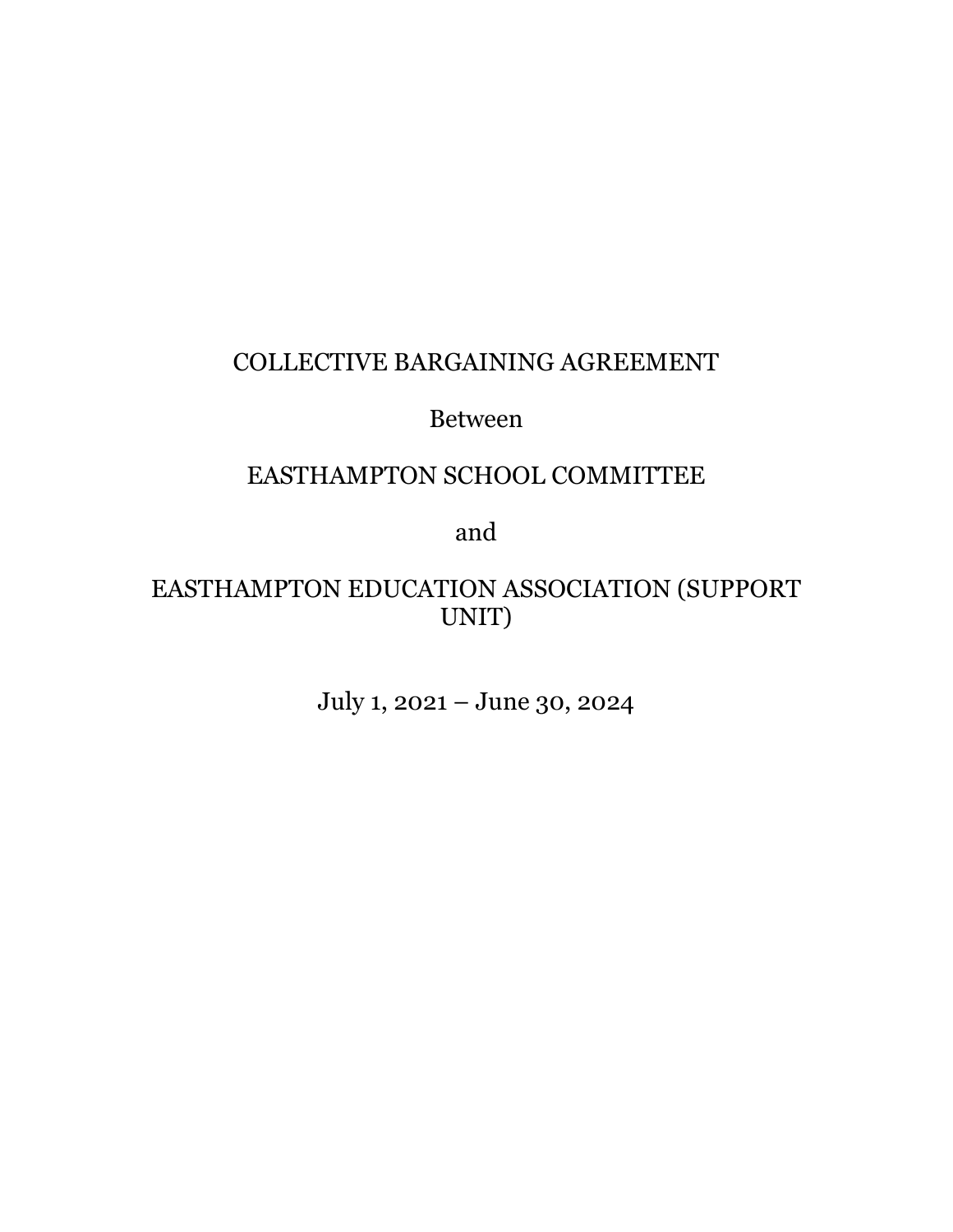# TABLE OF CONTENTS

| <b>ARTICLE</b> | <b>PAGE</b>                                       |
|----------------|---------------------------------------------------|
| $\mathbf I$    |                                                   |
| II.            |                                                   |
| III.           |                                                   |
| IV             |                                                   |
| V              |                                                   |
| VI             |                                                   |
| <b>VII</b>     |                                                   |
| <b>VIII</b>    |                                                   |
| IX             |                                                   |
| X              |                                                   |
| XI             |                                                   |
| XII            |                                                   |
| XIII           |                                                   |
| XIV            |                                                   |
| XV             |                                                   |
| <b>XVI</b>     |                                                   |
| <b>XVII</b>    |                                                   |
|                |                                                   |
| XIX            |                                                   |
| XX             |                                                   |
| XXI            |                                                   |
|                |                                                   |
|                |                                                   |
|                | XXIV PLEDGE AGAINST DISCRIMINATION AND COERCION32 |
|                | XXV JOINT PROFESSIONAL DEVELOPMENT COMMITTEE33    |
|                |                                                   |
|                |                                                   |
|                |                                                   |
|                |                                                   |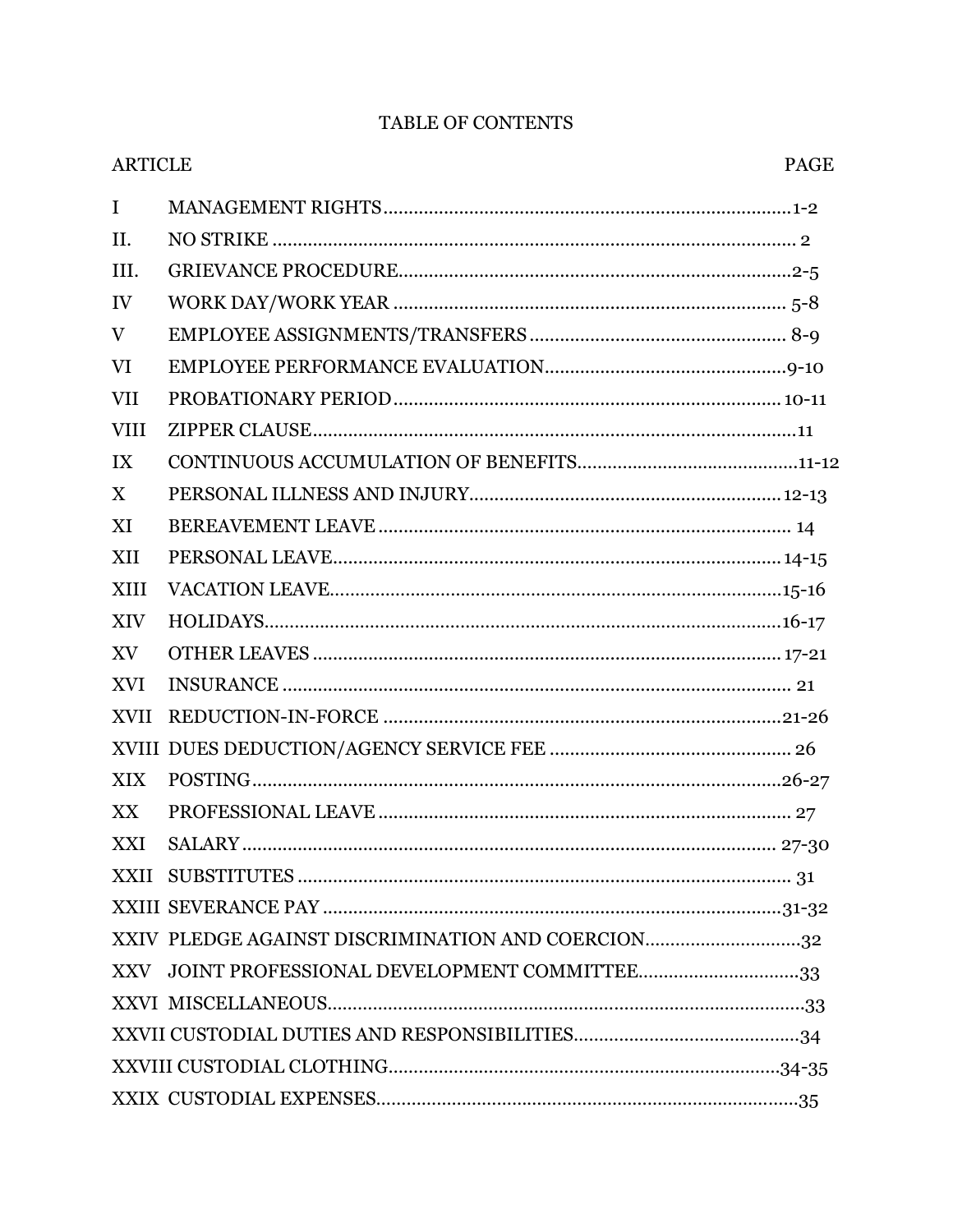|  | XXXI PARA-EDUCATOR SALARY SCHEDULES/EVALUATIONS 37-41           |  |
|--|-----------------------------------------------------------------|--|
|  | XXXIIADMINISTRATIVE ASSISTANTS SALARY SCHEDULES/EVALUATION42-44 |  |
|  |                                                                 |  |
|  |                                                                 |  |
|  | APPENDIX B MOA ADMINISTRATIVE ASSISTANT WORK WEEK 47            |  |
|  |                                                                 |  |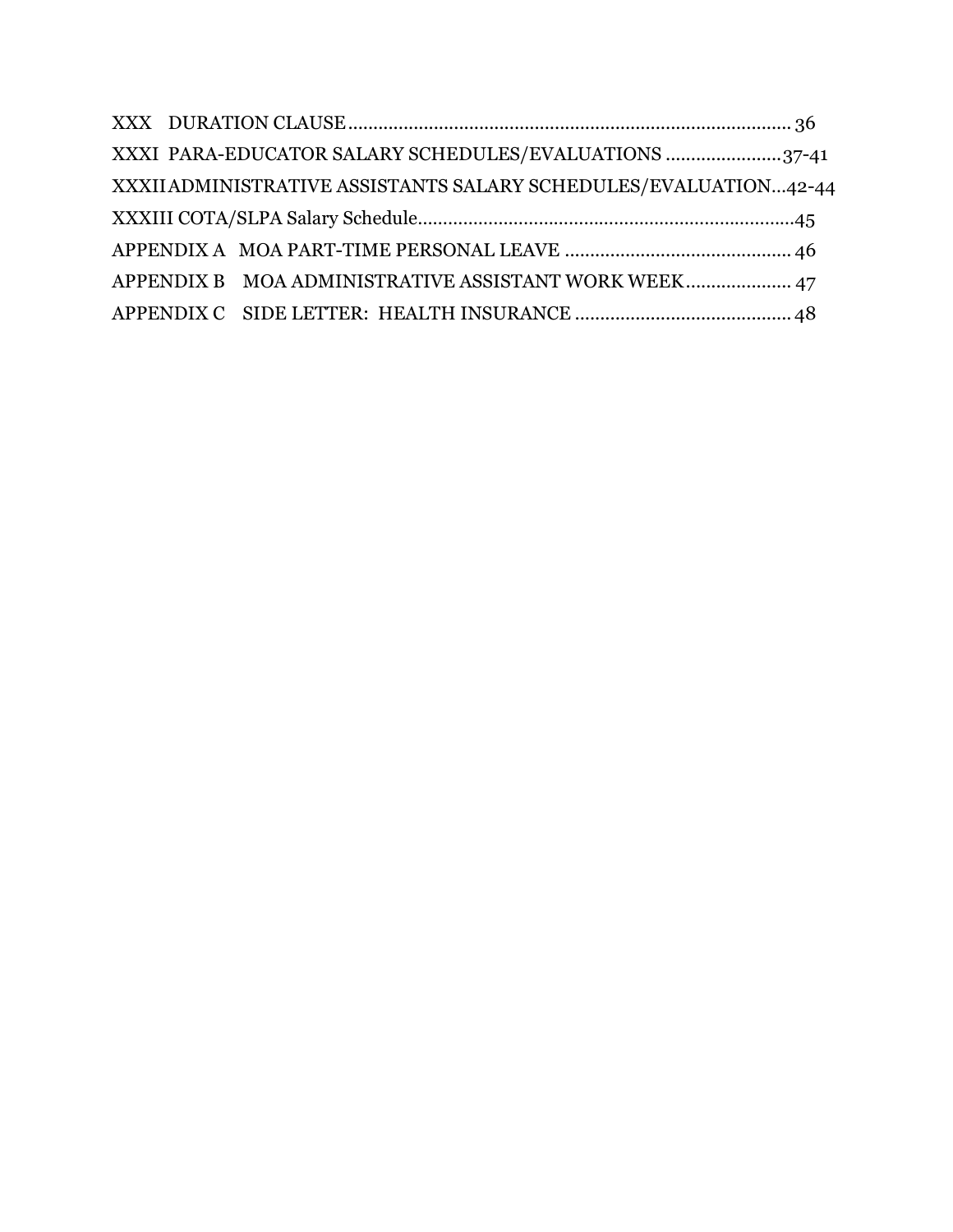#### COLLECTIVE BARGAINING AGREEMENT

This Agreement is made between the Easthampton School Committee (Committee) and the Easthampton Education Association (Association), in accordance with the appropriate provisions of Chapter 150 of the General Laws of Massachusetts, as amended.

Should any provision of this Agreement be found contrary to law by a court of competent jurisdiction, the parties agree to meet to negotiate over the impact of said finding and the remainder of this Agreement shall remain in full force and effect.

Nothing in this Agreement shall be deemed to derogate from or impair any power, right, or duty conferred upon the School Committee or their agents by statute or any rule or regulation of any agency of the Commonwealth. For every matter not specifically mentioned or provided for in this Agreement, the Committee or their agents retains all the powers, rights, and duties that it has by law.

The Easthampton School Committee recognizes the Easthampton Education Association (an affiliate of the Massachusetts Teachers Association-National Education Association) as the sole bargaining agent for all full-time and regular part-time paraeducators, health para-educators and licensed practical nurses; all permanent administrative assistants, except the Executive Assistant to the Superintendent/School Committee and Personnel Manager and the Financial Manager; COTA; and all custodial employees, but excluding all confidential, managerial, and all other employees of the Easthampton Public Schools.

The parties hereto agree as follows:

#### ARTICLE I MANAGEMENT RIGHTS

- 1.1 The exercise by the Committee or their agents of any of the following rights shall not alter any of the specific provisions of this Agreement; nor shall they be used to discriminate against any member of the Bargaining Unit.
- 1.2 The parties agree that the operation of the School Department and the supervision of the employees and of their work are the rights of the Committee acting through their agents. Accordingly, subject to the provisions of this Agreement and M.G.L C. 150E, the making of reasonable rules to ensure orderly and effective work, to determine the quantity and types of equipment to be used; to introduce new methods and facilities; the making of work schedules, the determination of what and where duties will be performed, and of employees competency; the hiring, transfer, promotion, demotion, lay-off, recall, discipline or discharge of employees for just cause without discrimination, are rights of the Committee or their agents.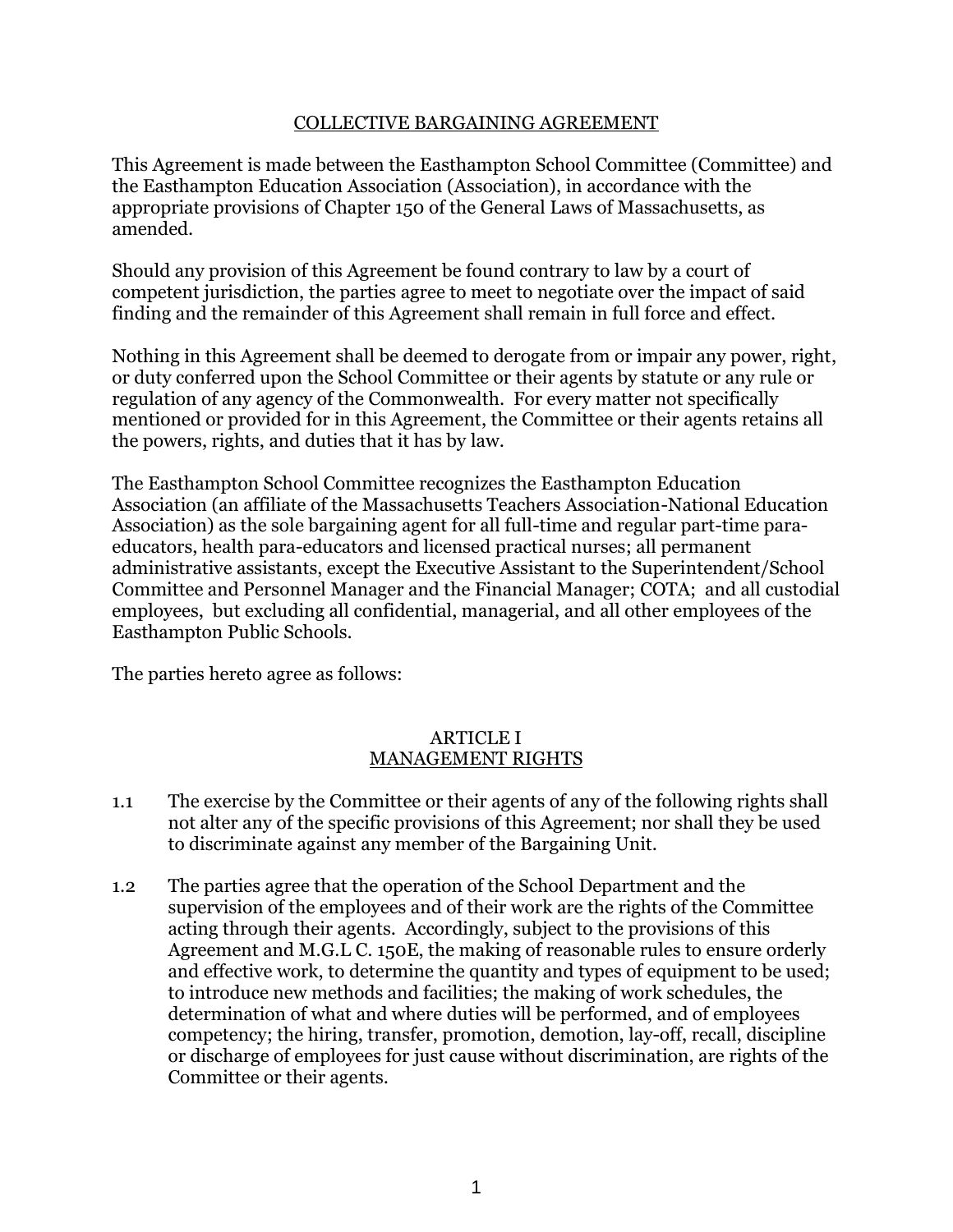- 1.3 The Association agrees that the cleaning/maintenance of the Administration Building is not considered bargaining unit work and the School Committee acting through their agents is unrestricted in their right to subcontract said work**.**
- 1.4 The foregoing enumeration of the Committee's rights shall not be deemed to exclude other rights not specifically set forth, the Committee and their agents therefore retaining all rights not otherwise specifically restricted by this Agreement.

# ARTICLE II NO STRIKE

- 2.1 The Association and the members of the bargaining unit severally agree that during the term of this Agreement they will not for any reason directly or indirectly cause, encourage, induce, threaten, or engage in any work stoppage, slowdown, strike, withholding of services, or any interference with the operations of any of the functions of the Committee or of the Easthampton Public Schools.
- 2.2 The Association, recognizing and accepting its responsibility under the terms of this Agreement, agrees that in the event any members of the bargaining unit engage in any of the prohibited conduct described in paragraph 2.1, the Association shall promptly make a good faith effort to bring about immediate compliance with the provisions of this Article by any such member who engaged in conduct contrary to the provisions of this Article.
- 2.3 A member of the bargaining unit who engages or participates in any of the prohibited conduct described in paragraph 2.1 shall, at the discretion of the Committee or their agents, be subject to disciplinary action, including reprimand, suspension or discharge and such action if taken by the Committee or their agents, shall not be subject to the grievance procedure as provided in Article III provided however, that the fact of the participation of a member in such prohibited conduct shall be subject to the grievance procedure.

#### ARTICLE III GRIEVANCE PROCEDURE

# 3.1 Definition

A grievance is any claim by the Association that there has been a violation of the terms of this Agreement.

3.2 Time Limits

All time limits set forth herein shall consist of consecutive days when the school system's administrative offices are open. Such time limits may only be extended by mutual agreement in writing.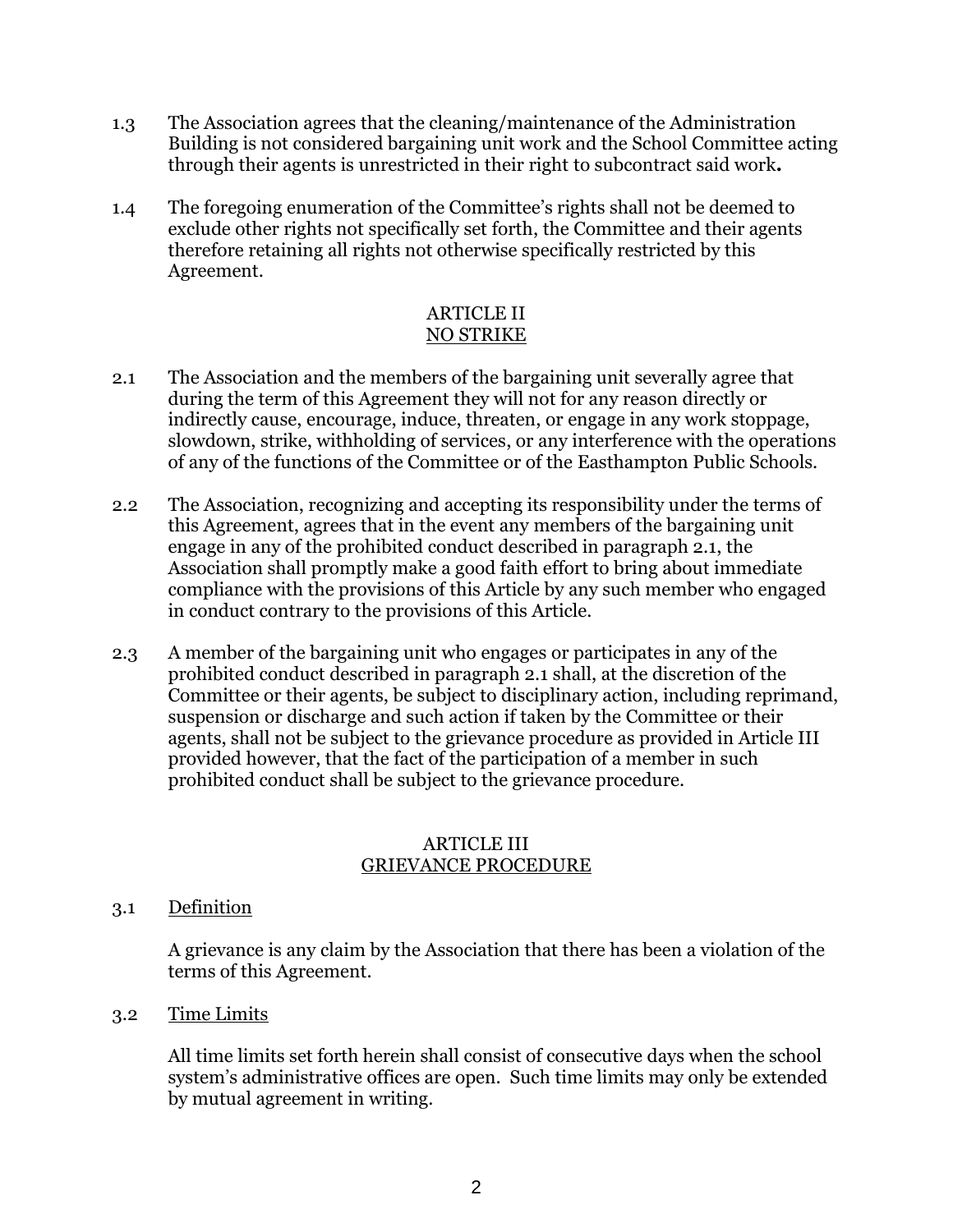#### 3.3 Presentment of Claims

At all levels above Level One grievances shall be presented only by the Association and only in writing and with the written consent of the employee involved, unless such grievance shall affect more than one (1) employee, which writing shall set forth with specificity the alleged violation of the terms of the agreement and the relief requested. No sole allegation that the contract has been breached generally shall be entertained.

A grievance claim must be presented at the appropriate Level within ten (10) days after the aggrieved person or the Association knew or should have known of the act or condition on which the grievance claim is based.

All grievance procedures shall be taken up after regular working hours.

# 3.4 Level One

Notwithstanding the requirement that grievance claims be presented only by the Association, an employee who claims a violation of the terms of this Agreement affecting himself or herself may discuss the matter informally with the employees immediate supervisor within thirty (30) days of the alleged incident causing the grievance or within thirty (30) days the employee/union became aware of the alleged incident causing the grievance. If the matter remains unresolved the member, following notification to the immediate supervisor may discuss the matter informally with the responsible principal or supervisor to whom the member is assigned.

# 3.5 Level Two

If the grievance is not resolved by the decision rendered at Level One, the Association within ten (10) days after the decision may submit the grievance to the responsible principal in writing pursuant to the terms of paragraph 3.3 above. In the event that the employee or employees affected are not responsible to an individual principal then such claim shall be presented to the members immediate supervisor, provided, however, that grievances directly affecting all employees or employees in more than one (1) school building may be presented directly at Level Three. The decision of the individual principal or immediate supervisor shall be presented to the Association in writing within five (5) days after its submission.

# 3.6 Level Three

If the grievance is not resolved by the decision rendered at Level Two the Association may within five (5) days after the decision of the responsible administrator at Level Two present the grievance in writing to the Superintendent of Schools. The Superintendent of Schools shall render the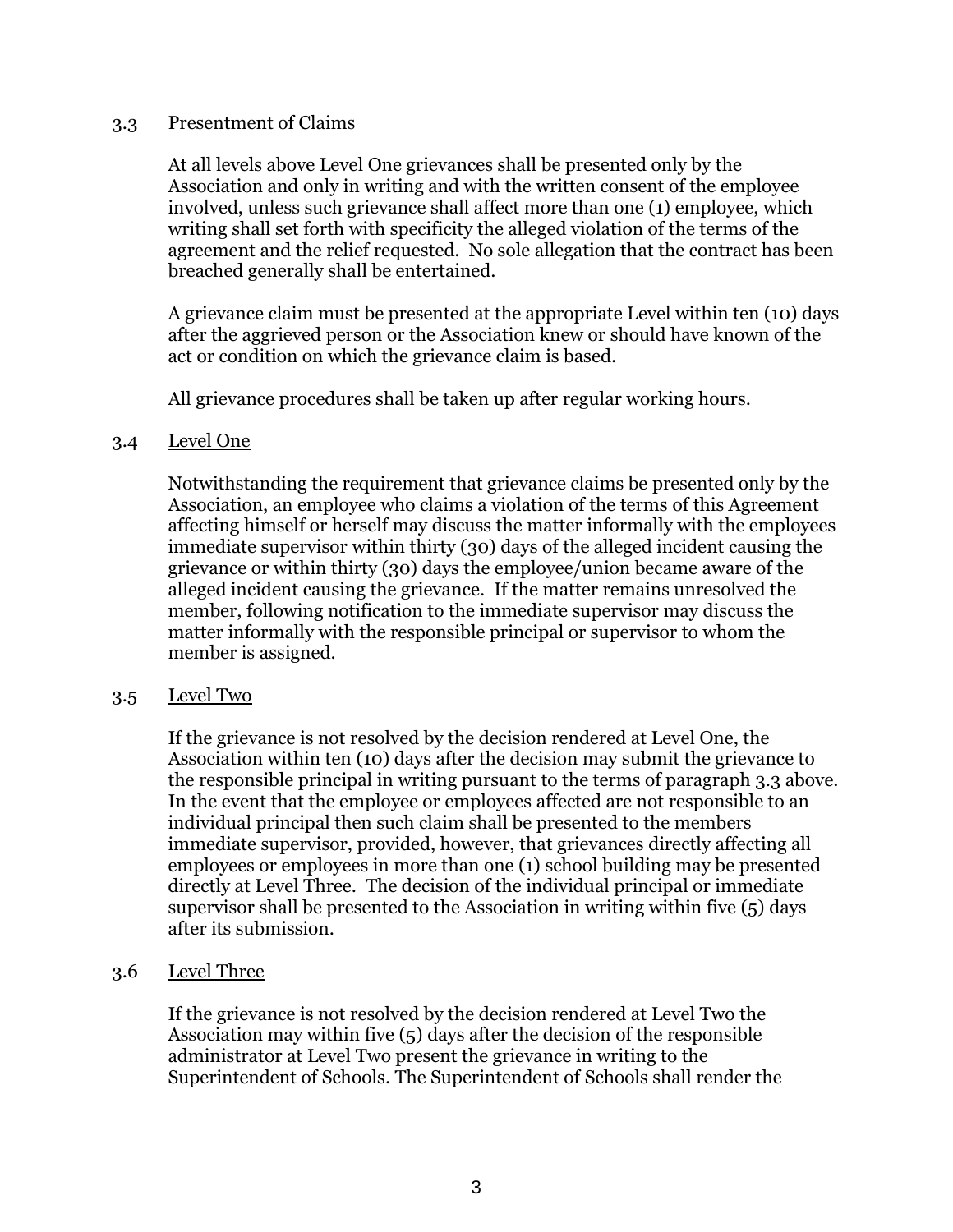Superintendent of Schools' decision in writing within five (5) days after receipt of the grievance.

## 3.7 Level Four

If the grievance is not resolved to the satisfaction of the Association by the decision of the Superintendent of Schools at Level Three the Association may, within five (5) days after receipt of the Superintendents decision submit the grievance in writing to the School Committee.

In submitting such grievance to the School Committee the Association may request the Committee to grant it a private hearing before acting on the grievance in which event such a hearing will be granted.

The School Committee shall render a decision in writing within twenty-eight (28) calendar days after receipt of the grievance.

# 3.8 Level Five

If either party is not satisfied with the disposition of the grievance at Level Four or the Level Four time limits expire without the issuance of the School Committees written answer, then the Association may submit the grievance to arbitration by filing a written demand to arbitrate with the School Committee within twenty-eight (28) calendar days of receipt of the School Committee's decision. If said demand is not filed within the aforementioned time limits, the grievance will be considered settled under the terms as expressed in the School Committee's Level Four decision.

The Parties agree, for the duration of this Agreement, to select an arbitrator according to the procedures of the Massachusetts Board of Conciliation and Arbitration.

The arbitration proceedings will be conducted under the rules of the American Arbitration Association. The award shall be final and binding on the School Committee, the Association, and the Grievant. The fees and expenses of the arbitrator shall be borne equally by the Parties.

The authority of the arbitrator shall be Limited to construing and interpreting the rights of the Parties, under the terms of this Agreement. The arbitrator shall have no power to amend, delete, or add to its terms. Nor shall the arbitrator render a decision, which shall infringe upon any of the reserved rights and duties of the School Committee.

The School Committee has the right to access this arbitration provision for violations of Article II (No-strike). To exercise this right, the School Committee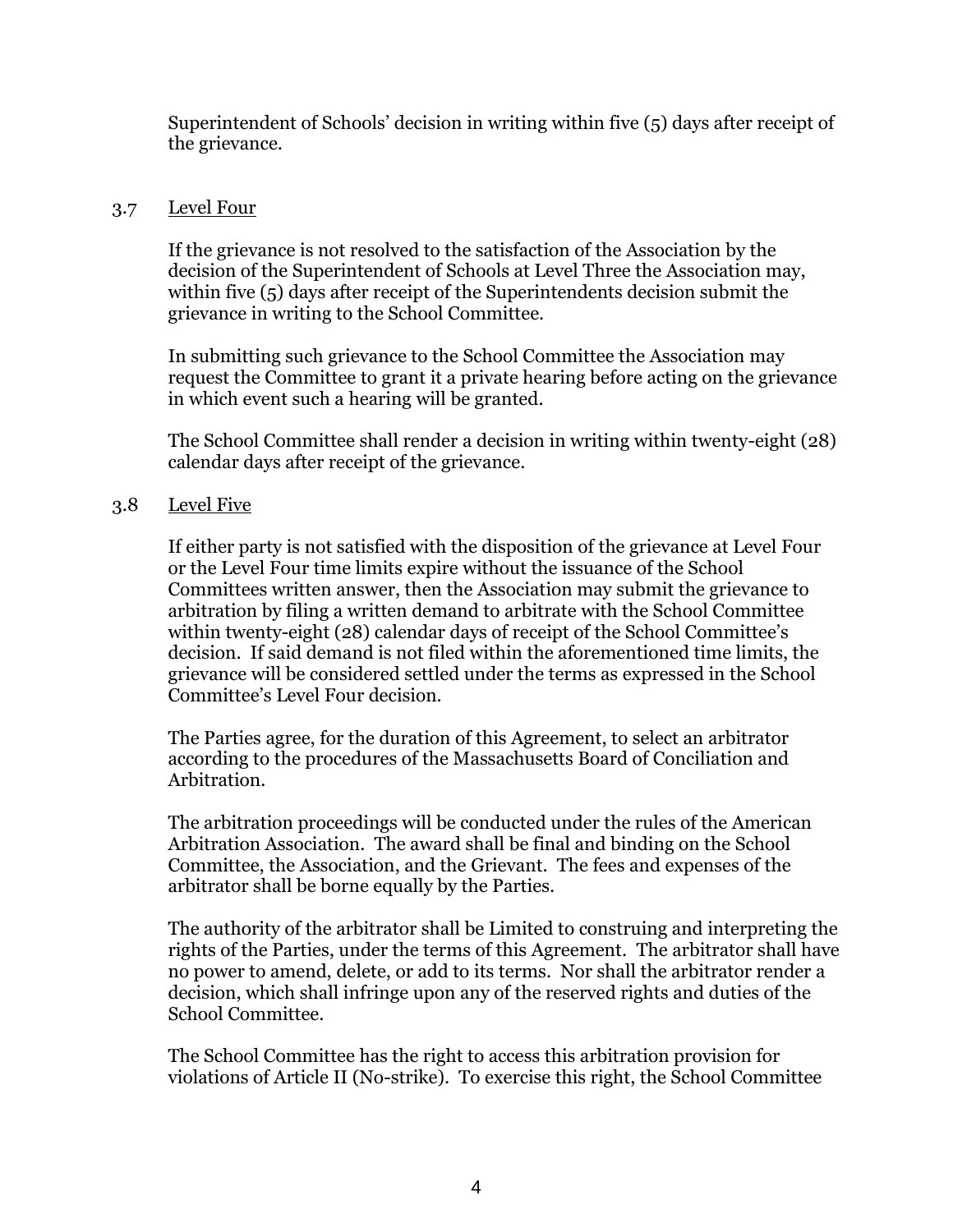shall give written notice to the Association and file a request for an arbitrator under the procedures of the Massachusetts Board of Conciliation and Arbitration.

3.9 Expenses incurred by the Association or any member of the bargaining unit in pursuing grievance procedures set forth in Section 3.1 through 3.7, inclusive, shall be borne by the Association and expense incurred by the Committee in administering said procedures shall be borne by the Committee.

#### 3.10 Compliance with instructions

Pending final resolution of any complaint, the member shall comply with the instructions of the Principal or Assistant Principal, Director, Superintendent, or School Committee.

#### 3.11 Records of Proceedings Kept Separate

All written communications, documents, and records relating to any grievance shall be maintained in a file separate from that of any member involved in the proceedings.

#### ARTICLE IV WORK DAY/WORK YEAR

- 4.1 The length of the work day and work year of each employee covered by this Agreement will be determined at the sole discretion of the School Committee upon the recommendation of the Superintendent of Schools. Each employee covered by this Agreement will be notified by August 1, preceding the start of each school year, of the employee's starting and dismissal times and of the scheduled work year.
- 4.2 The exercise of the above-referenced discretion will include but not be limited to specifying the number of and which days are to be worked and setting the daily starting time and dismissal time of each employee. Effective July 1, 2021, the normal workday of full-time licensed practical nurses shall be 7.0 hours.

The current work year of fulltime para-educators, health para-educators, and licensed practical nurses is 182 days and the normal workday of a full-time employee is 6.5 hours. Effective July 1, 2018, five (5) minutes shall be added to the work day of full-time para-educators and LPN's. The current work year of fulltime COTAs is 185 days and the normal workday of a full-time COTA is 6.8334 hours.

Permanent administrative assistants are employed on a twelve (12) month basis or on a ten (10) month basis. All full-time permanent administrative assistants shall render service to the extent of seven (7) hours daily of continuous time (excluding a lunch period not to exceed one (1) hour daily) or thirty-five hours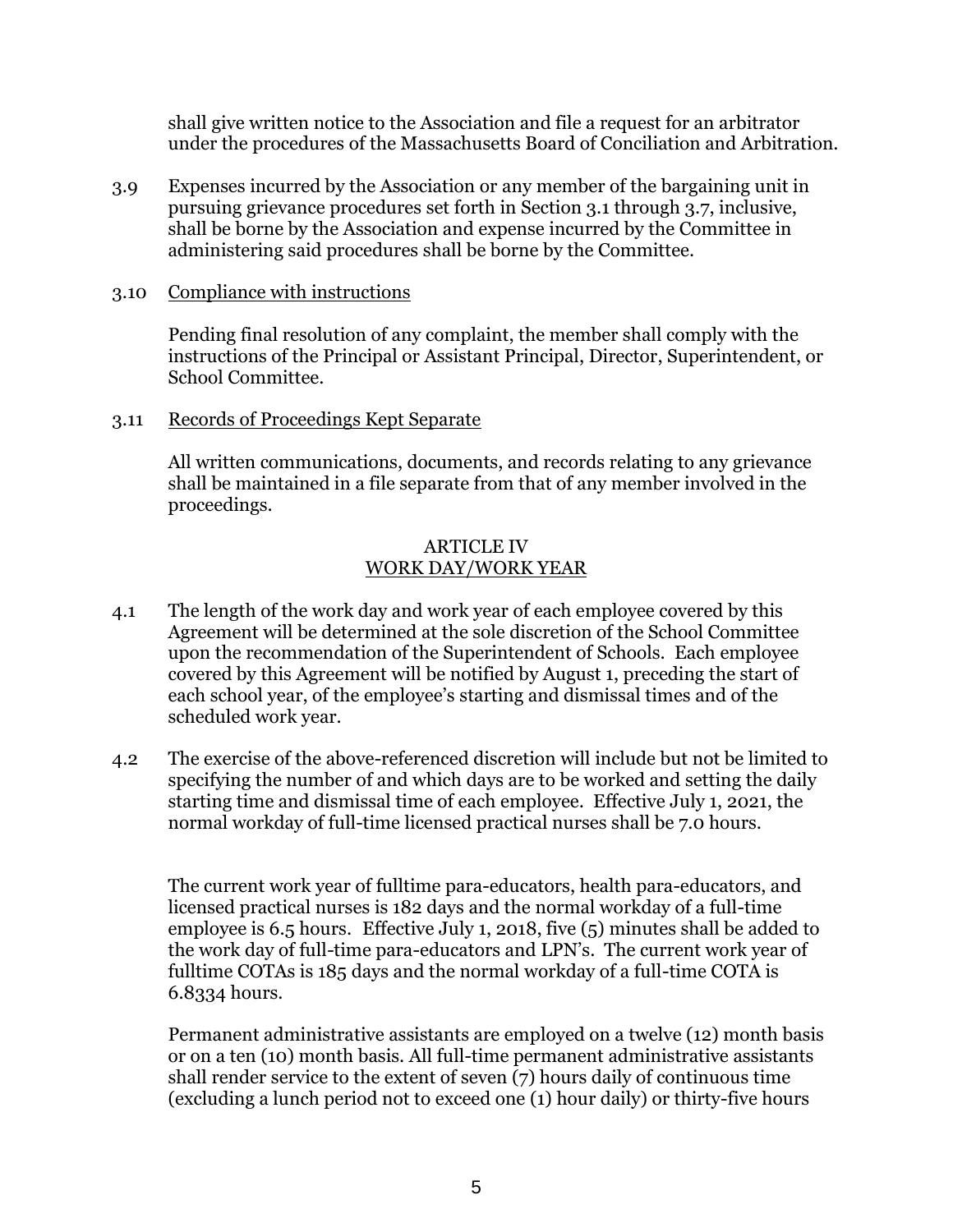weekly. Permanent part-time administrative assistants shall be classified and placed on the proper step of the pay scale and paid on an hourly basis at that rate.

- 4.3 The following exceptions to the provisions of 4.1 and 4.2 shall apply:
	- A. The work year of para-educators, health para-educators, and licensed practical nurses shall not be involuntarily extended beyond 185 days except by the effect of legally enforceable action on the part of state and federal government or through collective bargaining.
	- B. Employees in the Bargaining Unit shall have their hours and/or days reduced only under the provisions of Article XVII, herein.
	- C. No employee shall have the employee's hours of work reduced or eliminated for the purpose of avoiding or reducing eligibility for medical or retirement benefits.
- 4.4 If an employee is required to work beyond the employee's regularly scheduled workday, the employee will be compensated at the employee's hourly rate, provided such required work has been authorized by the building principal or Superintendent of Schools.
- 4.5 Administrative assistants shall receive rest periods equal to fifteen (15) minutes in the A.M. and fifteen (15) minutes in the P.M. during the working hours of any one (1) working day, which shall be part of the daily hours and duty free.

The following provisions apply to custodial employees:

- 4.6 Months of Service School custodians are employed on a twelve (12) month basis except for part-time personnel who are employed on an hourly basis.
- 4.7 Hours and Days of Service and days of service are regulated according to the tasks to be performed.
- 4.8 Hours of the day, exclusive of the lunch period, shall not be more than eight (8) nor shall the days of the week (exclusive of weekends) be more than five (5), except when determined by the Superintendent or his/her representatives upon the recommendation of the Principals or other administrators that additional time for custodial service is needed.
- 4.9 In such cases when additional service is needed, or in the event custodians are required to render emergency service, custodians shall be granted overtime pay for work beyond forty (40) hours in any one work week except that the need for overtime work must be requested by the custodian(s), Director of Maintenance, and/or Principal; and approved in the first instance by the Superintendent of Schools, and thereafter, if necessary, by the Superintendent of Schools.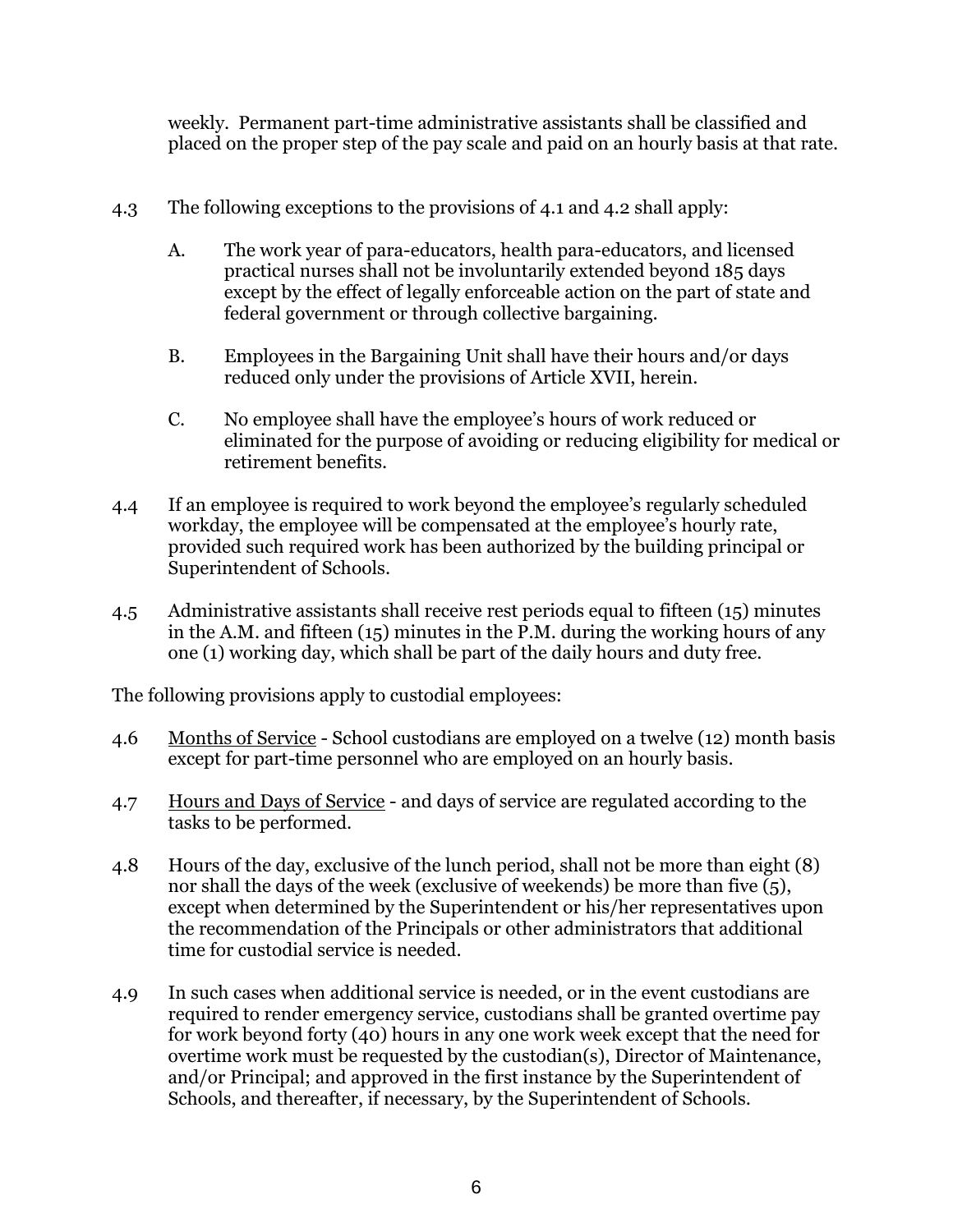Payment of overtime may be on a cash/monetary basis or a compensatory time basis, both of which shall be at one and one-half  $(1 \frac{1}{2})$  time the custodian's regular hourly rate of pay. Selection of the method of overtime payment shall be by mutual agreement; if no agreement is reached, overtime shall be paid on a cash/monetary basis.

Compensatory time may accrue to a maximum of thirty (30) hours, effective July 1, 2011. Employees who have accumulated more than thirty (30) hours will retain their current accumulation until used, but may not accumulate additional compensation time.

Overtime assigned for non-school groups which pay for such services must be taken on a cash/monetary basis.

In the event additional or emergency overtime service is assigned for a legal holiday, then such service shall be compensated for at double the member's usual hourly rate. For the purpose of this section, legal holiday will mean the day on which the holiday is recognized and celebrated on the school calendar. (See memorandum date September 13, 2006).

4.10 The normal work day for daytime custodians shall be such period of eight and one half (8.5) consecutive hours beginning no earlier than 5:00 a.m. and ending not later than 5:00 p.m. as may from time to time be assigned by the Superintendent of Schools. Of such eight and one half (8.5) hour period, one-half (1/2) hour is for duty-free lunch and eight (8) hours (except for rest period) constitute the working portion of the day. The time the lunch period shall occur will be mutually agreed upon by the employee and the Director. If mutual agreement cannot be reached, then the Director shall decide when the lunch period shall occur.

The normal work day for evening custodians shall be such period of eight and one-half consecutive hours beginning not earlier than 1:00 p.m. and ending not later than 12:00 midnight as may from time to time be assigned by the Superintendent of Schools. Of such eight and one-half hours work period, onehalf hour is for lunch and eight hours (except for rest period) constitute the working portion of the day.

4.11 Lunch period shall not exceed one (1) hour daily for daytime custodians and onehalf hour daily for evening custodians, and will be duty-free except that in buildings with more than one custodian at least one custodian must be in the school and available during all periods and except that in emergencies (as determined by the custodian, the custodian in charge of the building, or the building principal) services shall be rendered. In buildings with one custodian, it is acknowledged that the building will be understaffed during custodians lunch periods. In an emergency, the building principal or the Director of Maintenance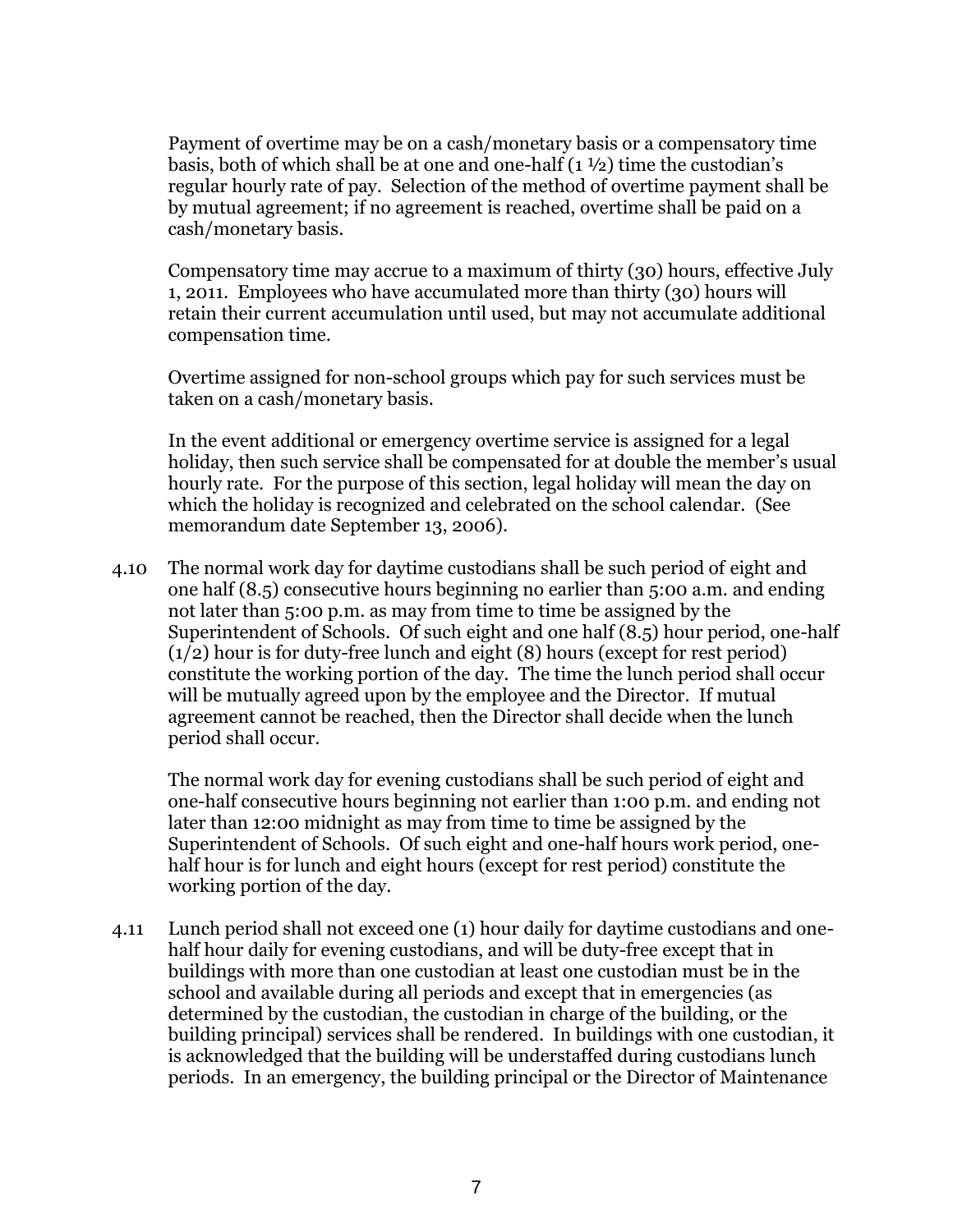can require the lunch period be changed. The length of the lunch period will be agreed to by the principal/Director of Maintenance, and the custodian.

- 4.12 Two (2) rest periods/breaks, no longer than ten (10) consecutive minutes in each half of any one working day, shall be part of the daily hours and duty free except as declined for lunch periods above. Custodians cannot leave the site during rest periods/breaks.
- 4.13 Additional Duties In addition to regular duties, school custodians shall function in their regular capacities during times when the school facilities are used for school purposes following the regular school day and when facilities are used by "outside" groups if, as, and when assigned by the Superintendent of Schools, or their immediate supervisor. When custodians are assigned to such service, they shall be paid overtime, as defined in Section 4.9. Custodians will be paid double time on Sundays.
- 4.14 In addition to regular duties, custodians are required to respond to emergency callbacks. A minimum of four (4) hours pay will be made for emergency callbacks occurring between 12:00 A.M. and 5:30 A.M., all other call-backs will be paid a minimum of two (2) hours. If such call-back results in a work week over forty (40) hours, hours over forty (40) shall be paid at time and one-half, otherwise payment for callback shall be at regular hourly rate.
- 4.15 Payment for overtime will be received no later than two (2) pay periods after the submittal of the appropriate documentation.

# ARTICLE V EMPLOYEE ASSIGNMENTS/TRANSFERS

- 5.1 All employee assignments to work locations will be made by the Superintendent of Schools, provided they are qualified for the new position based on experience, evaluations, and training.
- 5.2 Should an employee be considering a transfer to another position, a period of time to experience the job may be granted for a reasonable duration, to be determined by the Superintendent. During this time, no permanent vacancy will be created. The employee will be compensated at an appropriate rate of pay for the number of hours worked in each position.

All requests for transfer within the bargaining unit will be considered on ability, qualifications, and length of service. Only when ability and qualifications are relatively equal, will length of service be the determining factor in granting the request. The Superintendent in conjunction with the Building Principals will retain solely in their discretion the right to grant or deny any and all requests for transfer.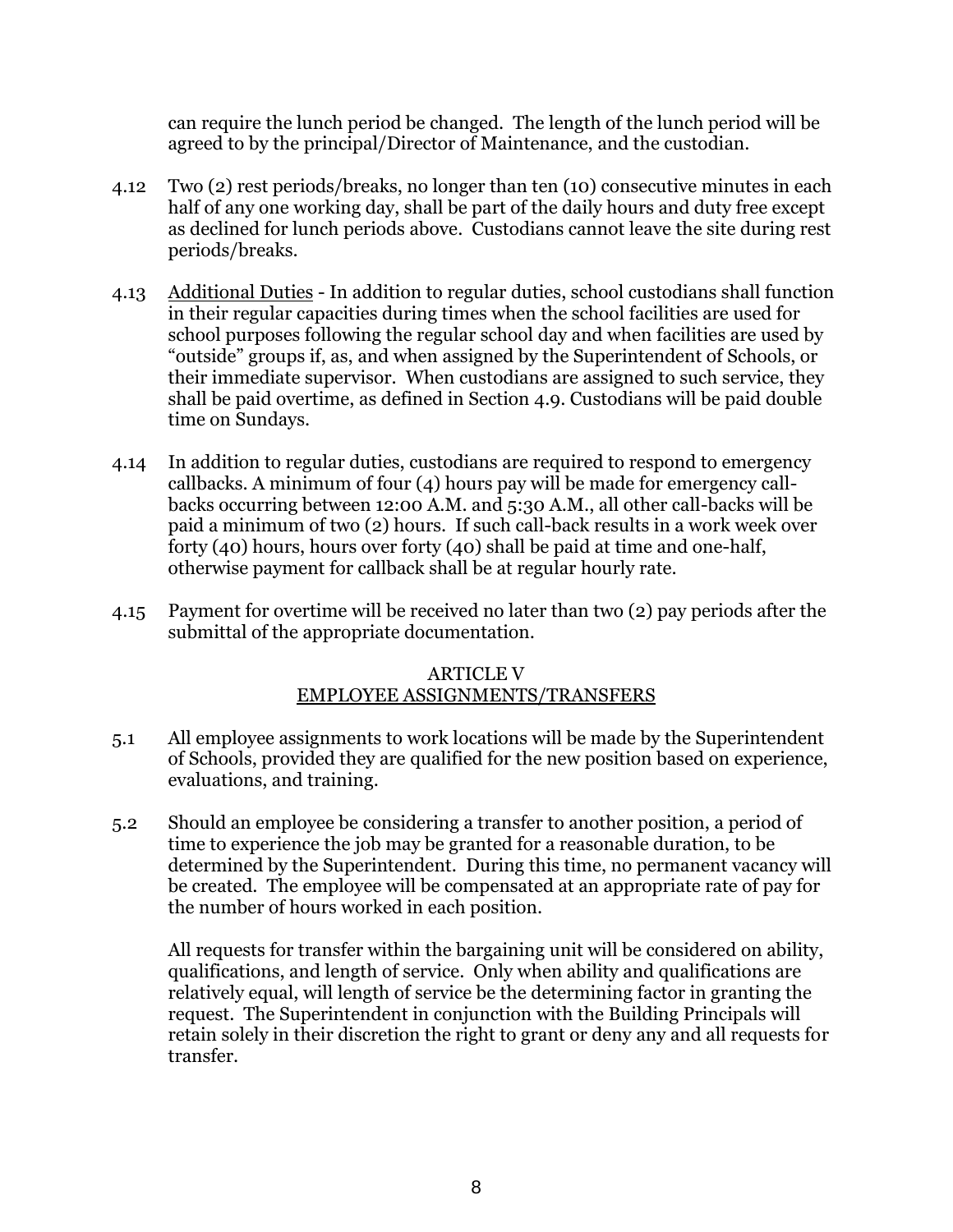The power of appointment, promotion, transfer, assignment, and removal is specifically reserved to the Superintendent and the Building Principals, as granted by law, in their sole discretion. In the event a member is promoted to a higher classification, such appointee shall be placed on the salary scale for the new classification at the same experience level the employee had previously attained.

5.3 When an employee transfers from another city department, their years of service to the city will be counted toward determining the employee's level of benefits (i.e. vacation and personal days). The employee will also be credited with the number of sick days on the city books as of the date of transfer. Prior service to the city will not be a factor in calculating seniority as used for RIF purposes (Article XVI).

## ARTICLE VI EMPLOYEE PERFORMANCE EVALUATION

- 6.1 All monitoring or observation of the work performance of an employee will be conducted openly and with the knowledge of the employee. Employees will be given a copy of any evaluation report prepared by their superiors and will have the right to discuss such report with their superiors. Supervisors may create corrective action plans for employees based on the outcome of the evaluations.
- 6.2 Employees will have the right, upon request, to review and make copies of the contents of their personnel files, excluding confidential recommendations rendered upon initial employment. The employee will be entitled to have a representative of the Association accompany the employee during such review.
- 6.3 Whenever material relative to an employee's conduct, service, character, or personality is placed in the employee's personnel file, the employee will have the right to submit a written comment on such material and the employee's answer shall be reviewed by the Superintendent and attached to the file copy.
- 6.4 Any written complaints regarding any employee made to any member of the Administration by any parent, student, or other person will be called to the attention of the employee, within a reasonable period of time.
- 6.5 No employee who has completed the employee's probationary period will be disciplined, reprimanded, reduced in rank or compensation or denied any professional advantage without just cause.
- 6.6 The performance of each member of this bargaining unit will be evaluated annually. The criteria and form to be used will be developed by the Superintendent of Schools. The Association will be advised of any contemplated changes in the evaluative instrument so that they can exercise their bargaining rights regarding mandatory subjects of bargaining. The current evaluation forms are attached to the contract.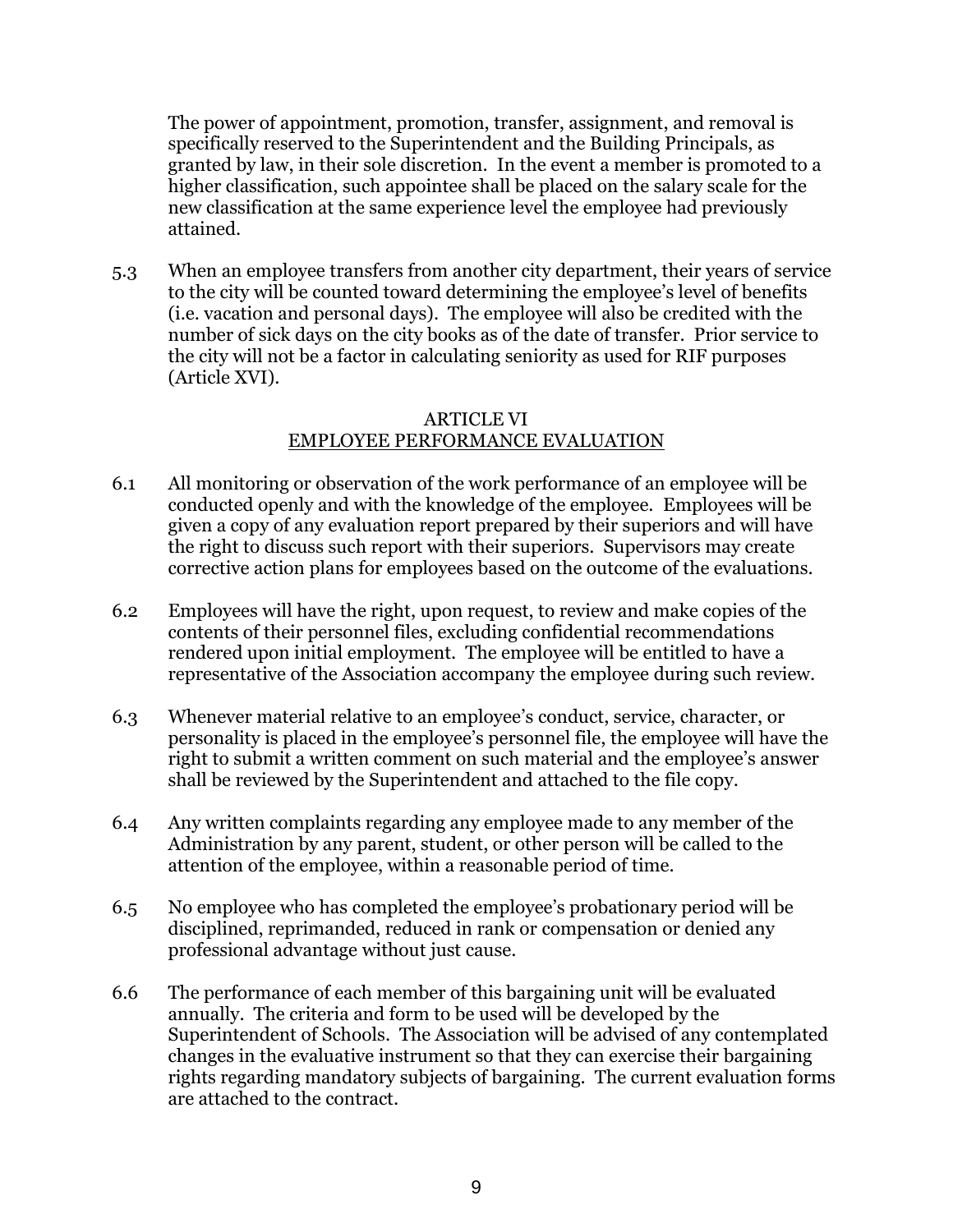Evaluation Process for Para-educators, Health Para-educators and Licensed Practical Nurses –

- 6.7 The building administrator will be the primary evaluator with input provided to him or her by the classroom teacher and the SPED Director.
- 6.8 Each para-educator will be evaluated annually.
- 6.9 Each Para-educator will be evaluated by the principal of the building to which he/she is assigned. Teachers will provide input to the principal as the principal requests, but will not be responsible for the formal evaluation.
- 6.10 The building principal will use information from the supervising teacher(s) in formulating the final evaluation.
- 6.11 The building principal will meet with the para-educator to discuss the evaluation.
- 6.12 The para-educator will sign the document as evidence of receipt of the evaluation.
- 6.13 Evaluation will be based on the job description of the position held by the employee being evaluated.
- 6.14 Any rating of 3 or 4 by the evaluator will require specific comments that explain the rating and specific recommendations to correct the deficiencies in performance.
- 6.15 The evaluation process will be completed by June 1.

#### ARTICLE VII PROBATIONARY PERIOD

- 7.1 During the first six months, a newly hired employee shall be classified as probationary employee and as such shall be entitled to the benefits and privileges afforded by this agreement, unless specifically negated elsewhere in the agreement, but shall not be entitled to invoke the provisions of the grievance procedure nor any other process in the event the Superintendent, in conjunction with the building principal, if appropriate, determines to terminate said employee's employment while a probationary employee. The Superintendent and Principal, where appropriate, reserve the right to discipline or discharge any employee for just cause.
- 7.2 Each newly hired employee will review the specific job requirements with the employee's immediate supervisor on or about the first day of work. If the employee is not adequately fulfilling the job requirements at any time within the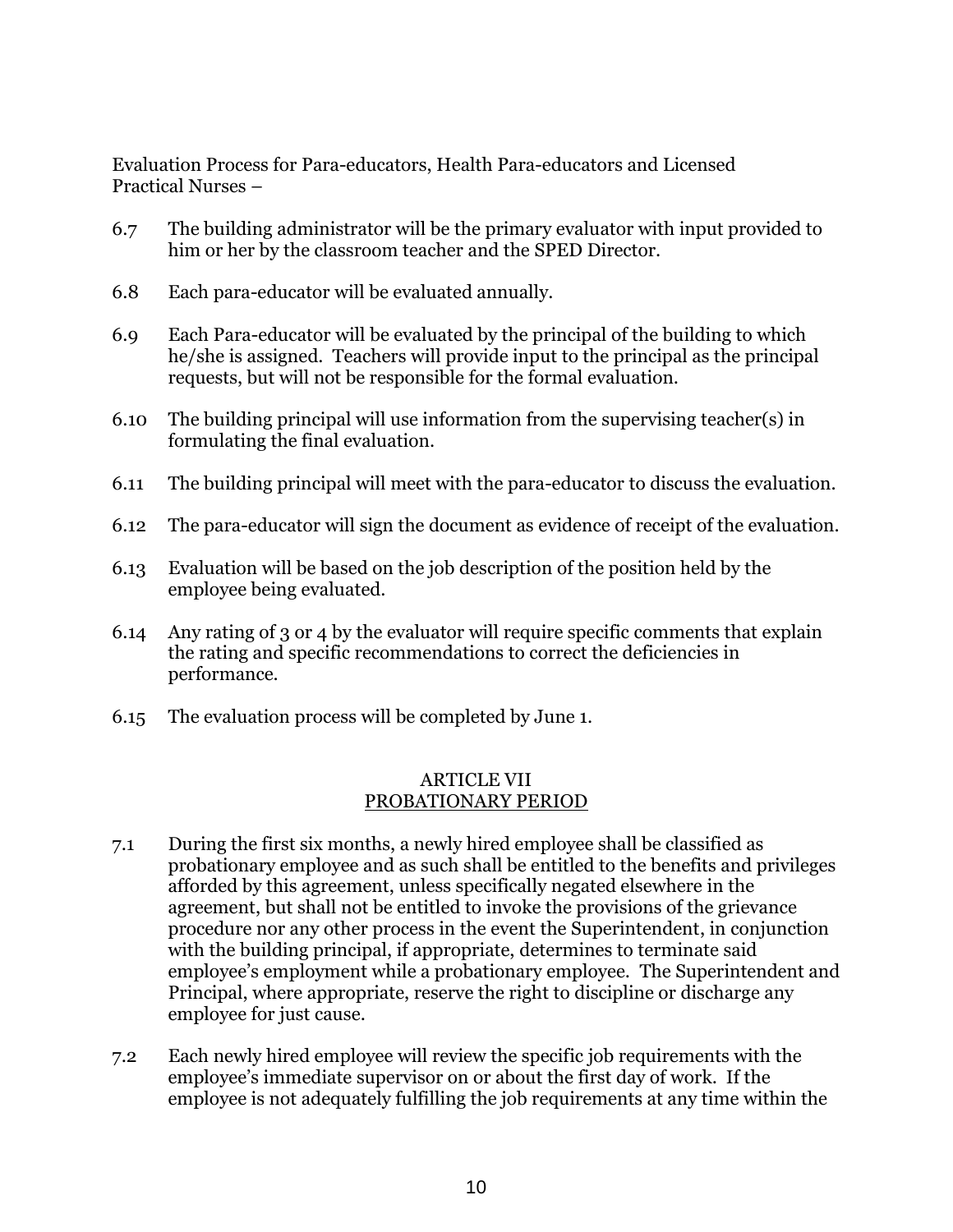probationary period, the employee will have a conference with the immediate supervisor (conference shall include the Bargaining Unit President or designee). At that time the employee will be told that the employee will be terminated if sufficient improvement is not achieved during the following twenty (20) working days, and may be so discharged if the employee does not make the required improvements.

#### ARTICLE VIII ZIPPER CLAUSE

- 8.1 The Parties acknowledge that during the negotiations that resulted in the Agreement, each had the unlimited right and opportunity to make demands and proposals with respect to any subject or matter not removed by law from the area of collective bargaining, and that the understandings and agreements arrived at by the Parties after the exercise of that right and opportunity are set forth in this Agreement. Therefore, the Committee and the Association, for the Life of this Agreement, and each agrees that the other shall not be obligated to bargain collectively with respect to any subject matter not specifically referred to or covered by this Agreement, even though the subjects or matter may not have been within the knowledge or contemplation of either or both of the Parties at the time that they negotiated or signed this Agreement. However, this will not preclude the Parties from mutually agreeing to amend this Agreement at any time.
- 8.2 No modification, variation, addition to or deletion from the terms of this Agreement shall be binding on the parties, unless agreement is made in writing and executed by the parties.
- 8.3 Any previously adopted policy, rule or regulation of the Committee which is in conflict with a provision of the Agreement shall be superseded and replaced by this Agreement; provided, however, that no provision of this Agreement shall operate retroactively, unless the parties agree otherwise.

#### ARTICLE IX CONTINUOUS ACCUMULATION OF BENEFITS

- 9.1 All leave requests must be in writing before leave is taken, unless otherwise stated. Letters of request or notification may be mailed, forwarded by interschool mail delivered in person or hand carried by others at reasonable times, or transmitted by other convenient means.
- 9.2 Leave policy is granted to protect employees against financial loss during periods of illness, personal emergency, occupational improvement, and vacation time. Leave policy precludes compensatory salary payment to the employee for privileges not used. Salary shall be paid, where provided, only when authorized leave has been taken. Unless otherwise provided, all unused leave privileges shall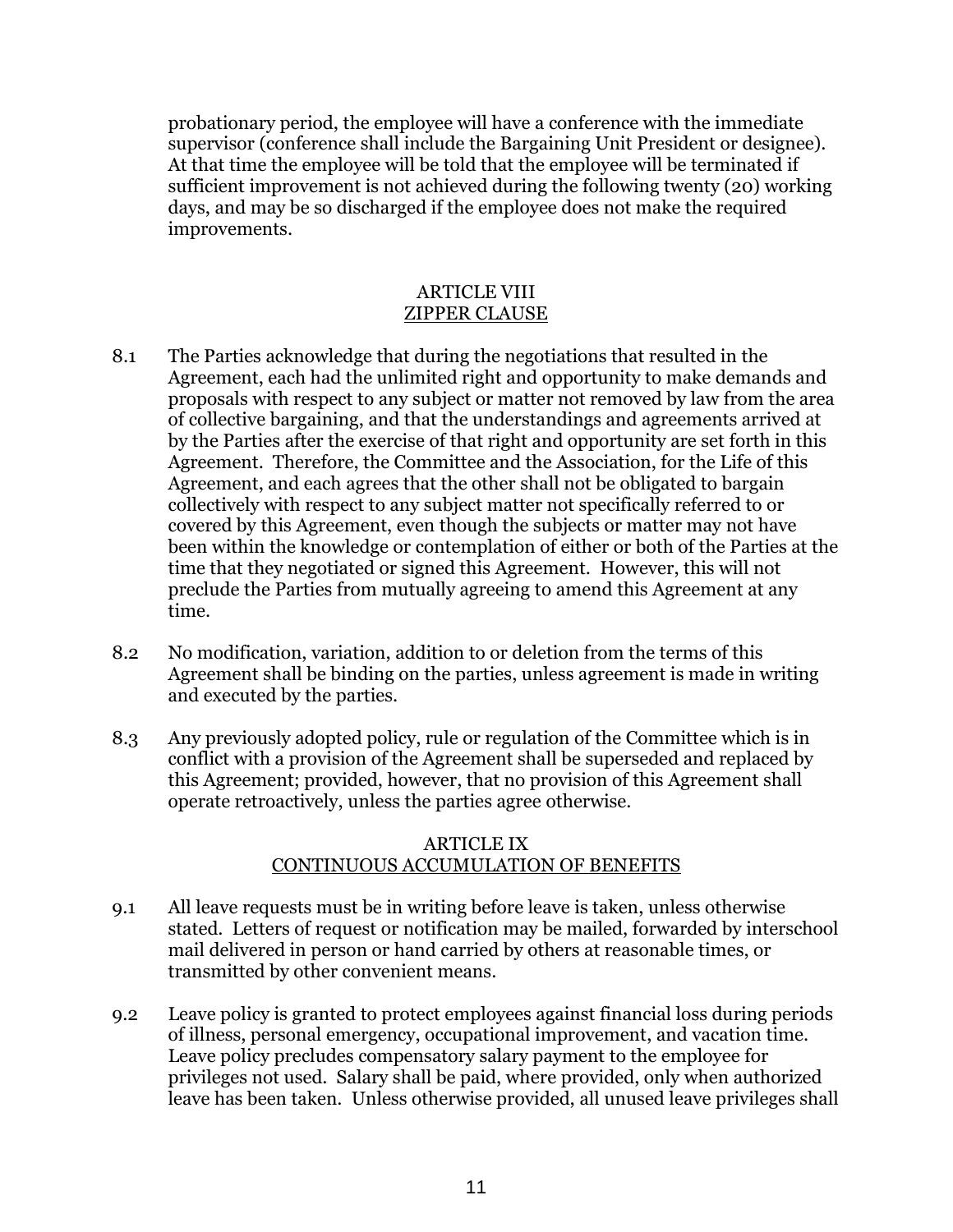cease to be applicable at the end of the employment year. However, leave privileges shall begin anew or continue to accumulate as provided herein, at the outset of the new employment year. Wherever indicated that the use of leave benefits is suspended and unless otherwise stated, such benefits shall continue to accumulate as though actual service was not interrupted. Use of such benefits shall continue upon the resumption of duty. Suspension of use of benefits shall not include Health and Life Insurance. The amount of "TIME AS NEEDED" shall be determined and allowed at the discretion of the Superintendent of Schools, but shall not exceed the allowable number of authorized leave days.

#### ARTICLE X PERSONAL ILLNESS AND INJURY

- 10.1 Sick Leave with pay is granted solely for the purpose of protecting the member from financial loss caused by the member's personal illness or injury.
- 10.2 As occurring day-by-day, sick leave shall be granted by the employee's immediate supervisor or administrator upon oral notification of illness. Such leave shall be granted only to employees unable to perform their duties as a result of sickness or injury. Notification of absence shall be given by the employee as early as possible on the first day of absence and daily thereafter. Daily notification shall not be required in the event an employee notified the administrator of extended absences. If such notification is not made such absence may be applied to absence without pay. For any period of absence on account of illness, or if abuse is suspected, a doctor's written certification of illness may be required of the employee by the immediate supervisor of central administration or building principal in which case the member must comply if sick Leave benefits are to be paid.
- 10.3 Part-time employees shall receive prorated sick leave.
- 10.4 An employee who with illness or recuperative period which is anticipated to extend beyond fifteen (15) continuous days following the last paid sick leave day must request prior to that date a leave of absence, without pay for the time deemed necessary for recovery. A doctor's statement attesting to the illness or recuperative period must be submitted (by the doctor) upon request of school officials. Time As Needed: One Employment Year, Maximum. All benefits suspended, except Medical and Life Insurance during which period the total of the premiums shall be paid by the employee.
- 10.5 An employee will be entitled to use any of their annual sick leave days (i.e., up to fifteen (15) or eighteen (18) days as applicable) each year for the purpose of illness or emergency in the immediate family as defined in Article XI.
- 10.6 Sick Leave Bank An employee, who has exhausted the employee's individual sick leave due to a catastrophic illness or accident, may request that a special sick leave account be established on the employee's behalf. Upon request, the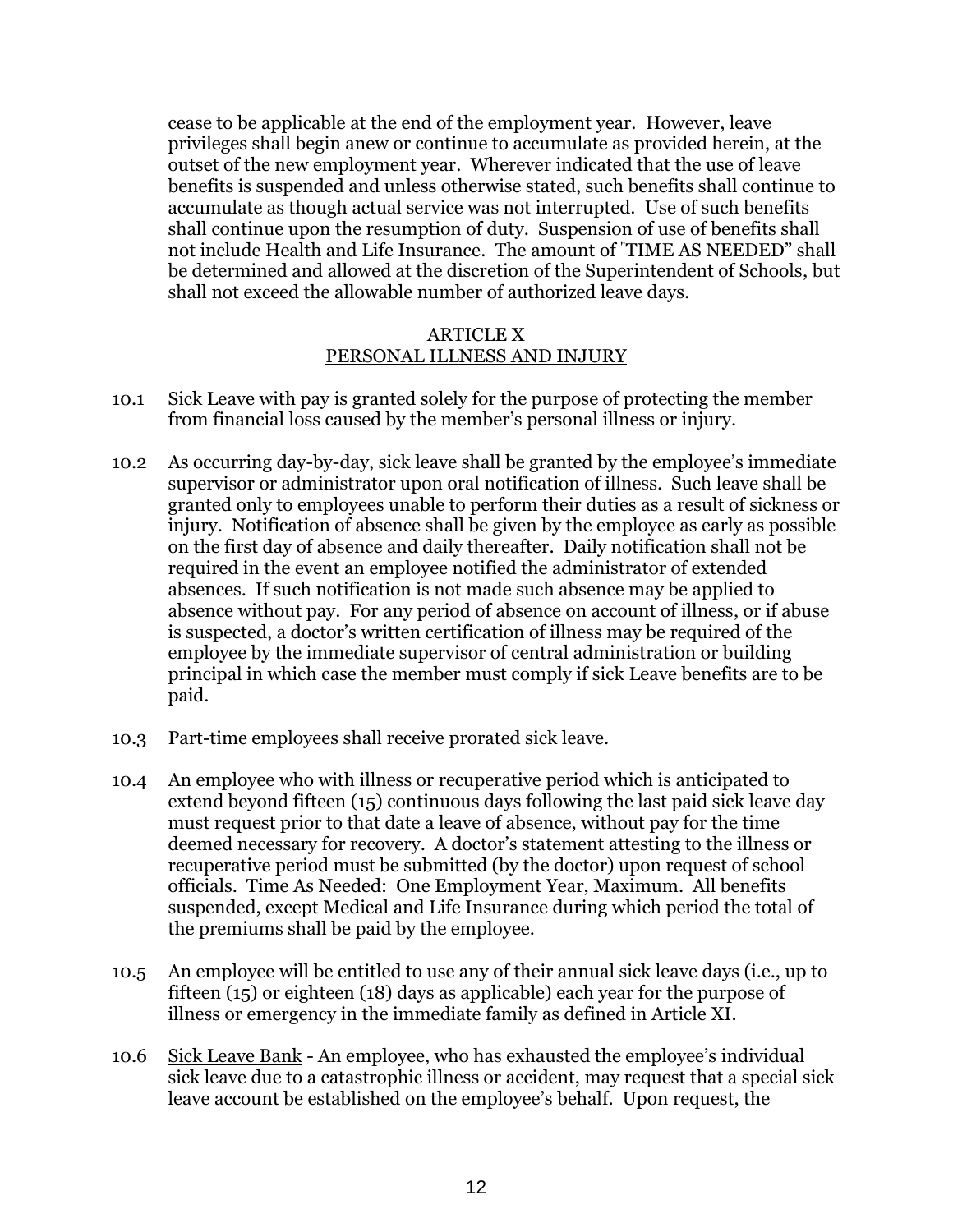Superintendent shall establish said account, which shall consist of voluntary donations, not to exceed one (1) personal day for each member of the Sick Leave Bank Unit who elects, in the member's sole discretion, to make a donation. An employee shall be entitled to that number of days, voluntarily donated by members of the Sick Leave Bank Unit, to be used as sick leave during the period of illness or incapacity. A decision to donate or refrain from donating to an employee's special sick leave account shall not be subject to the grievance/arbitration provision of this Agreement. No employee may make more than one (1) request during the employee's employment with the Easthampton Public Schools. The Sick Leave Bank Unit will consist of administrative assistants, custodians, and para-educators.

# Para-educator

10.7 Sick Leave with pay shall be credited at the rate of one and one-half  $(1 \frac{1}{2})$  days for each month in the employee's work year and shall accumulate to a maximum of one hundred and fifty (150) days for ten (10) month employees, and one hundred and seventy (170) days for 12 month employees. Sick Leave credit will begin on the first day of the month following employment and will accumulate each calendar month thereafter.

Any employee having an aggregate of more than four (4) days of absence without pay in any calendar month shall not accumulate leave credit for that month unless the absences are part of an approved leave of absence.

- 10.8 In the event an employee is absent in the early part of the school year on one or more occasions under circumstances which would entitle the employee to sick leave benefits, but for the fact that the employee had accumulated no sick leave credits as of the time of the absence, then sick leave credits earned thereafter in the same school year may be applied retroactively, if the employee wishes, to the absence or absences in question. The employee must convey the request in writing to the Superintendent for such retroactive application.
- 10.9 An employee who has accumulated maximum number of sick days shall begin the next employment year by using the number of allowable sick days for that year before beginning to use the one hundred and fifty (150) or one hundred and seventy (170), as applicable, accumulated days.
- 10.10 For more than five (5) continuous work days of absence a doctor's written certification of illness must be submitted to the Central Office if sick leave benefits are to be paid.

#### ARTICLE XI BEREAVEMENT LEAVE

11.1 In the event of a death of a member of the employee's immediate family, viz: spouse, child, father, mother or domestic partner. A Domestic partnership is a couple who has lived together for at least two years, are financially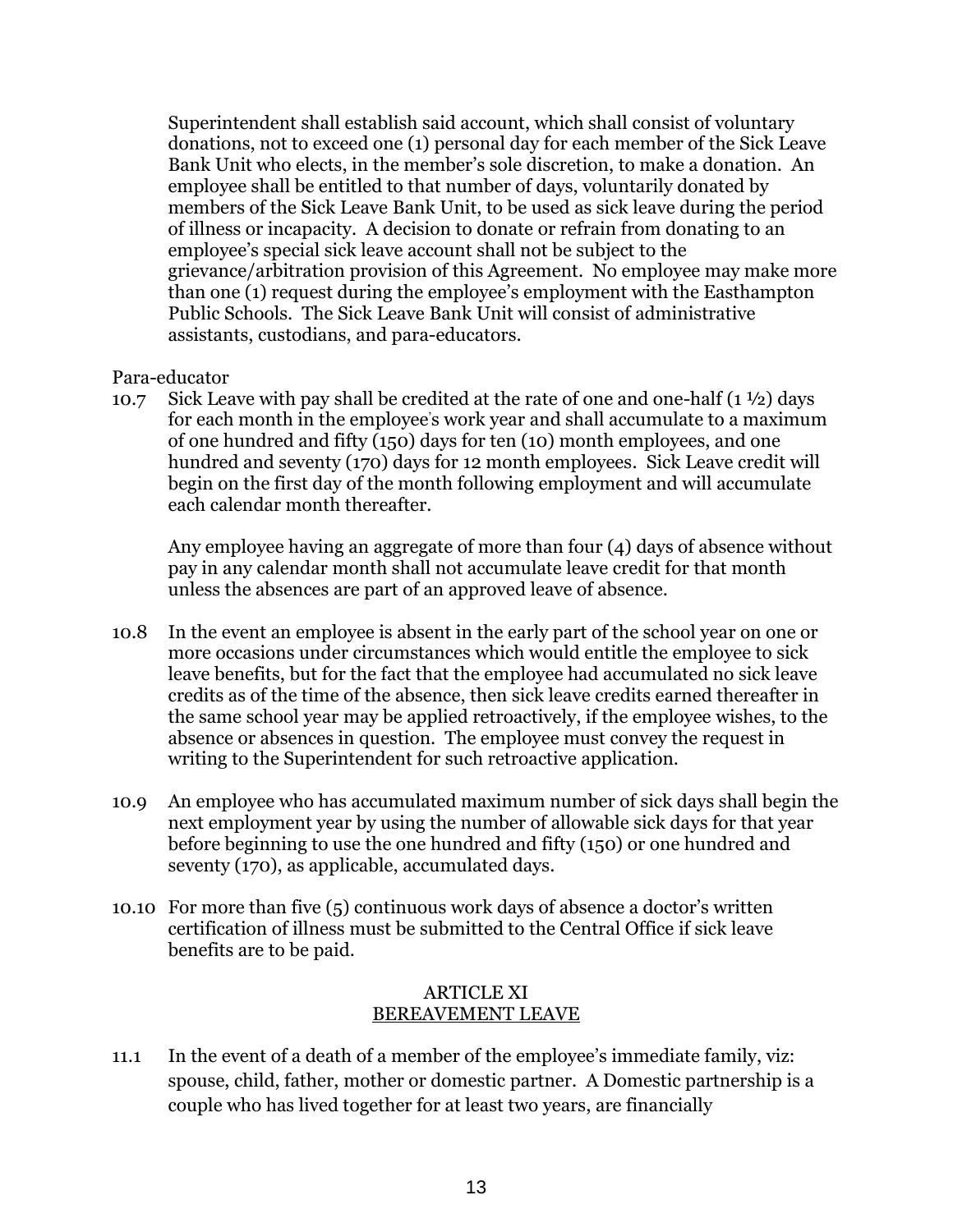interdependent, are not blood relatives in a way which would bar marriage, are at least 18 years old, and are not legally married to another person. Notification of such leave should be provided to the Superintendent and Principal as soon as practical. The employee shall be granted five (5) consecutive days leave with pay. Additional time for travel may be approved, without pay, at the sole discretion of the Superintendent of Schools. Similar benefit may be approved by the Superintendent of Schools at the Superintendent of Schools' sole discretion in the event of the death of a relative by blood or marriage of an employee who may not meet the foregoing definition of immediate family, but who had resided within the employee's household. Requests for bereavement leave shall specify in writing the name and relationship of decedent.

- 11.2 In the event of a death of the employee's aunt, uncle, niece, nephew cousin, the employee shall be granted up to three (3) days paid leave.
- 11.3 In the event of death of other blood relatives or other relatives by marriage, the employee shall be granted up to one (1) day paid leave to attend the funeral.
- 11.4 In the event of the death of a member in active service, a reasonable sized delegation, as determined by the Central Administration following recommendation by the Association, shall be selected to attend the funeral services as representative of all schools. In addition, an appropriate epitaph prepared by the Association may be read in each school on the day of the funeral.
- 11.5 Interment service for person in a member's immediate family, one (1) person from the school to which the member is assigned. TIME AS NEEDED UP TO ONE (1) FULL DAY EACH TIME.
- 11.6 Part-time employees shall be entitled to the pay they would have received for working any day(s) taken for bereavement purposes for the above-mentioned relatives.

#### ARTICLE XII PERSONAL-LEAVE

- 12.1 Members shall provide at least fourteen (14) calendar days advance notice of the use of a personal day to the principal, except in the case of an emergency.
- 12.2 Personal leave beyond that approved with pay may be approved with full salary loss for the number of days involved computed by dividing the number of scheduled working days into the weekly salary times the number of days absent without pay.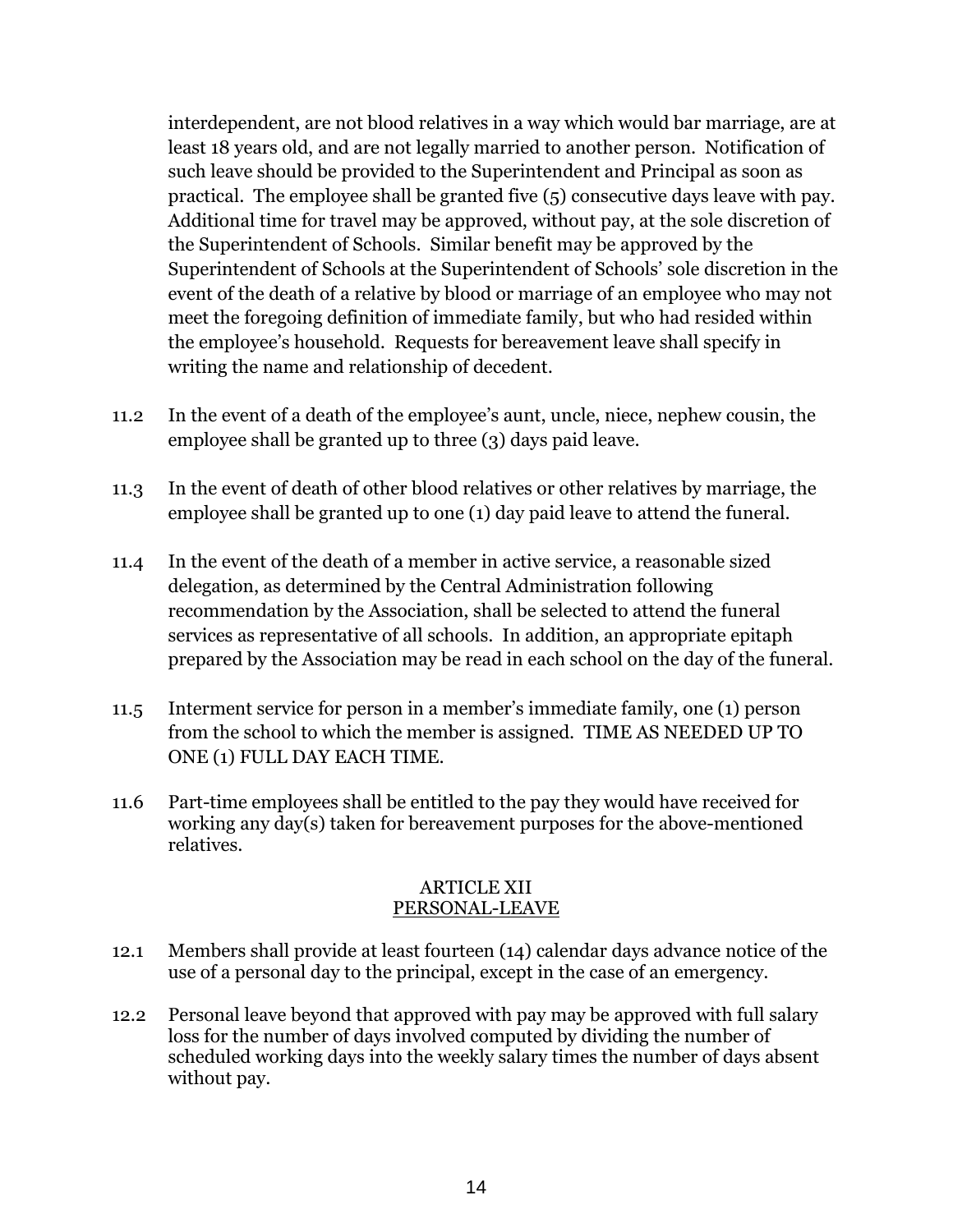Para-educator

- 12.3 Personal days are considered earned on the first day of each school year.
- 12.4 One (1) day of personal leave may be granted during the first school year of employment.

Two (2) days of personal leave may be granted during the second school year of employment.

Three (3) days of personal leave may be granted during the third and succeeding years of employment.

In regard to twelve (12) month employees only, five (5) days of personal leave may be granted during the fourth year of employment and beyond.

- 12.5 Personal leave is neither cumulative nor transferable, except as provided in section 10.6. However, unused personal days will be converted to sick leave at the end of each school year and may be accumulated as sick leave.
- 12.6 Part-time staff have personal leave days prorated based on number of hours worked.

#### ARTICLE XIII VACATION LEAVE

Twelve (12) month employees shall receive the following vacation leave benefit:

- 13.1 Vacation leave is authorized leave from the employee's duties for the purpose of rest, recreation or other private reasons. During vacation period, all benefits including salary shall continue. Only permanent employees, whether full or part time, are eligible for vacation leave.
- 13.2 Eligible employees shall, receive vacation leave, considered earned on the employee's anniversary date, in each calendar year determined as follows:

| <b>Following Continuous</b> | Employees shall be Granted |
|-----------------------------|----------------------------|
| Permanent Service of        | Vacation Leave with Pay of |
| 6 months                    | 1 week                     |
| 1 year                      | 2 weeks                    |
| 5 years                     | 3 weeks                    |
| 10 years                    | 4 weeks                    |
| 20 years                    | 5 weeks                    |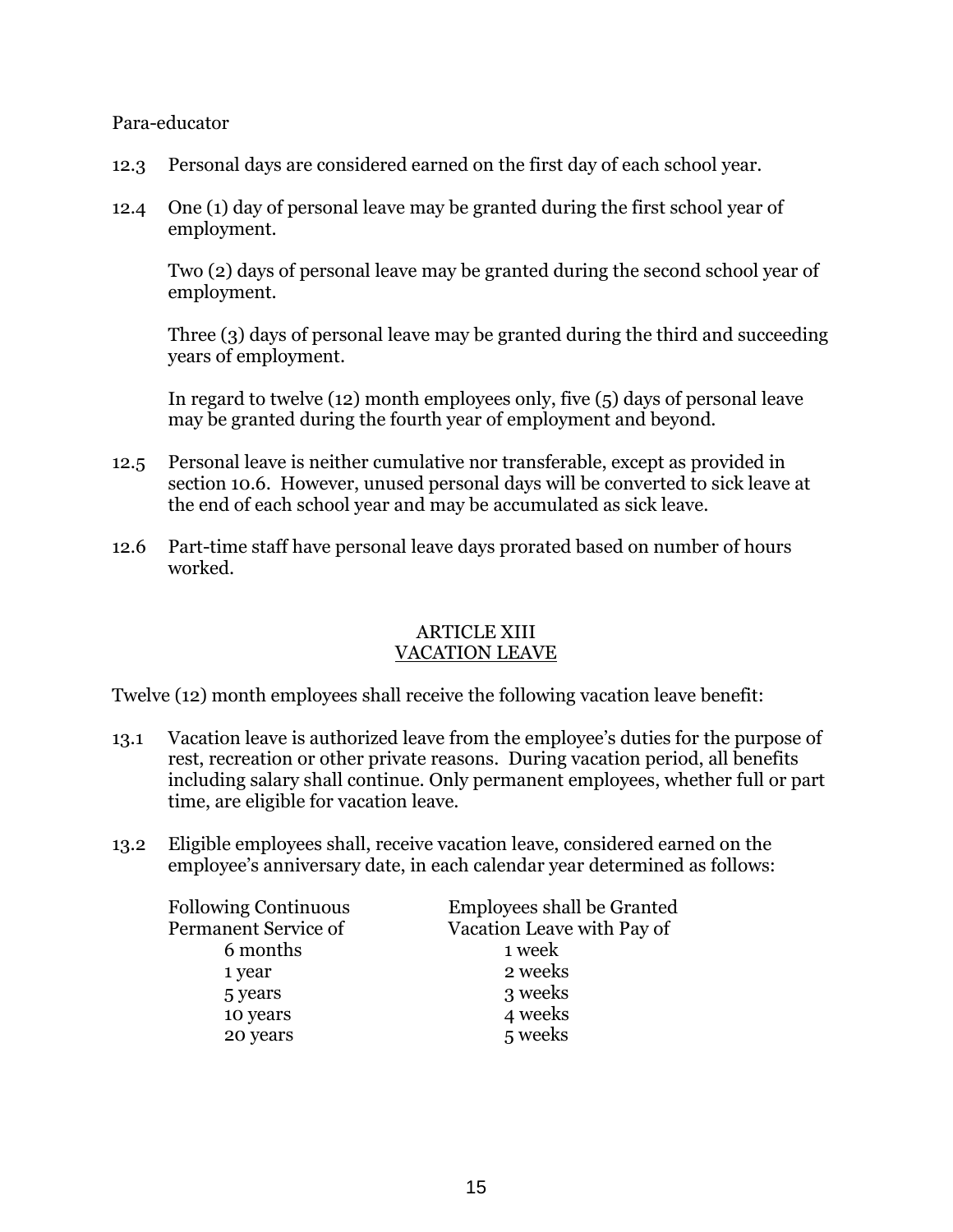13.3 Vacations may be scheduled at any time during the work year. However, in regard to custodians, no more than two (2) weeks of vacation and or compensatory time, may be taken during the summer school vacation period.

The timing of vacations may be selected and approved well in advance of the vacation period so that the employee may have ample notice of the employee's vacation. After giving due consideration to the employee's preference, the time vacation leave is to be taken shall be determined by mutual agreement between employee and the employee's immediate supervisor and administrator, when applicable, except that final approval shall be the prerogative of the Superintendent of Schools.

- 13.4 Should an employee work for six (6) months or more before formal appointment, vacation leave would be determined from first day of employment. This would pertain to only continuous and full time employment at contractual hours. Permanent part time employees would receive this benefit on a pro-rated basis.
- 13.9 Upon separation from employment, unused vacation time shall be paid to the employee or the employee's estate.

# ARTICLE XIV HOLIDAYS

# 14.1 Religious Holiday Leave

Up to two (2) days of paid leave (not to be deducted from other types of paid leave) shall be granted to members of the bargaining unit for their religious holidays for which provision is not made in the school calendar provided at least fourteen (14) calendar days advance notice is provided to the principal. Bargaining unit members can take unused personal days and/or unpaid days for additional religious holidays.

Twelve (12) month employees shall be entitled to the following holiday benefit:

14.2 For the purpose of this contract, eleven (11) holidays are observed each calendar year as follows:

| New Year's Day         | Labor Day                                 |
|------------------------|-------------------------------------------|
| Martin Luther King Day | Columbus Day                              |
| President's Day        | Veteran's Day                             |
| Patriot's Day          | Thanksgiving Day                          |
| <b>Memorial Day</b>    | Christmas Day                             |
| Independence Day       | Juneteenth (if it falls within work year) |

14.3 Whenever such a holiday falls on a normal workday, such holiday shall be granted with pay.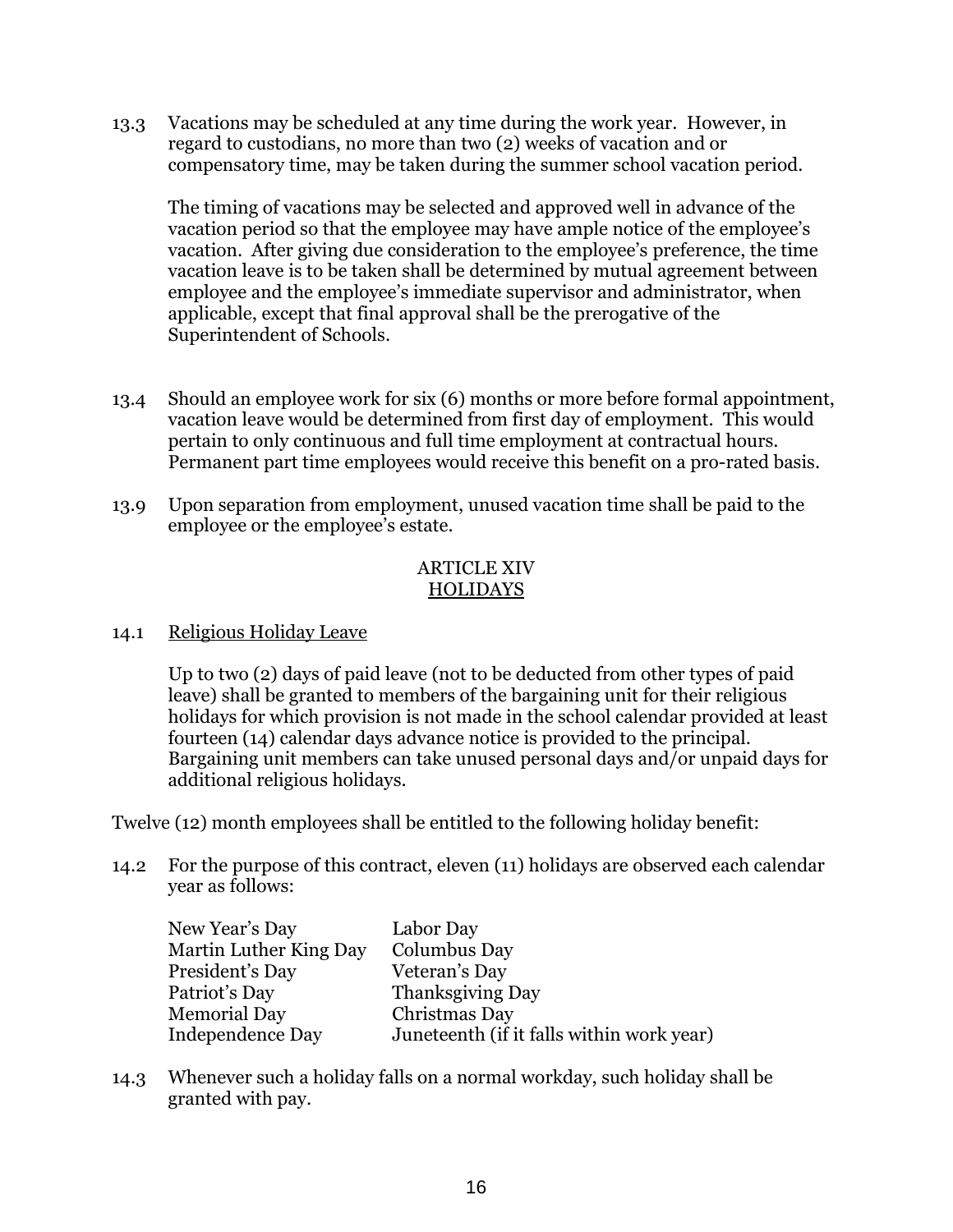14.4 In developing the school calendar, should Good Friday and/or the Day after Thanksgiving be scheduled as non-school day(s), then it (they) shall be considered paid holiday(s) under Section 14.2.

#### ARTICLE XV OTHER LEAVES

15.1 When Leave is taken for the purposes set forth and in conformity with this Article it shall be without Loss of pay and without loss of any benefits except as otherwise specifically set forth.

#### 15.2 Leave for Legal Proceedings

Except as hereinafter set forth leave with compensation will be granted to the extent necessary for attendance at any legal proceedings when such attendance is requested by the Committee or when such attendance is compelled in third party proceedings in which the employee is a party and which arise out of his or her performance of duty in conformity with School Committee policy.

No compensated leave will be granted for legal proceedings in which the employee or the Association is an adversary party to the Committee, unless the employee's attendance is a witness for the Committee.

No compensated leave will be granted for attendance at legal proceedings in which the employee is a defendant in a criminal case or for proceedings personal to the employee and not directly related to his or her duties as an employee.

Whenever a leave is taken under this Article, a standard form shall be completed by the member prior to taking the Leave and shall be transmitted through proper channels to the Central Office. Such written notification shall be processed in sufficient time to allow the appropriate administrators to secure an adequate substitute.

#### 15.3 Birth Parent Leave

An employee who is the birth parent may request and receive a leave for the purpose of confinement, delivery, and recuperation under the provisions of either paragraph 15.4 or 15.5 as the employee may elect. Such election shall be made in writing before leave is taken and such election, when made, shall be final and binding.

15.4 The Committee will comply with the provisions of the Family and Medical Leave Act of 1993 (FMLA), Small Necessities Leave Act (SNLA), Domestic Violence Leave Act (DVLA), the Massachusetts Parental Leave Act (MPLA), and Section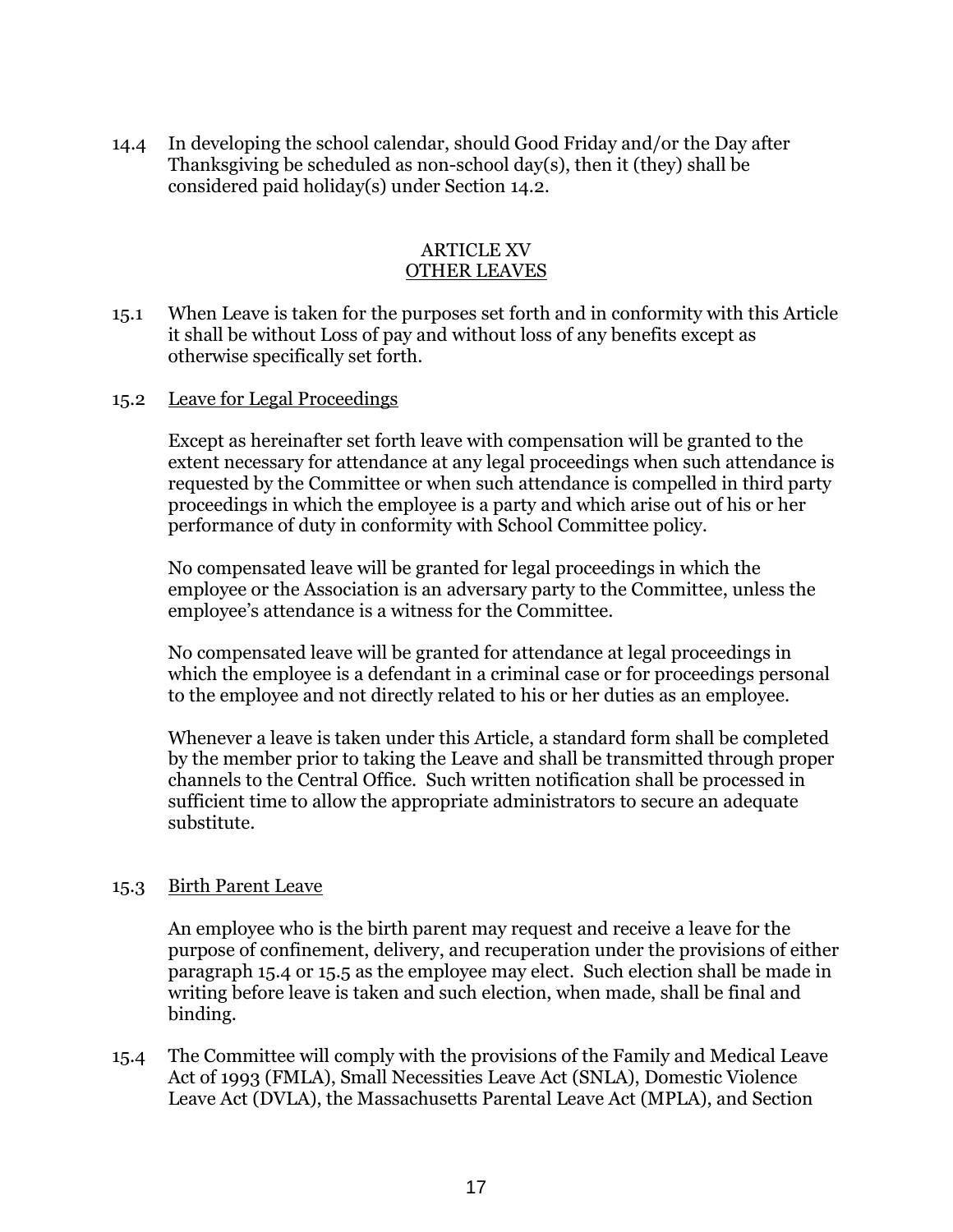7(r) of the Fair Labor Standards Act (FLSA) regarding breast feeding. The School Committee's FMLA, SNLA, DVLA, and MPLA policies are available in the Principal's office in each school building, and from the Association President. These policies outline the general requirements of the FMLA, SNLA, DVLA, and MPLA, but are not meant to be all inclusive. The Committee's FMLA, SNLA, DVLA, and MPLA policies are available on the Committee's website and will be posted in each building. Accumulated sick and/or personal leave time may be used if allowed by the terms of this Agreement.

- 15.5 Birth Parent Leave may be elected for the balance of the school year during which the Leave commences. Such leave shall commence on the date requested by the employee provided that notice of election to take leave under this paragraph shall have been at least forty-five (45) calendar days before leave commences.
- 15.6 Birth Parent Leave taken under either paragraph 15.4 or 15.5 is without pay or other benefits except that the employee is entitled to continue Group Medical and Life Insurance membership at his/her own expense.
- 15.7 If an employee taking birth parent leave has accumulated sick leave credit available, under the provisions of Article X, the employee may elect to use that credit to the extent available for such part of the employee's confinement, delivery, and recuperation as the employee's doctor may certify the employee as unable to perform the employee's duties because of illness.
- 15.8 An employee on birth parent leave has the status of an employee on leave of absence.
- 15.9 Jury Leave

Any employee who is required to serve on a jury under state or federal law will, for the period while on jury duty, suffer no loss of regular earnings for any period during the school year. Upon completion of said jury duty, the employee shall submit the copies of the vouchers showing how much the employee received from the court.

This amount shall be subtracted from the employee's regular paycheck as soon as is practicable. If an employee does not submit copies of the aforementioned vouchers within five (5) days after the completion of said jury duty, the daily rate of pay will be subtracted for the number of days for jury duty from the paycheck. The correct adjustments will be made upon submission of said vouchers.

# 15.10 Workers Compensation Leave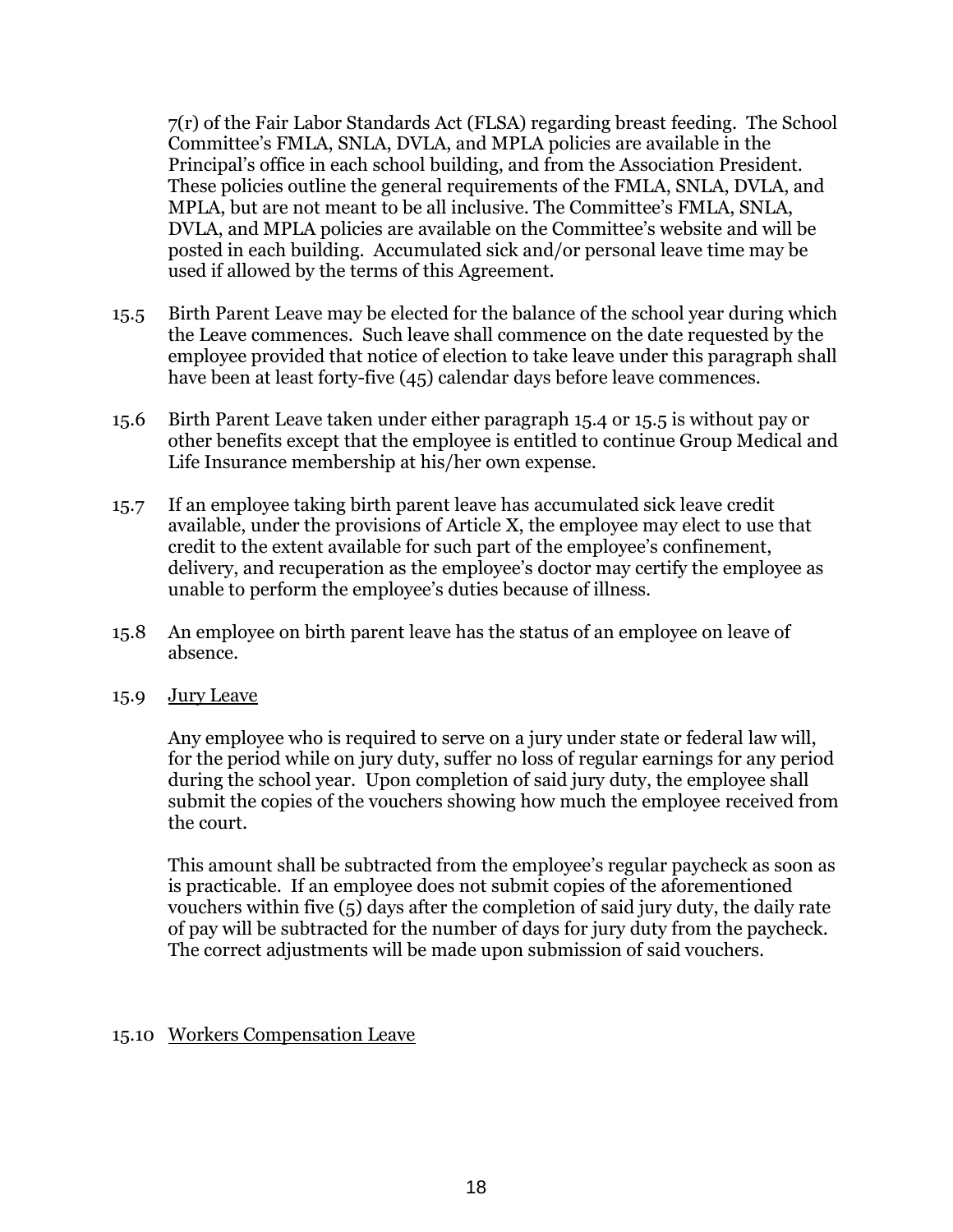- 15.11 The provisions of Massachusetts General Laws Chapter 152, Section 69 shall be controlling in all matters not expressly covered by the Collective Bargaining Agreement between the parties.
- 15.12 In all matters not expressly covered by either the parties Collective Bargaining Agreement or M.G.L. - Chapter 152, Section 69, the parties will follow City policy and/or practice.
- 15.13 An employee who is injured on the job and found eligible to receive compensation under M.G.L. Chapter 152, Section 69 may during the regular school year suffer no loss of regular earnings, provided the employee turns over to the City of Easthampton, all monies received during this period under M.G.L. Chapter 152, Section 69, and further provided that a prorated deduction is made from the employees accumulated sick leave until exhausted. Thereafter, the employee, if eligible, will receive workers compensation benefits only. The prorated deduction from the employee's sick leave will be based on the difference between the employee's per diem rate of pay, and the amount received under said Workers Compensation statute. An employee may elect to use only Workers Compensation, if eligible, with no prorated deduction from sick leave. If such option is elected, the Association acknowledges the above provision regarding any loss of earnings would not apply.
- 15.14 The Committee will comply with the provisions of the Family and Medical Leave Act of 1993 (FMLA), Small Necessities Leave Act (SNLA) and the Massachusetts Maternity Leave Act (MMLA). The School Committee's FMLA, SNLA, and MMLA policies are available in the Principal's office in each school building, and from the Association President. These policies outline the general requirements of the FMLA, SNLA, and MMLA, but are not meant to be all inclusive. The Committee's FMLA, MMLA, and SNLA policies are available on the Committee's website and will be posted in each building. Accumulated sick and/or personal leave time may be used if allowed by the terms of this Agreement.

#### 15.15 Emergency Leave

Emergency leave shall be approved by the Superintendent of Schools, except when such authority is granted administrators, who shall notify the employee's immediate supervisor or administrator on proper forms provided for this purpose. In extreme emergencies, the employee may request to have the immediate supervisor or administrator give oral approval to which the latter may grant permission orally. In such an instance, the employee must submit written explanation, after the fact, signed by the administrator or supervisor who granted approval. Meanwhile, the administrator or supervisor shall notify the Central Office orally of the administrator's or supervisor's action. Emergency leave is deductible only from personal leave.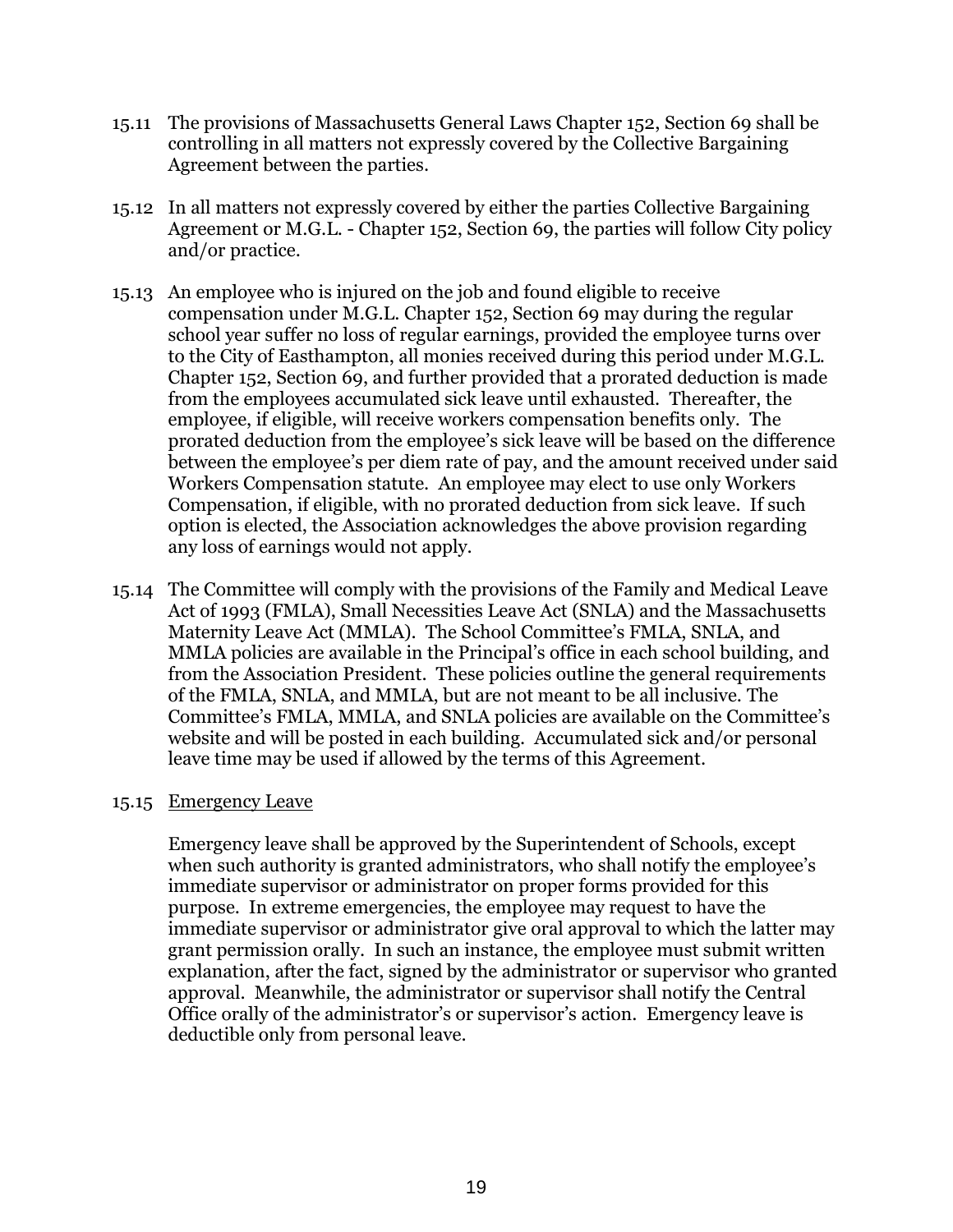#### 15.16 Extended Leave

Extended leave may be granted by the Superintendent of Schools provided request is submitted, in writing, through the Superintendent of Schools and provided further that the latter has rendered a recommendation. Although extended leave is without pay, it does provide job protection for a specific period of time. Before such leave can be requested, the employee must have been in continuous service for the three (3) previous years, except as specified below.

Such leave shall be granted for a maximum period of one (1) year from the date leave is officially taken except as otherwise provided herein or by law. Upon return, the employee shall be assigned to the same position, which was held at the time leave commenced; if not possible, to a substantially equivalent position.

# Military Leave

- 15.17 The Easthampton Public Schools will comply with federal and state military leave requirements.
- 15.18 Adoption Leave

Adoption Leave may be elected for the balance of the school year during which the leave commences. Such leave shall commence on the date requested by the employee provided that notice of election to take leave under this paragraph shall have been at least forty-five (45) calendar days before leave commences. Adoption Leave is without pay or other benefits, except that the employee is entitled to continue Group Medical and Life Insurance membership at his/her own expense (note: in the event that the leave is also covered by the FMLA and/or MPLA, the employee shall only be required to contribute their share of the insurance premiums during the portion of the leave that is covered by the FMLA and/or MPLA). An employee on adoption leave has the status of an employee on leave of absence.

The following provisions shall apply to custodians:

# 15.19 Occupational Leave

Occupational leave may be granted by the Superintendent of Schools following written recommendation of the employee's immediate supervisor and/or administrator on the forms supplied for such reason.

- Attendance at work-shops, meetings, conferences, and conventions. As approved.
- Visiting Days for Purposes of Occupational Growth. As approved
- Other School Business Identified in Letter of Request. As approved.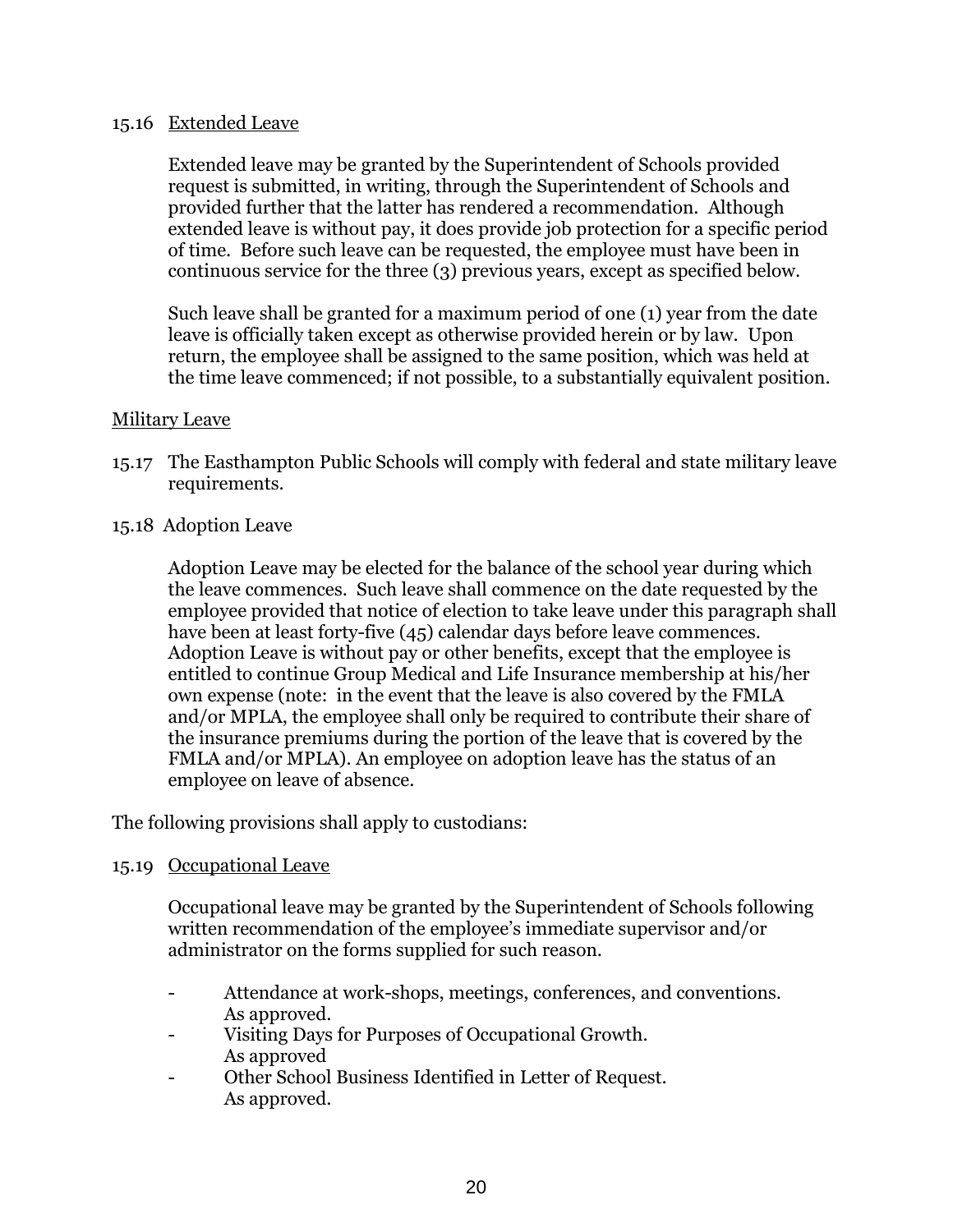15.20 Two (2) days off with pay per year may be granted for one representative of the Association to attend the State Union convention, contingent upon at least one week's advance written notice. The two (2) days could be split between two (2) employees, allowing one (1) per day to attend.

#### ARTICLE XVI INSURANCE

- 16.1 The School Committee shall provide eligible employees with the life insurance plan and the same terms and conditions available to City bargaining units.
- 16.2 The School Committee shall provide employees the same health insurance plan and coverage offered to City bargaining units.
- 16.3 Employees will pay 25% of the cost of the plans currently provided.
- 16.4 The parties agree that the Health Insurance Side Letter, Appendix E, remains in full force and effect.

#### ARTICLE XVII REDUCTION-IN-FORCE

The following process shall apply to Para-educators, Health Para-educators, and Licensed Practical Nurses:

- 17.1 In the event of the necessity for reducing the number of employees within this bargaining unit or reducing the number of hours or days to be worked, individuals with the least seniority within the job category (i.e., Para-educator, Health Para-educator, or Licensed Practical Nurses) will be laid off or reduced first, provided, however, the employee retained must possess the necessary ability, experience and qualifications to perform the available work, or reach a mutually acceptable plan with the appropriate administrator to acquire the necessary qualifications.
- 17.2 Individuals laid off, will have, from the effective day of layoff, a two (2) year right to recall for any openings within this bargaining unit. The effective date of the layoff will be defined as the first employee workday that the laid off employee would have normally been scheduled to work but for the layoff action or the first day for which the laid off employee receives unemployment compensation, whichever occurs sooner. The Committee will notify the laid off individuals within the recall period, by certified mail, of all openings for which they are qualified. Former employees shall be given credit for all prior service with the Easthampton Schools, providing they return to work within the recall period When possible individuals who are to be laid off will be given a thirty (30) day notice prior to the effective date of the layoff.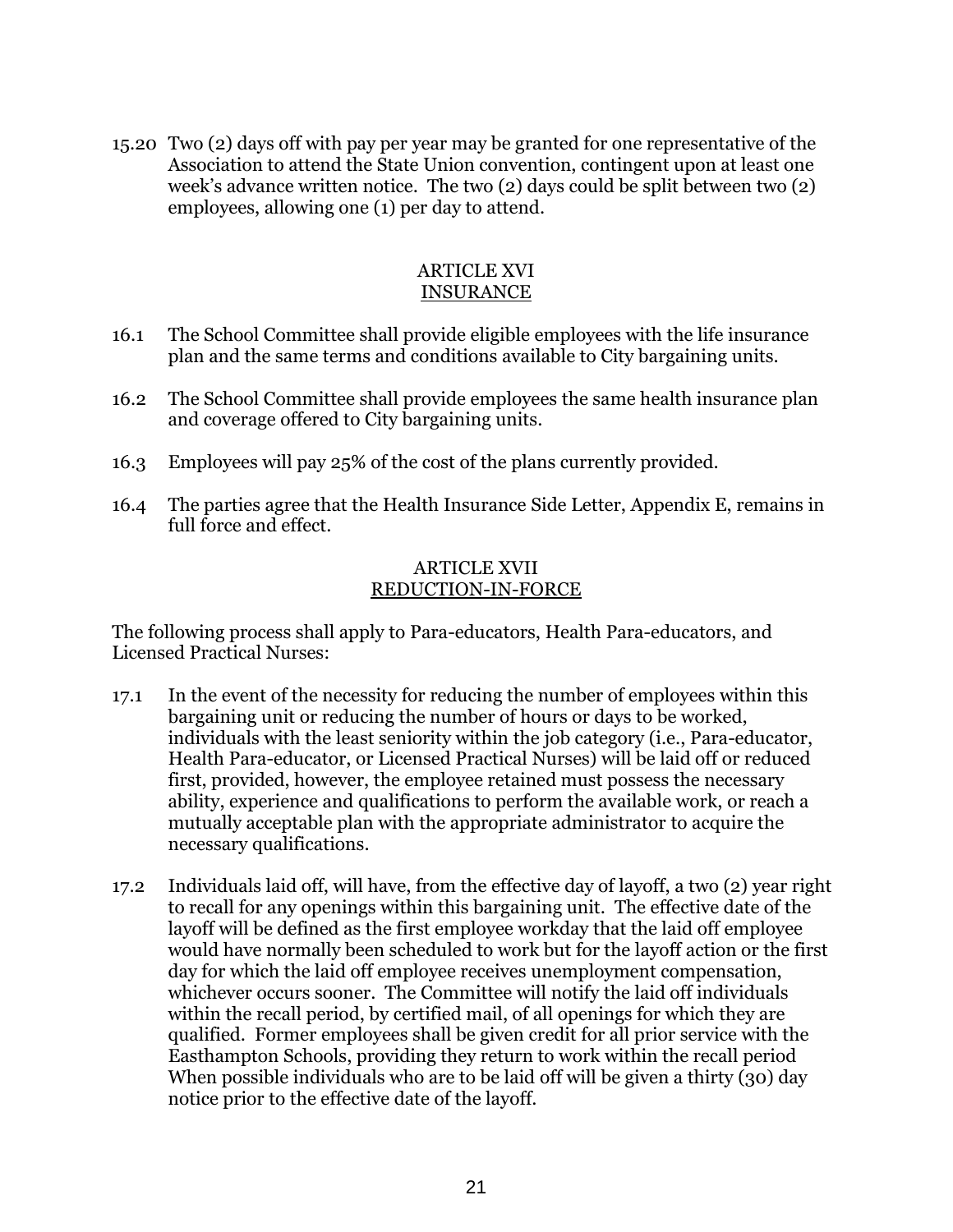- 17.3 All benefits to which an employee was entitled at the time of layoff shall be restored in full upon re-employment within the recall period.
- 17.4 Laid off employees may continue group health and life insurance coverage for up to eighteen (18) months by contributing 102% of the premium cost and provided the plan in force permits.
- 17.5 Recall will be according to seniority with the most senior individual recalled first, provided the individual possesses the necessary ability qualifications and experience to perform the available work.
- 17.6 Any declination of a job offered under this Article will terminate the employment of the individual and satisfy the School Committee's obligation under this Article.
- 17.7 The employee shall, within fourteen (14) calendar days after receipt of notice of recall by certified mail and return receipt requested, file acceptance through return of a signed slip provided by the Employer of their intention to return or not to return by certified mail and return receipt requested. If such acceptance is not received by the Superintendent's Office at the end of fourteen (14) calendar days, it shall be considered a declination on the part of the employee, unless there are unusual extenuating circumstances approved by the Superintendent and/or the Committee.
- 17.8 Seniority as referenced in this article will be calculated from the most recent date of hire by the Easthampton School Committee and includes all recognized leaves of absence under this Agreement. This seniority list will be issued annually no later than October 15 by the Superintendent or designee.
- 17.9 Should an opportunity arise to act, as a substitute in a bargaining unit position, said opportunity shall be offered first to the individuals on the recall list, in descending order of their seniority. Payment shall be at the substitute's rate for the particular position currently in effect. Declination of an offer to substitute shall not affect the right to recall under section 17.2 above. Seniority and other benefits (except medical benefits, if applicable) shall not accrue during the period of service as a substitute.
- 17.10 Paragraph 17.1 of this Article shall not apply to para-educators serving solely as one-to-one aides (Chapter 766-Special Education) whose positions are eliminated due to a modification of the Individual Education Plan or due to the departure of the student from the Easthampton Public Schools. However, the remaining provisions of this article shall apply to these individuals, with the sole exception that an individual whose position is eliminated due to the modification of an Individual Education Plan or the departure of a student shall retain priority regardless of seniority for reassignment to a position made available due to a subsequent modification of that students Individual Education Plan or that student's return to Easthampton Public Schools.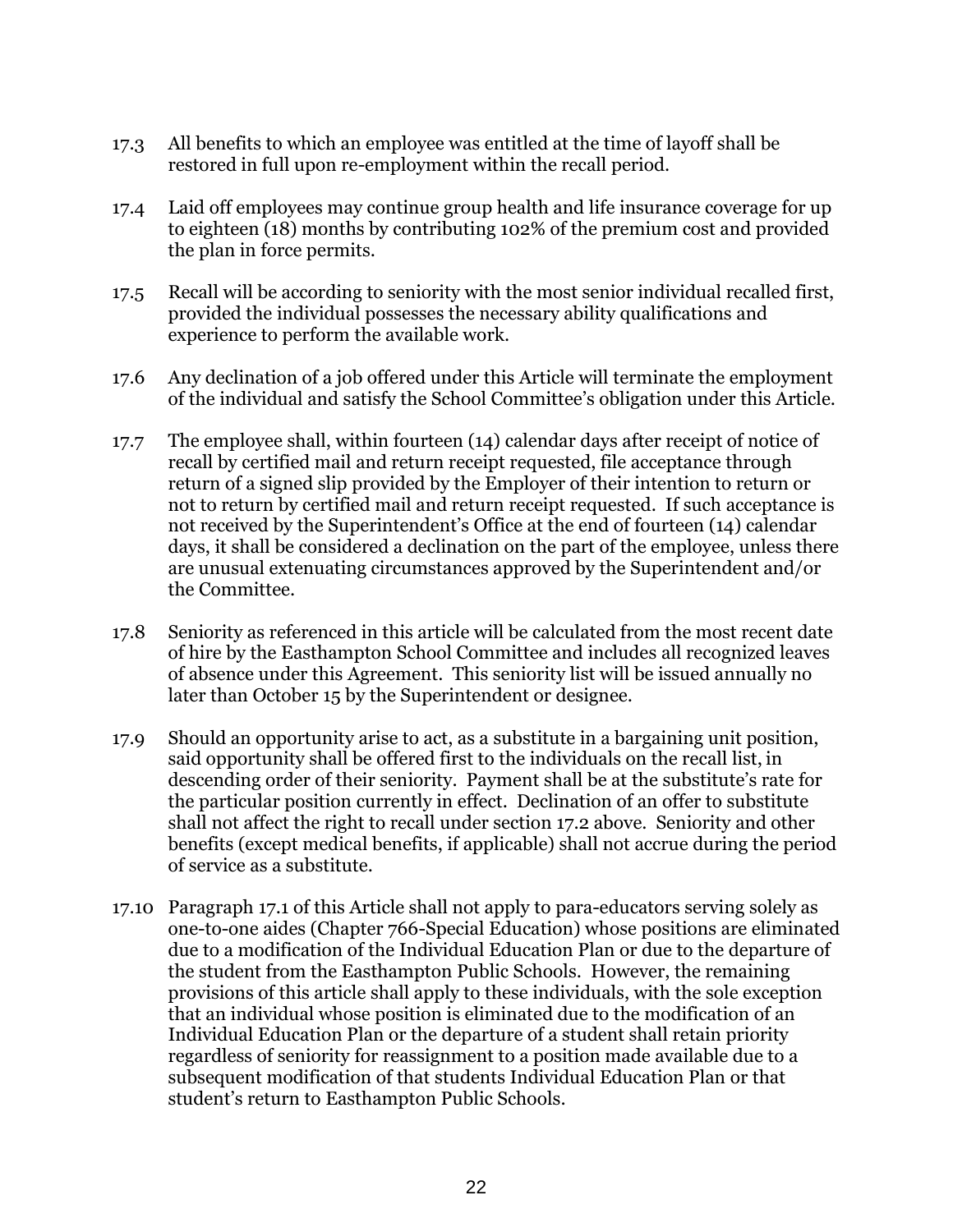The following process shall apply to administrative assistants:

- 17.11 In the event of the necessity for reducing the number of employees within this bargaining unit, individuals with the least seniority within the administrative assistants job category will be laid off first, provided, however, the employee retained must possess the necessary ability, experience, and qualifications to perform the available work, or provide a plan acceptable to the Superintendent to acquire the necessary qualifications. In order to effectuate the Layoff, the following procedures will apply:
	- 1) The most senior full-time employee whose position is eliminated shall bump the least senior full-time employee in the administrative assistants job category in the same or lower grade in accordance with the criteria referenced above.
	- 2) This process shall continue in order of seniority among full-time employees.
	- 3) Once the bumping procedure has been exhausted for fulltime employees, a full-time employee may bump the least senior part-time employee in the same or lower grade in accordance with the criteria referenced above.
	- 4) Bumping among part-time employees shall then occur under the same procedure referenced for full-time employees.
	- 5) Part-time employees shall not be eligible to bump full time employees.
- 17.12 The Employer maintains the right pursuant to this Article to reduce hours and days of employment of employees in the bargaining unit.
- 17.13 Individuals who are laid off will have, from the effective day of layoff, a two (2) year right to recall for any openings within this bargaining unit. The effective date of the layoff will be defined as the first employee workday that the laid off employee would have normally been scheduled to work but for the Layoff action. The Committee will notify the laid off individuals within the recall period, by certified mail, of all openings in the same or lower grade for which they are qualified. Former employees shall be given credit for all prior service with the Easthampton Schools, providing they return to work within the recall period. When possible, individuals who are to be laid off will be given a thirty (30) day notice prior to the effective date of the layoff.
- 17.14 All benefits to which an employee was entitled at the time of layoff shall be restored, in full, upon re-employment within the recall period.
- 17.15 Laid off employees may continue group health and life insurance coverage in accordance with federal and state laws.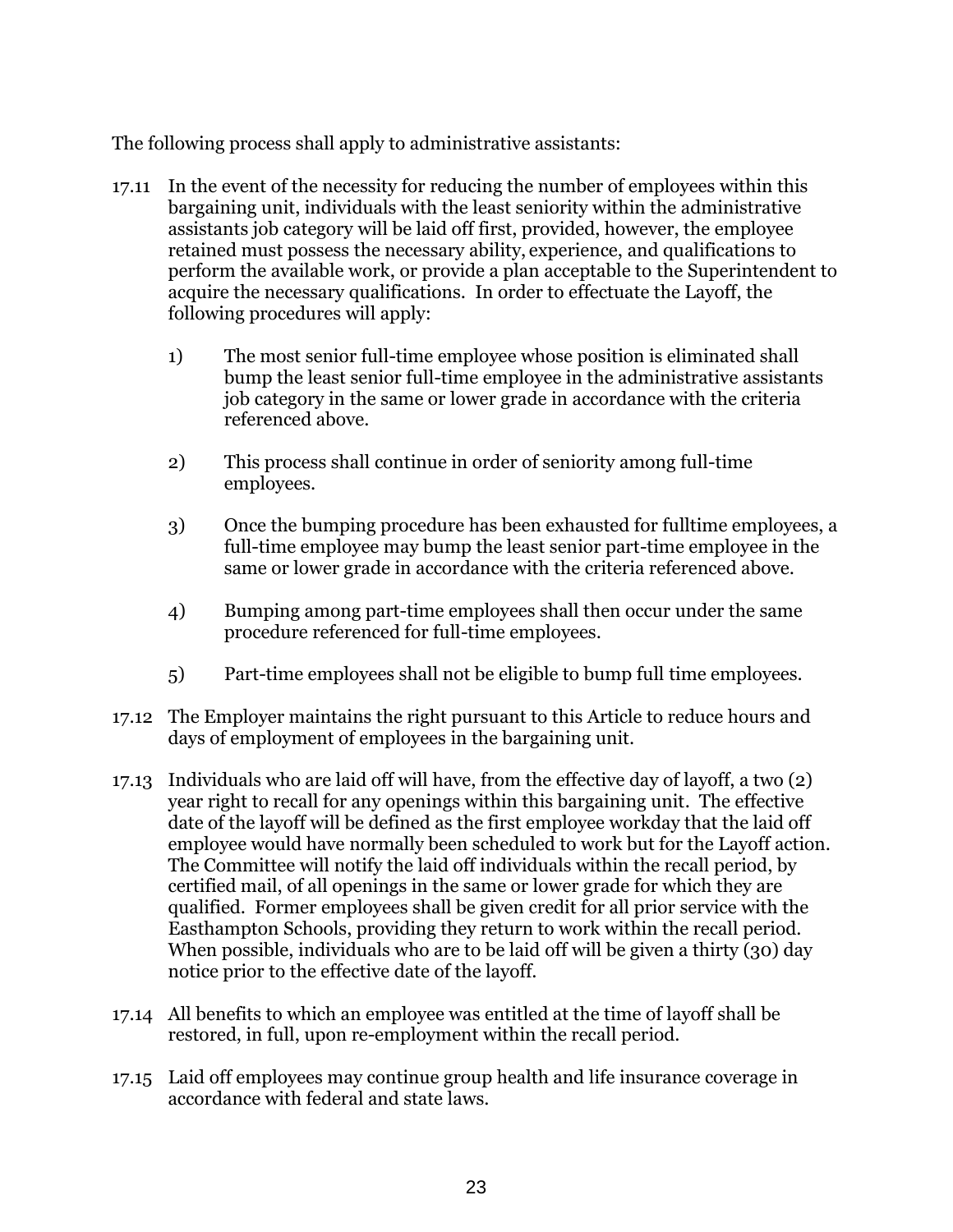- 17.16 Recall will be according to seniority with the most senior individual recalled first, provided the individual possesses the necessary ability, qualifications, and experience to perform the available work and was in the grade equal to or higher at the time of layoff.
- 17.17 Any declination of a job offered under this Article will terminate the employment of the individual and satisfy the School Committee's obligation under this Article.
- 17.18 The employee shall, within fourteen (14) calendar days after receipt of notice of recall by certified mail and return receipt requested, file acceptance through return of a signed slip provided by the Employer of their intention to return or not to return by certified mail and return receipt requested. If such acceptance is not received by the Superintendent's Office at the end of fourteen (14) calendar days, it shall be considered a declination on the part of the employee, unless there are unusual extenuating circumstances approved by the Superintendent and/or the Committee.
- 17.19 Seniority, as referenced in this article, will be calculated from the most recent date of hire as a secretary in the bargaining unit by the Easthampton School Committee, including all recognized leaves of absence under this Agreement, unless modified by an adjusted anniversary date as defined in paragraph 26.01 of the contract.
- 17.20 The Superintendent or designee will issue this seniority list annually.
- 17.21 Should an opportunity arise to act, as a substitute in a bargaining unit position, said opportunity shall be offered first to the individuals on the recall list, in descending order of their seniority. Payment shall be at the substitute's rate for administrative assistants currently in effect. Declination of an offer to substitute shall not affect the right to recall under section 17.13 above. Seniority and other benefits shall not accrue during the period of service as a substitute.

The following process shall apply to custodians:

- 17.22 In the event it becomes necessary to reduce the number of employees in the custodian job category, the Superintendent will effectuate such a reduction in accordance with this Article.
- 17.23 An employee(s) whose position is eliminated shall be offered the following options:

1. to accept a layoff; or

2. to be transferred in accordance with Section 3 of this Article.

Employees laid off under either 1 or 2 above will have all the recall rights afforded under Section 17.30 of this Article.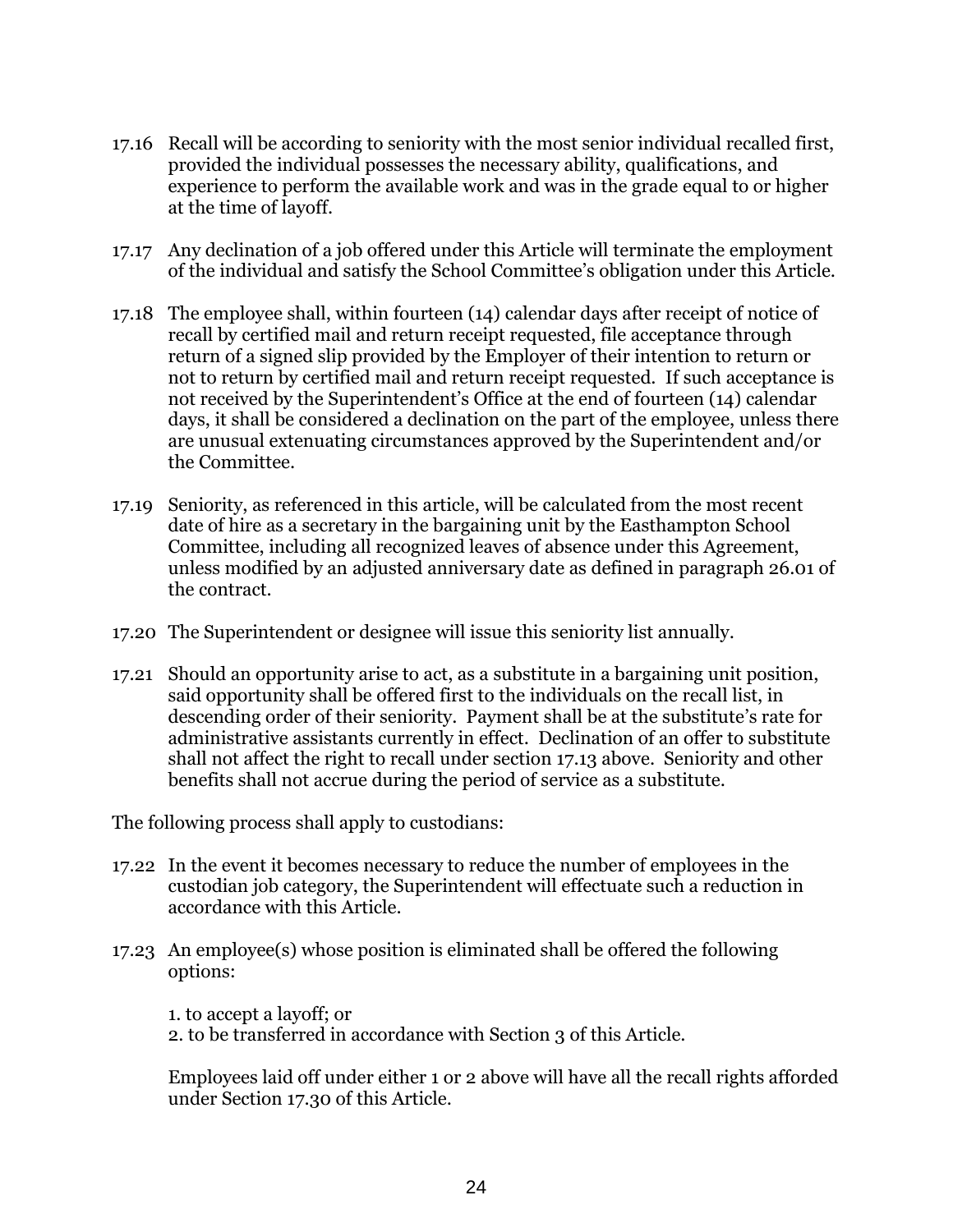# 17.24 Bumping

- 17.25 The employee whose position is eliminated, or who is "bumped" from their position through this Article shall be:
	- 1. Transferred to any open position within the employee's position title (e.g., Head Custodian, Lead Custodian, Custodian)same number of hours per week;
	- 2. Transferred to replace the employee with the lowest seniority working the same number of hours per week within the employee's position title;
	- 3. Transferred to replace the employee with the lowest seniority in the next lowest position title working the same number of hours per week if the employee already has the lowest seniority in the employee's position title. The position title order is Head Custodian, Lead Custodian, and then Custodian. In the event bumping is to occur between the Head or Lead Custodian positions, the employee who wishes to bump must possess the necessary skill, ability, experience and qualifications to perform the required work. When skill, ability, experience and qualifications are equal, seniority will be the deciding factor. This determination will be at the sole discretion of the Superintendent or designee
- 17.26 Such "bumping" shall be repeated until the person with the least seniority in an equal or lower position title is laid off.
- 17.27 Employees cannot "bump" into a higher position title.
- 17.28 Seniority as referenced in this Article will be calculated from the most recent date of hire by the Superintendent in the particular job category (e.g., custodians, para-educators, etc.) and shall include all recognized leaves of absence under this Agreement. Employees who work on less than a full-time basis (i.e. forty (40) hours per week) shall have their time prorated accordingly.

The Superintendent shall issue a seniority list annually to the Association.

- 17.29 Recall
- 17.30 Individuals laid off will have, from the effective date of layoff, a one year right of recall for any openings in the bargaining unit of a grade equal to or lower than the grade from which they were laid off. Recall shall be in the reverse order of layoff. The Superintendent will notify the laid off individuals within the recall period, by certified mail, of any such opening. Any declinations of a job offered under this Article will terminate an employee's right to recall under this Article and satisfy the Superintendent's obligation under this Article.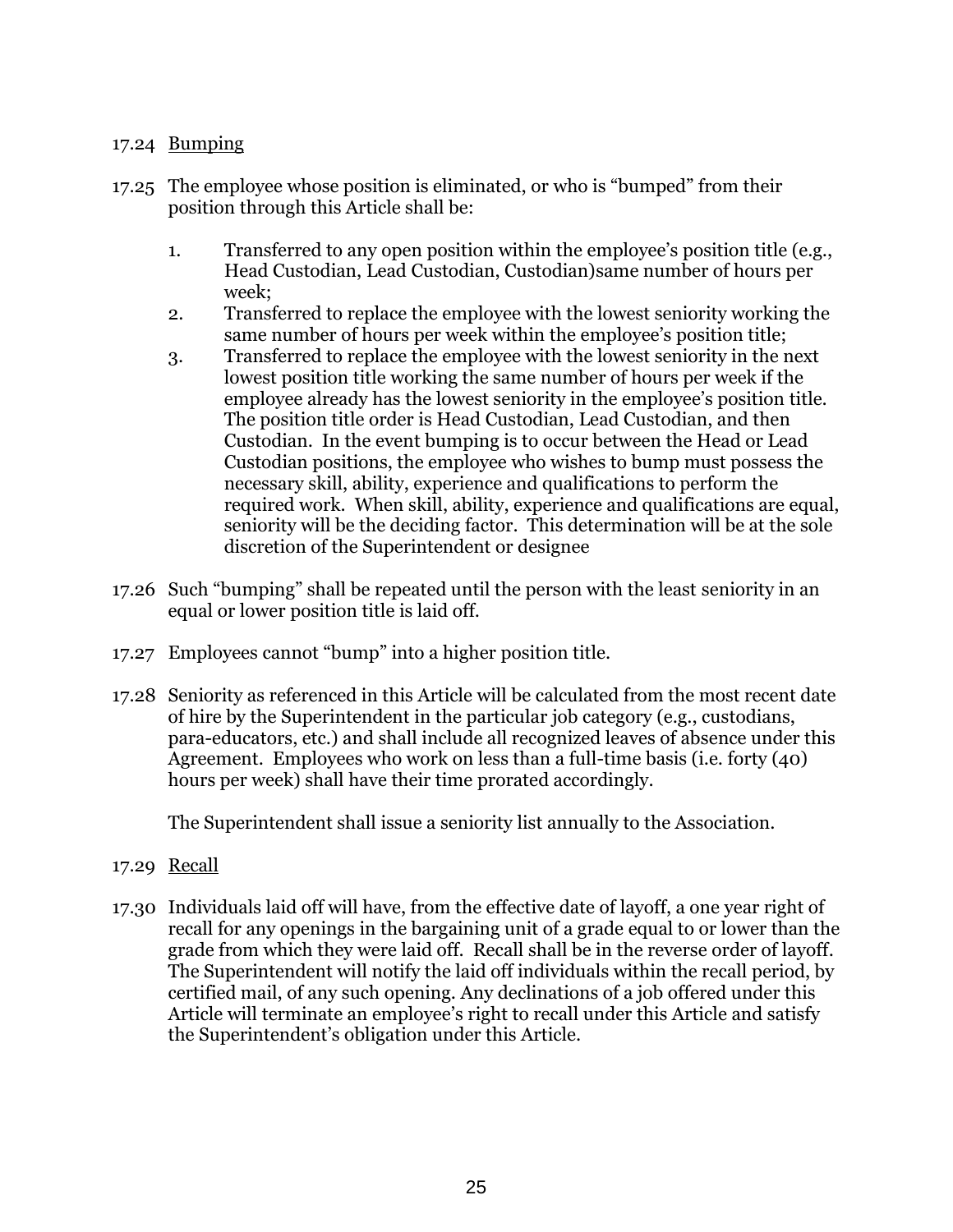- 17.31 All benefits, provided in accordance with Seniority, to which a bargaining unit employee was entitled at the time of lay off shall be restored upon reemployment within the recall period as provided.
- 17.32 Laid off employees may continue group health and life insurance coverage during the recall period by reimbursing the City Treasurer for all costs as specified by the City, provided it is permissible under the conditions of the insurance carrier.

#### ARTICLE XVIII DUES DEDUCTION/AGENCY SERVICE FEE

- 18.1 The Committee agrees to deduct from the salaries of the unit members who have on file with the Committee a deduction authorization card, to be supplied by the Association, the dues required as a condition of acquiring or maintaining membership in the Association as provided in Section 17C of Chapter 180 of the General Laws as amended. The Committee agrees not to discontinue such deductions except upon sixty (60) days written notice given by the employee.
- 18.2 The Easthampton Educational Association (EEA) shall have access to meet with employees on school grounds during the school day to investigate grievances, complaints, and other workplace issues. The EEA shall be allowed to conduct meetings during lunch breaks, other non-work breaks, before, and after the school day in school buildings. The EEA shall have the right to meet with new employees without loss of pay or leave to the new employee or a union representative for not less than 30 minutes within the first ten days of employment. The EEA shall have the right to communicate with members through district email. This will be according to the provisions of Mass General Laws Chapter 150E Section 5A. [Chapter 150E \(malegislature.gov\)](https://malegislature.gov/laws/generallaws/parti/titlexxi/chapter150e)
- 18.3 The Association agrees that it will indemnify and hold the Employer harmless for any and all claims, demands, suits, or damages arising from this Article, provided that the Association retains the sole right to select and assign appropriate legal counsel and provided that the Employer cooperates with said counsel in the conduct of the case.

# ARTICLE XIX POSTING

- 19.1 All permanent vacancies in this bargaining unit will be posted for seven (7) calendar days before they are filled. Posting is notice and opportunity for current employees to apply and does not imply any preferential consideration.
- 19.2 All qualified bargaining unit members shall be permitted to make application for non-administrative positions. Qualified bargaining unit members will be interviewed for each position, but the District reserves the right to cap the number of interviews to include only the top five (5) most qualified bargaining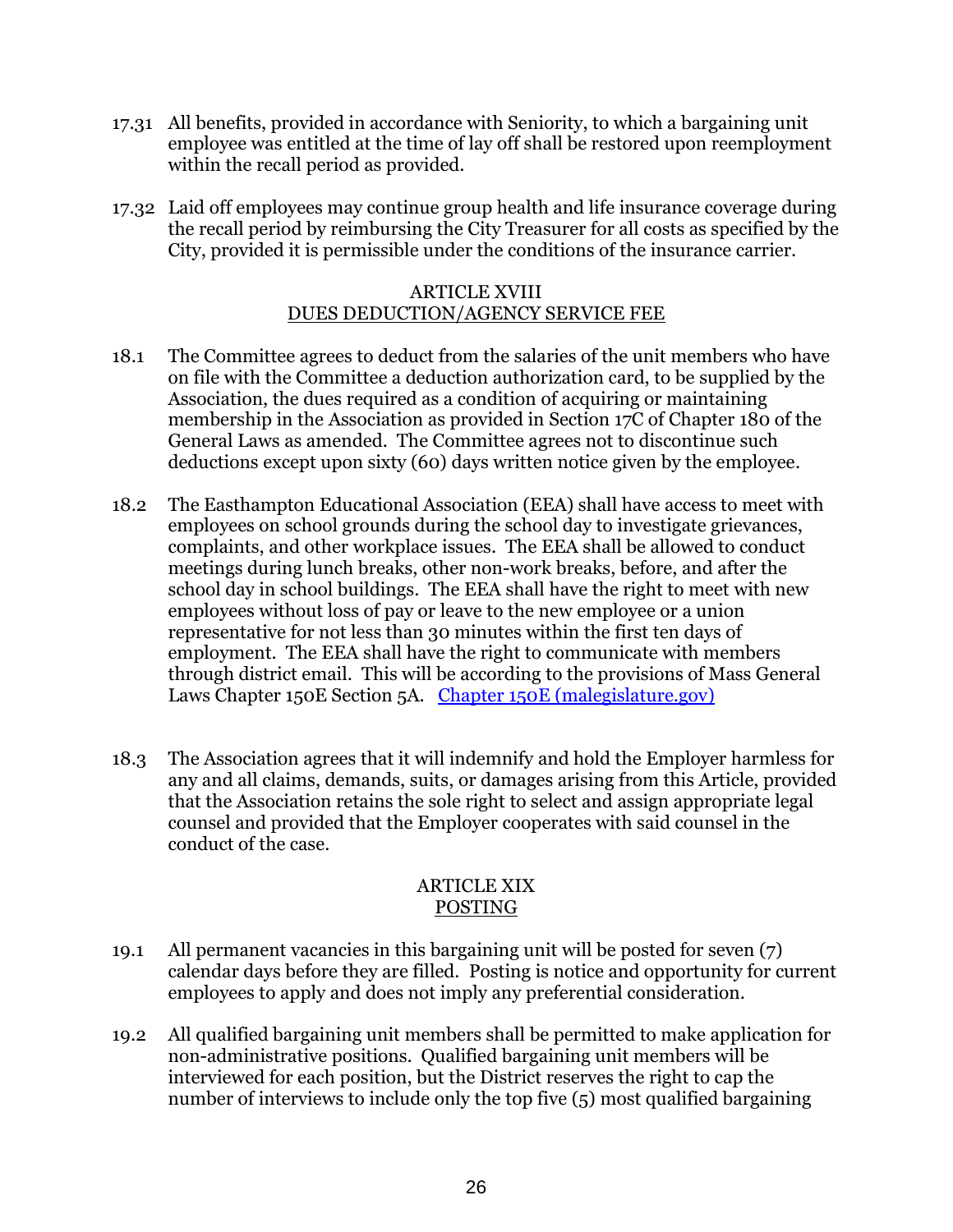unit members. In the event of a restricted time frame (e.g., sudden resignation, etc.), the District may choose to interview less than five (5) bargaining unit members.

#### ARTICLE XX PROFESSIONAL LEAVE

#### 20.1 Professional Leave

Employees covered by this Agreement shall be eligible for paid professional leave for the purpose of attending conferences, training opportunities, course and workshops related to their employment. Time as needed may be granted at the sole discretion of the Superintendent.

20.2 Denials of Professional Leave will not be subject to the provisions of Article III (Grievance/Arbitration).

# ARTICLE XXI SALARY

21.1 Payroll checks will be distributed to Para-educators on twenty-two bi-weekly paydays using the current practice of annualizing a weekly salary based on the employee's hourly rate and work year.

The following salary provisions shall apply to administrative assistants:

- 21.2 All step rate increases in salary are effective on an employee's anniversary date, unless otherwise specified.
- 21.3 All overtime hours worked by employees must be documented and reported to the Business Office. Employees shall be paid time and one-half  $(1<sup>1</sup>/<sub>2</sub>)$  for work performed in excess of thirty-five (35) hours in any one (1) week; double time for Sundays or legal holidays. No overtime work shall be permitted or paid for without prior approval of the Superintendent or his/her designee. Payment for overtime work can be on a monetary basis or in the form of compensatory (comp) time.
- 21.4 Effective July 1, 2011, an employee may accumulate no more than thirty (30) hours of compensatory time. Employees who currently have more than thirty (30) hours may retain their current accumulations until used, but may not accumulate additional compensatory time.
- 21.5 Overtime is not to be used to perform an employee's normal, routine workload. It is intended for use during occasional peak periods, or when the absence of a coworker necessitates coverage by the remaining office staff. This paragraph will not apply to the Elementary Principal's secretaries, who will be required to work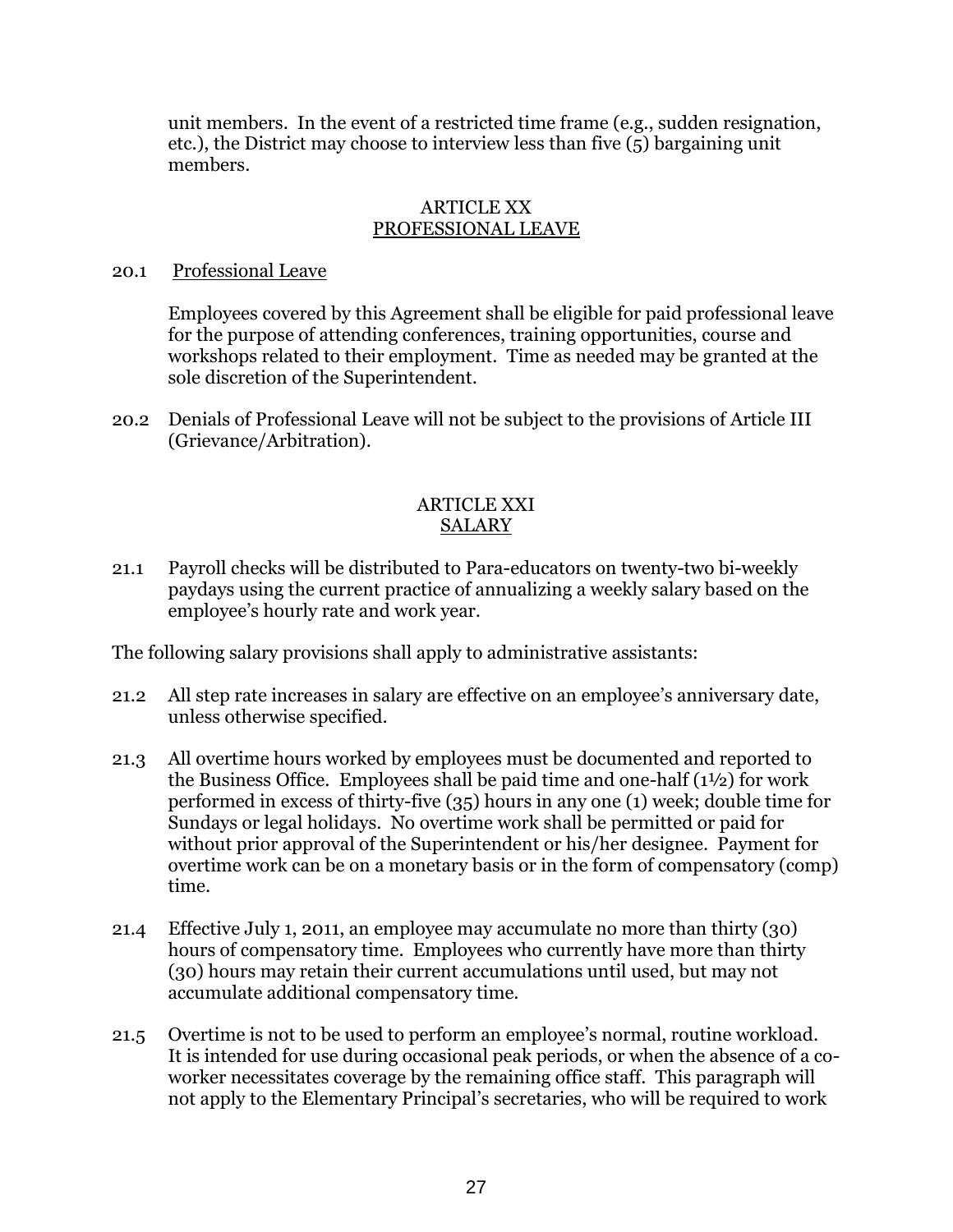an additional fifteen (15) minutes/day when teachers and/or students are in attendance.

- 21.6 Job Classification is as follows:
	- Grade A: Administrative Assistant/Receptionist (Ten Month)
	- Grade B: Administrative Assistant, Principal (HS, MS) Administrative Assistant, Principal (Elementary) Administrative Assistant, Special Education Administrative Assistant, Special Education/Mass Health Administrative Assistant, High School Guidance Administrative Assistant, Assistant Principal (HS, MS)
	- Grade C: Administrative Assistant, Business Office Payroll (28 hours) Administrative Assistant, Business Office - Accounts Payable/Purchasing (28 hours) Administrative Assistant, Personnel/SIMS State Reporting Administrative Assistant, Administrator - Special Education

The purpose of the job classification is to establish a grade for each position, which, in turn, produces a salary range from high to low. The advantage of the A grade/ rating system is that it provides incentive opportunities for employees within the system to candidate positions with higher grade ratings and improve their potential earnings. An ambitious employee has an advantage of vertical movement on the salary scale and is not limited to horizontal movement at the same grade.

21.7 The School Committee retains and reserves the right to create and/or decrease positions at its sole discretion. Moreover, the classification of new positions remains the right and the duty of the School Committee at its sole discretion.

The following provisions shall apply to custodians:

21.8 Each custodian's weekly salary is based upon classifications a Senior Building Custodian or Building Custodian, day or night shift, years of service, and the building to which the custodian is assigned.

21.9 Custodians shall be placed on the salary schedule below at the appropriate step. In addition, custodians assigned to the night shift shall receive a .50/hour differential. Head custodians shall receive an annual stipend of \$4,000, and Lead Custodians shall receive an annual stipend of \$2,500. Said stipends will be prorated if the custodian has not worked in the position the entire year.

21.10 Custodian Pay Scale: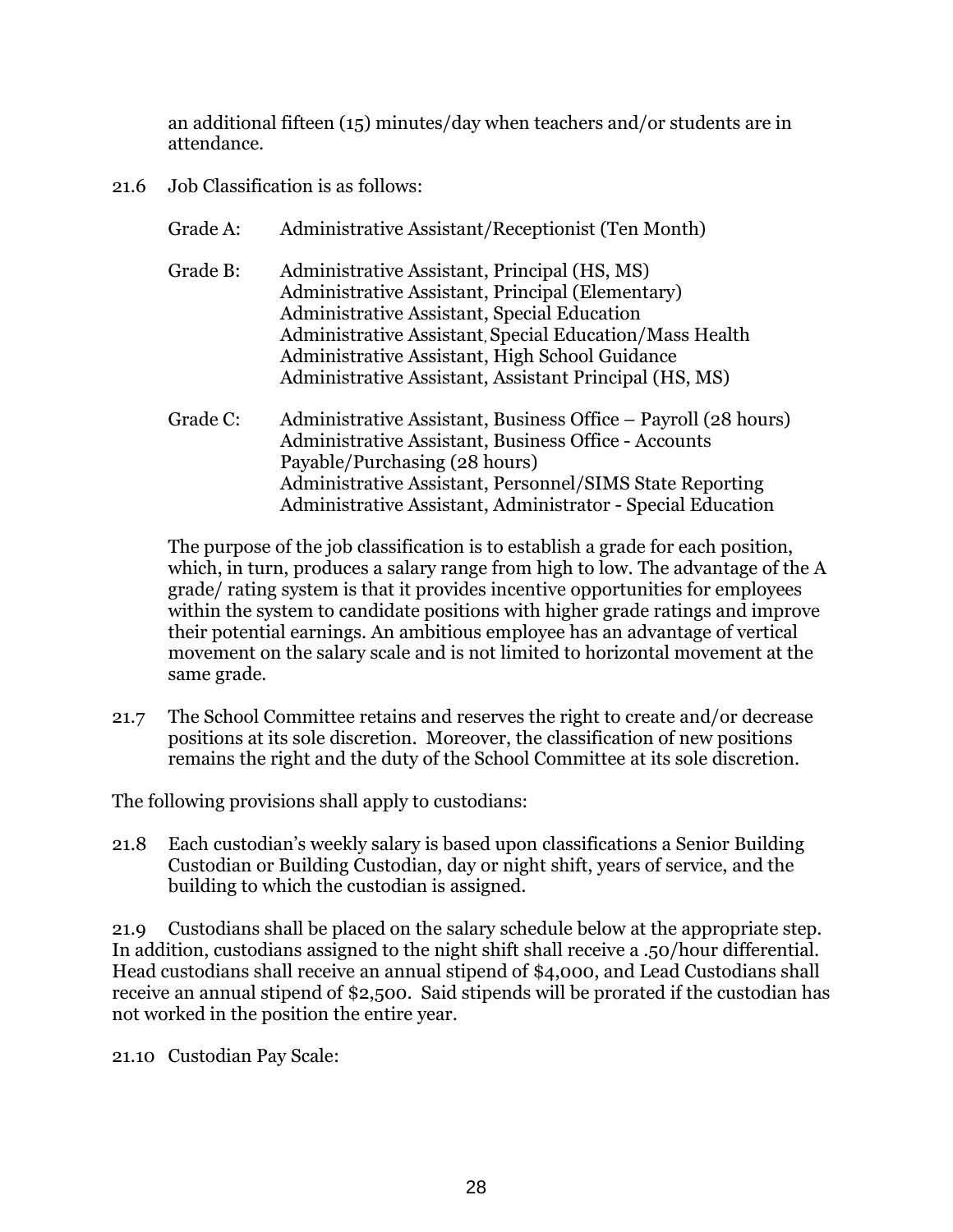| 2021-2022               |             |
|-------------------------|-------------|
| <b>Step</b>             | <u>Amt.</u> |
| 1                       | 735.06      |
| $\mathbf 2$             | 760.95      |
| 3                       | 794.08      |
| $\overline{\mathbf{4}}$ | 811.68      |
| 5                       | 838.59      |
| $5+$                    | 842.73      |
| 7+                      | 848.95      |
| 10+                     | 855.16      |
| 12+                     | 860.33      |
| $15+$                   | 865.51      |
| $17+$                   | 871.72      |
| 20+                     | 876.90      |

| Shift Differential: $.52/hour - evening$ custodians |
|-----------------------------------------------------|
| .78/hour – weekend float custodian                  |

Head custodian stipend \$4,141 annually Lead custodian stipend \$2,588.25 annually

\*Corey Homes only: \$985.50

| 2022-2023   |        |
|-------------|--------|
| <b>Step</b> | Amt.   |
| 1           | 749.76 |
| $\mathbf 2$ | 776.16 |
| 3           | 809.96 |
| 4           | 827.91 |
| 5           | 855.37 |
| $5+$        | 859.59 |
| 7+          | 865.93 |
| $10+$       | 872.26 |
| 12+         | 877.54 |
| $15+$       | 882.82 |
| $17+$       | 889.16 |
| 20+         | 894.44 |

| Shift Differential: | $-53/hour - evening$ custodians    |
|---------------------|------------------------------------|
|                     | .79/hour – weekend float custodian |

| Head custodian stipend | $$4,224$ annually    |
|------------------------|----------------------|
| Lead custodian stipend | $$2,640.02$ annually |

\*Corey Homes only: \$1,005.21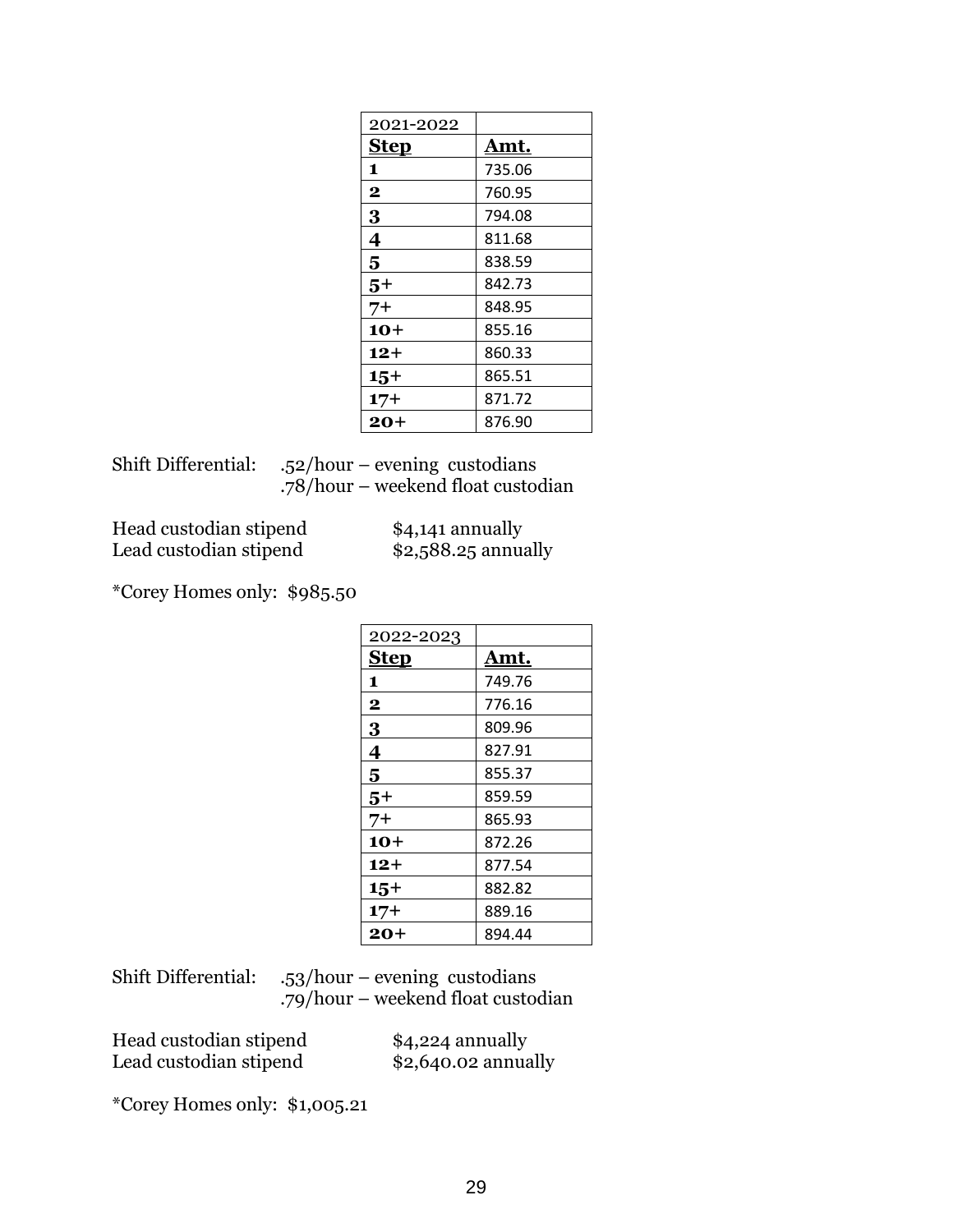| 2023-2024   |             |
|-------------|-------------|
| <b>Step</b> | <u>Amt.</u> |
| 1           | 764.76      |
| $\mathbf 2$ | 791.69      |
| 3           | 826.16      |
| 4           | 844.47      |
| 5           | 872.47      |
| $5+$        | 876.78      |
| 7+          | 883.24      |
| $10+$       | 889.71      |
| 12+         | 895.09      |
| $15+$       | 900.48      |
| $17+$       | 906.94      |
| 20+         | 912.33      |

| <b>Shift Differential:</b> | $-54/hour - evening$ custodians      |
|----------------------------|--------------------------------------|
|                            | $.81/hour$ – weekend float custodian |

| Head custodian stipend | $$4,309$ annually    |
|------------------------|----------------------|
| Lead custodian stipend | $$2,692.82$ annually |

\*Corey Homes only: \$1,025.32

- 21.11 New hires shall be placed on the salary scale between Step 1 and Step 5, based on experience and qualifications. Movement beyond Step 5 can only occur after said length of continuous service to the Easthampton Public Schools (example: custodian with five years of continuous service in Easthampton would advance to the step labeled "after 5 years").
- 21.12 A custodian assigned, in writing, to work in a higher grade for a period of more than three (3) working days will receive \$10/week if assigned to be a Lead Custodian or \$20/week if assigned to be a Head Custodian retroactive to the first day of work in the higher grade. If the Lead Custodian is involved in accordance with this section, the night crew in said building will be offered the temporary Lead Custodian position in order of hiring date. Out-of-grade adjustments will not be applicable during school year vacations or summer vacation periods.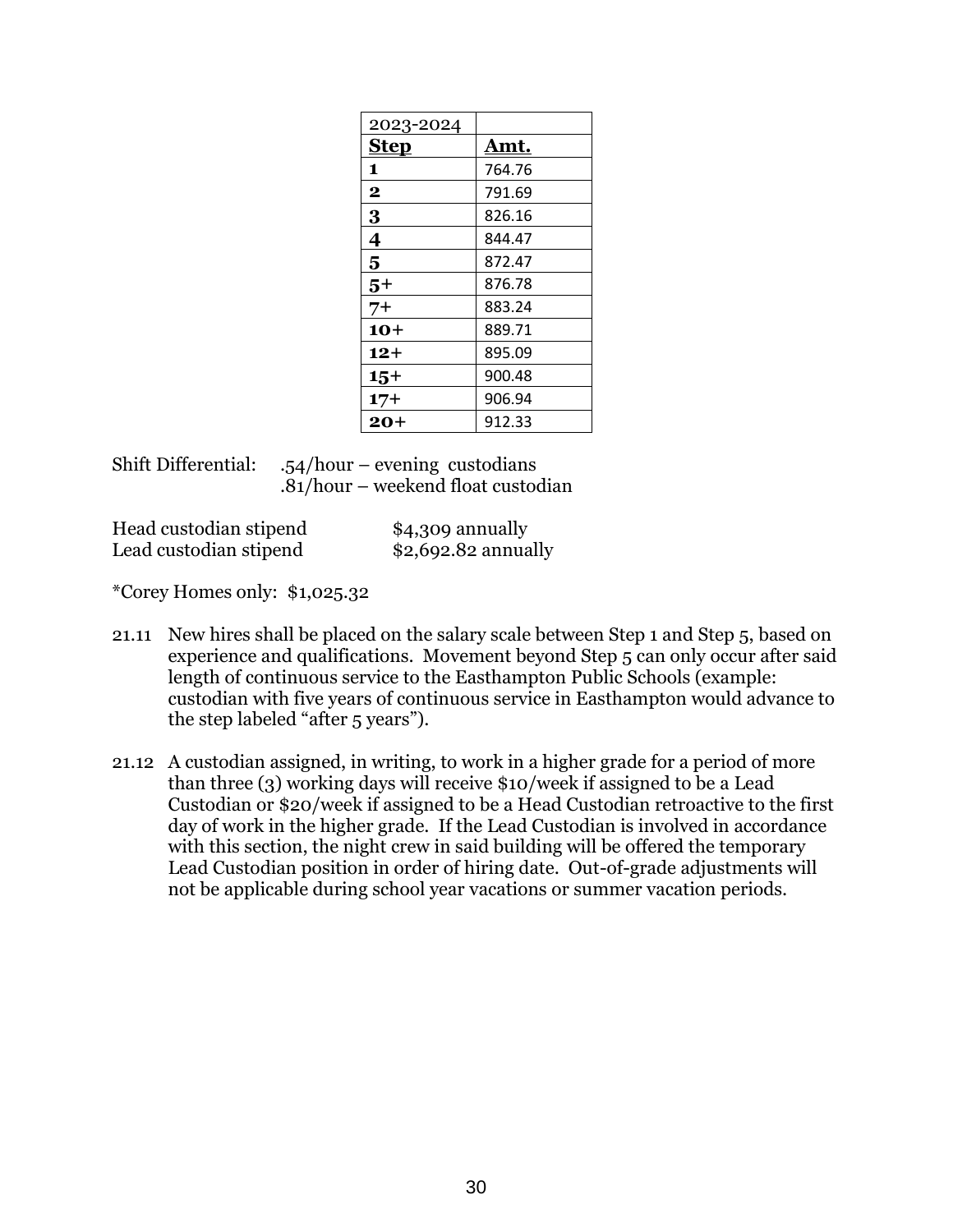#### ARTICLE XXII **SUBSTITUTES**

The following provisions apply to para-educators:

- 22.1 At the beginning of each school year, the building principal will poll paraeducators to determine those who want to substitute in their assigned classroom, those who want to substitute in any assignment, and those who would prefer not to be assigned to substitute duty. A copy of the results of this poll will be sent to the Superintendent and the President of this unit on, or before, September 15 of each school year. Building principals will attempt to honor this list in assigning substitutes who want a substitute position before giving substitute assignments to those who would prefer to remain in their para-educator position.
- 22.2 In the event a para-educator is employed as a substitute teacher, the paraeducator will be compensated at the rate of \$30.00 for each full day or \$15.00 for each half day in addition to the para-educator's current rate of pay per day.

The following provision applies to custodians:

22.3 Substitute custodians shall be employed when available and when necessary or desirable in the discretion of the Superintendent of Schools for permanent custodians who are absent for protracted periods due to illness, or due to vacation periods of more than one (1) week.

#### ARTICLE XXIII SEVERANCE PAY

Ten (10) month employees shall be entitled to the following severance pay benefit:

- 23.1 An employee with twenty (20) or more years of service to the Easthampton Public Schools, upon notice of intent to retire submitted to the Superintendent of Schools not later than December 1 of the calendar year prior to the calendar year in which the retirement is to become effective and subject to the provisions of this Article, will be eligible to receive a onetime payment in the amount of \$2,000. Such payment will be made within six (6) weeks of the termination of employment) with the exception that the School Committee reserves the right to delay payment until the first regular payroll of the next fiscal year in cases of retirements effective between January 1 and June 30.
- 23.2 Benefits under this Article will be limited to employees who intend to and who actually do retire under the provisions of the Massachusetts Retirement Board. In the event of the death of an employee with twenty (20) years of service to the Easthampton Public Schools while in active employment, the above-mentioned severance amounts will be paid to the estate, and the notification and cap provisions of this Article will not apply.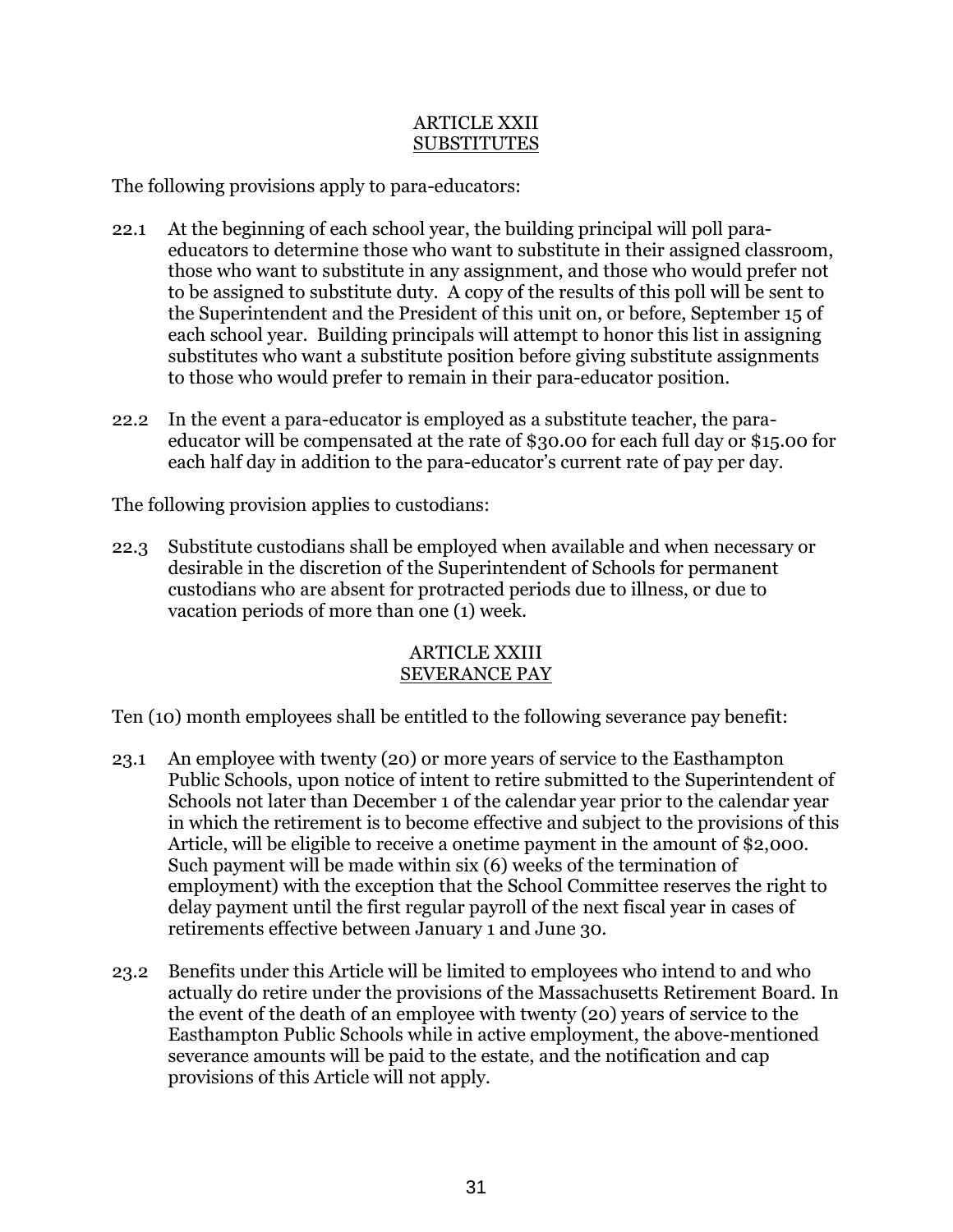- 23.3 Benefits paid pursuant to this Article will not be considered regular earnings for the purpose of the calculation of retirement benefits.
- 23.4 The above \$2,000 payment may be increased during the term of this contract at the sole discretion of the School Committee. In the event this discretion is exercised by the School Committee, severance pay will be paid only to an employee whose effective date of retirement is June 30.

Twelve (12) month employees shall be entitled to the following severance pay benefit:

- 23.5 An employee with twenty (20) or more years of service to the Easthampton Public Schools, upon notice of intent to retire submitted to the Superintendent of Schools not later than December 1 of the calendar year prior to the calendar year in which the retirement is to become effective and subject to the provisions of this Article, will be eligible to receive a one-time payment in the amount of \$5,000. Such payment will be made within six (6) weeks of the termination of employment, with the exception that the School Committee reserves the right to delay payment until the first regular payroll of the next fiscal year in cases of retirements effective between January 1 and June 30. This severance pay amount may be increased during the term of this contract at the sole discretion of the School Committee.
- 23.6 Benefits under this Article will be limited to employees who intend to and who actually do retire under the provisions of the Massachusetts Retirement Board.
- 23.7 In the event of the death of an employee with twenty (20) years of service to the Easthampton Public Schools while in active employment, the above-mentioned severance amounts will be paid to the estate, and the notification and cap provisions of this Article will not apply.
- 23.8 Benefits paid pursuant to this Article will not be considered regular earnings for the purpose of the calculation of retirement benefits.

#### ARTICLE XXIV PLEDGE AGAINST DISCRIMINATION AND COERCION

24.1 The provisions of this Agreement shall be applied equally to all employees in the bargaining unit without discrimination as to age, sex, marital status, breast feeding parents, race, color, creed, sexual orientation, gender identity, national origin, pregnancy, pregnancy-related condition, union activity or political affiliation. The Union shall share equally with the Employer the responsibility for applying this provision of the Agreement.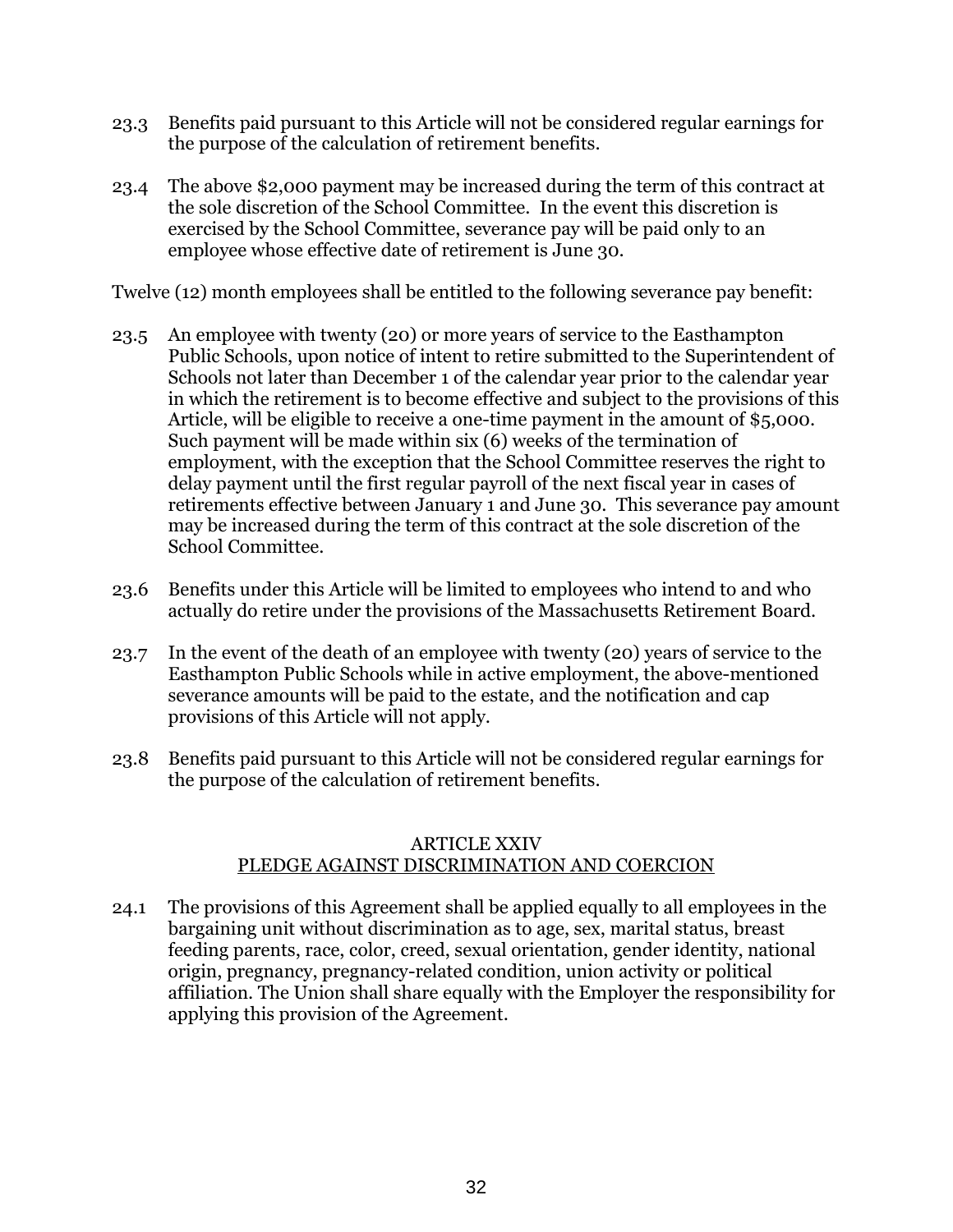#### ARTICLE XXV JOINT PROFESSIONAL DEVELOPMENT COMMITTEE

25.1 Immediately upon execution of this Agreement, the parties agree to establish a Joint Professional Development Committee, consisting of one (1) support staff representative selected by the Association, the Special Education Director, and the Curriculum Director. This committee shall act in an advisory capacity to the Superintendent regarding all professional development programs regarding support staff. The committee shall meet two times each school year. The meetings will be held during the work day, and the support staff representative will be granted release time to attend the meetings.

#### ARTICLE XXVI MISCELLANEOUS

#### 26.1 Anniversary Date:

All economic benefits based on continuous length of service will be based and paid on the employee's anniversary date of employment in a bargaining unit position; said anniversary date to be defined as the first date on which the employee reported for and performed work in the job for which the economic benefit is being paid. Anniversary date is further defined as the first day of employment as specified in the appointment made by the Superintendent.

- 26.2 An appropriately furnished area (with privacy) shall be prepared for use as a rest and emergency room, provided space not needed for professional work is available within existing building. Space for such rooms shall be suggested to the administration by the staff of the particular building. In no event shall the Committee be required to provide facilities beyond those in existence at the effective date of this contract.
- 26.3 Vacation, personal, and sick leave benefits contained in this contract presuppose a normal twelve (12) month work year. Any employees who normally work a ten (10) month year shall receive 5/6th the entitlement of a twelve (12) month employee for such benefits.
- 26.4 Employees are expected to wear professional, job appropriate, and safe attire, including footwear.
- 26.5 The District shall provide annual training to custodians regarding OSHA regulations. CPR training may be provided to certain staff at the discretion of administration.
- 26.6 All paraeducators will be provided with a functioning District-issued Chromebook.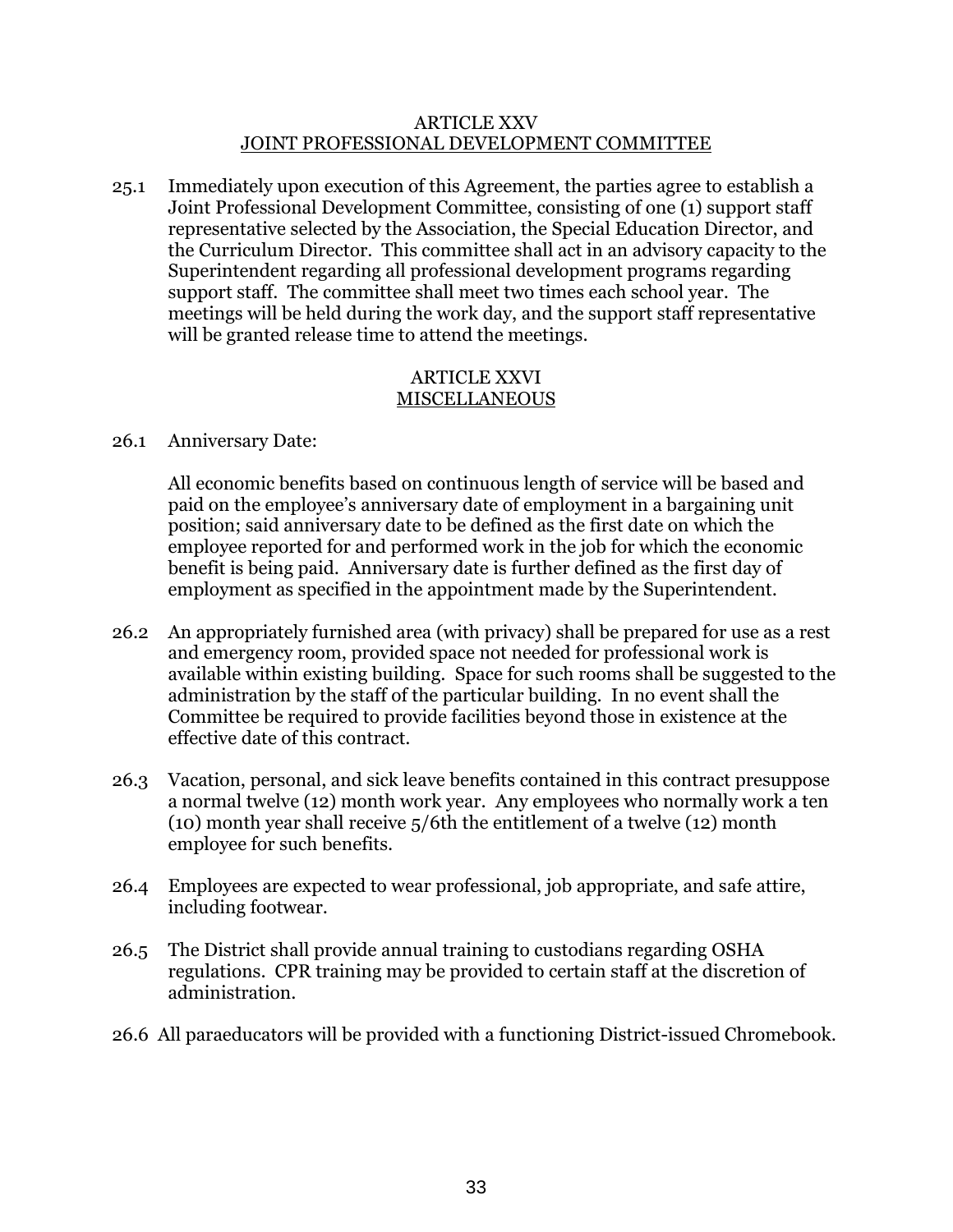#### ARTICLE XXVII CUSTODIAL DUTIES AND RESPONSIBILITIES

- 27.1 Custodians shall be responsible to, and under the direction and supervision of their respective building principals and the Director of Maintenance in all custodial matters relating to their schools.
- 27.2 Custodians shall be responsible to the Superintendent of Schools or such person or persons in the Central Administration as said Superintendent may from time to time designate in matters relating to the techniques and procedures of the cleaning and maintenance process. Until such time as the Superintendent may designate some other person, said person in the Central Administration shall be the Director of Maintenance.
- 27.3 Custodians shall perform such duties as will assure proper maintenance and upkeep of the school buildings and grounds and proper school plant operation and in accordance with applicable school department job description of individual custodians.
- 27.4 Written job descriptions will be sent to the Association for their review and input prior to adoption.
- 27.5 The custodians shall work cooperatively with the building principal and Director of Maintenance in developing reasonable and functional custodial duty and time schedules for each building. The decisions and directions of the Superintendent of Schools or such person or persons in the Central Administration as said Superintendent may from time to time designate, shall be final in resolving differences among custodians, their principals, and the Director of Maintenance. The duty and time schedules shall be submitted to the Central Administration by the immediate supervisor.
- 27.6 All custodians, including part-time, shall be subject to the supervision of the Head/Lead Custodians in the building to which they have been assigned. Night Lead Custodians will report to the Day Shift Head Custodians at their respective buildings.

# ARTICLE XXVIII CUSTODIAL CLOTHING

- 28.1 Custodians will work toward presenting a professional appearance. This will include wearing uniform shirts provided by the School Department while on duty.
- 28.2 Clothing Allowance The School Department will provide at least five (5) shirts and at least one (1) sweatshirt, windbreaker or hoodie per year per custodian. The School Department will also provide \$250.00 per year to each custodian to be used for pants, appropriate footwear, safety glasses and foul weather gear.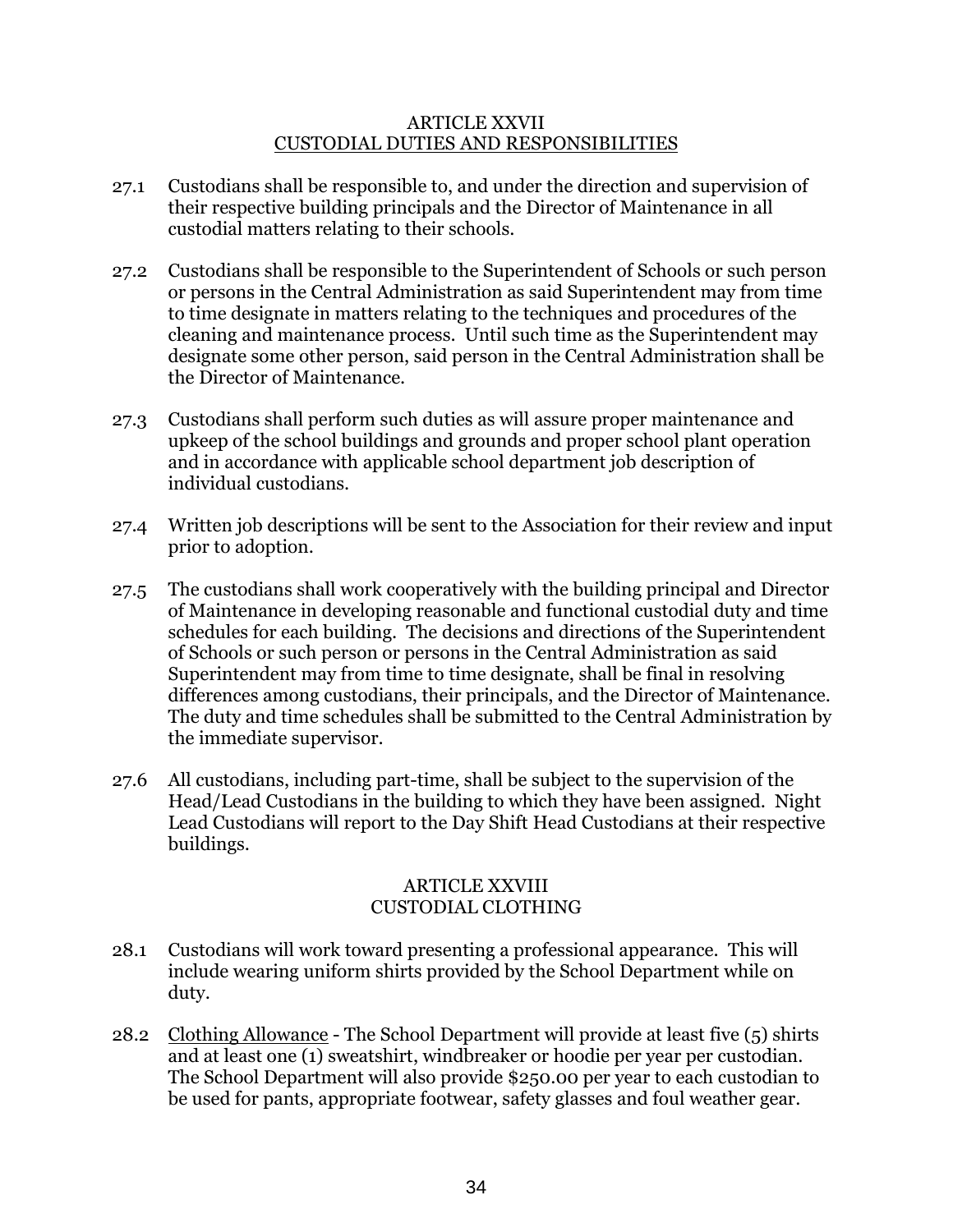Such payment shall be made to custodians within a reasonable period after submittal of receipts by each custodian. Receipts must be for pants appropriate footwear, safety glasses, and/or foul weather gear purchased within the current fiscal year. This benefit will be prorated for new hires.

- 28.3 Clothing Shorts maybe worn on the job by custodians, subject to approval of the Director of Maintenance, provided the following conditions are met:
	- All shorts must be of reasonable length
	- All shorts must have pockets
	- No sports shorts, no sweat pant shorts, no basketball mesh, baggy, multicolored shorts (this includes major team names, symbols, and such printed on the shorts)
	- No cut-offs of any type
	- No shorts that are ripped/torn or with holes
	- All shorts still are subject to approval by the Director of Maintenance

Should the need arise where shorts are not the best protective form of clothing for a Job or task, the staff will be required to wear pants or other appropriate protective clothing. Appropriate footwear must be worn at all times. Such footwear may include work boots or steel-toed sneakers, but not regular street sneakers. The safety shoe requirement is still in effect for safety reasons.

# ARTICLE XXIX CUSTODIAL EXPENSES

29.01 Reimbursement for Expenses - Employees shall be reimbursed for expenses incurred during out-of-town professional (occupational) leave and for in-town travel expenses resulting from the use of private automobiles. In-town travel expenses shall be reimbursed (upon the submission of a monthly statement on firms provided) to personnel who have been notified in writing by the Superintendent of School's or designee that such travel is essential to the fulfillment of official duties.

Reimbursement for out-of-town professional (occupational) leave shall include attendance at conferences, workshops, and other types of authorized leave. Outof-town mileage shall be computed from and to home or school, whichever is most practical. Reimbursement shall be made for use of private automobiles at the rate per mile approved by the City of Easthampton and/or the School Committee and for special costs such as mode of travel other than personal automobile, parking and toll costs, and expenses for registrations, lodgings, and meals.

Reimbursement shall not be approved without a written request for such leave on forms provided and unless such leave is recommended by the employees' superiors and authorized by the Superintendent of Schools or designee.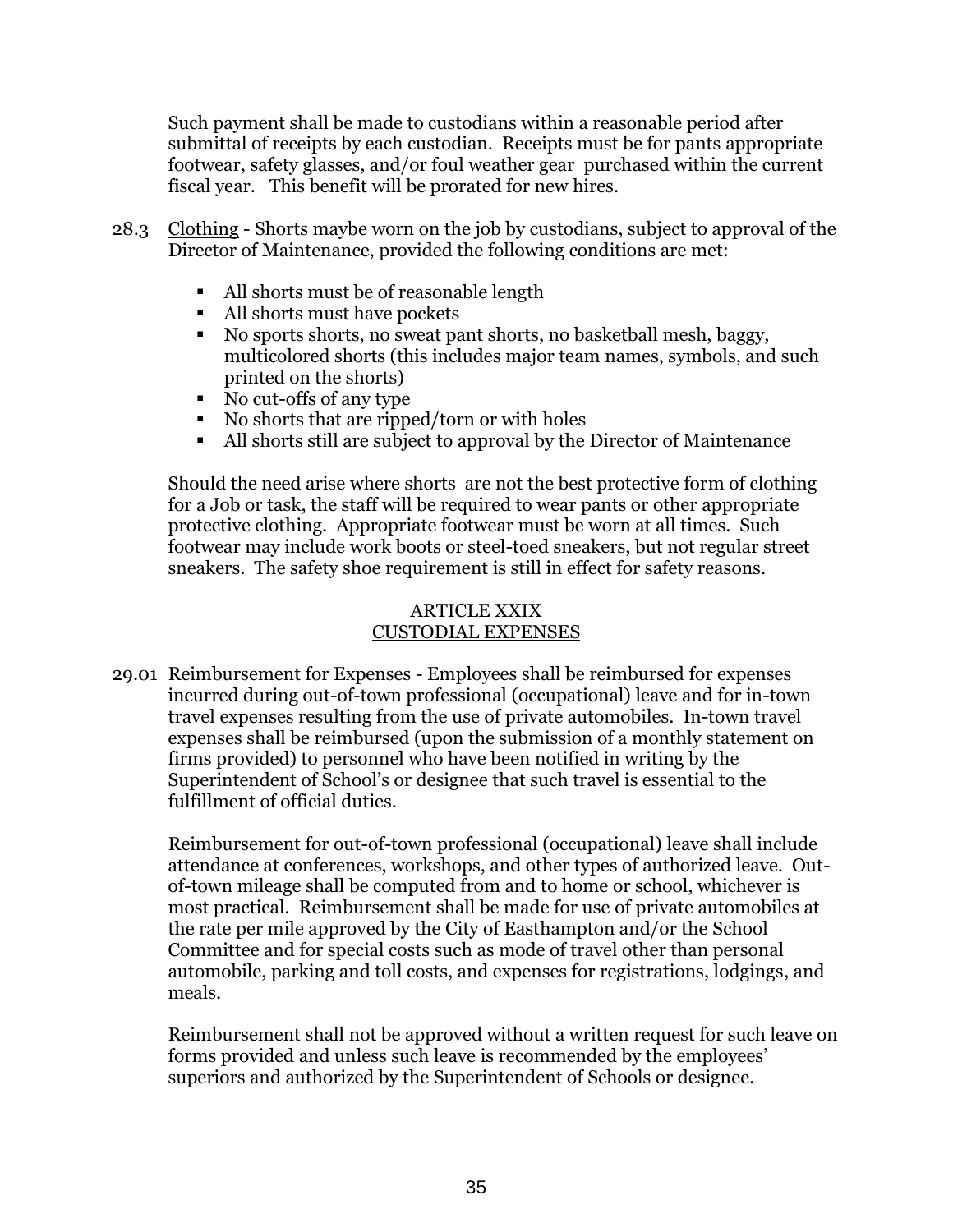#### ARTICLE XXX DURATION CLAUSE

30.1 This Agreement shall be effective on July 1, 2021 and shall continue in effect to and including June 30, 2024. During any period of negotiations between the parties hereto, the provisions of this Agreement shall remain in full force and effect until such as a new Agreement has been signed. Such negotiations will be conducted in good faith.

IN WITNESS WHEREOF the parties to this Agreement have caused these presents to be executed by their agents hereunto duly authorized, and their signatures to be affixed hereto, as of this date appearing before each signature.

\_\_\_\_\_\_\_\_\_\_\_\_\_\_\_\_\_\_\_\_\_\_\_\_\_\_\_ \_\_\_\_\_\_\_\_\_\_\_\_\_\_\_\_\_\_\_\_\_\_\_\_\_\_\_

# EASTHAMPTON SCHOOL COMMITTEE EASTHAMPTON EDUCATION

# ASSOCIATION

Chairman President

\_\_\_\_\_\_\_\_\_\_\_\_\_\_\_\_\_\_\_\_\_\_\_\_\_\_ \_\_\_\_\_\_\_\_\_\_\_\_\_\_\_\_\_\_\_\_\_\_\_\_\_\_\_

Date **Date** Date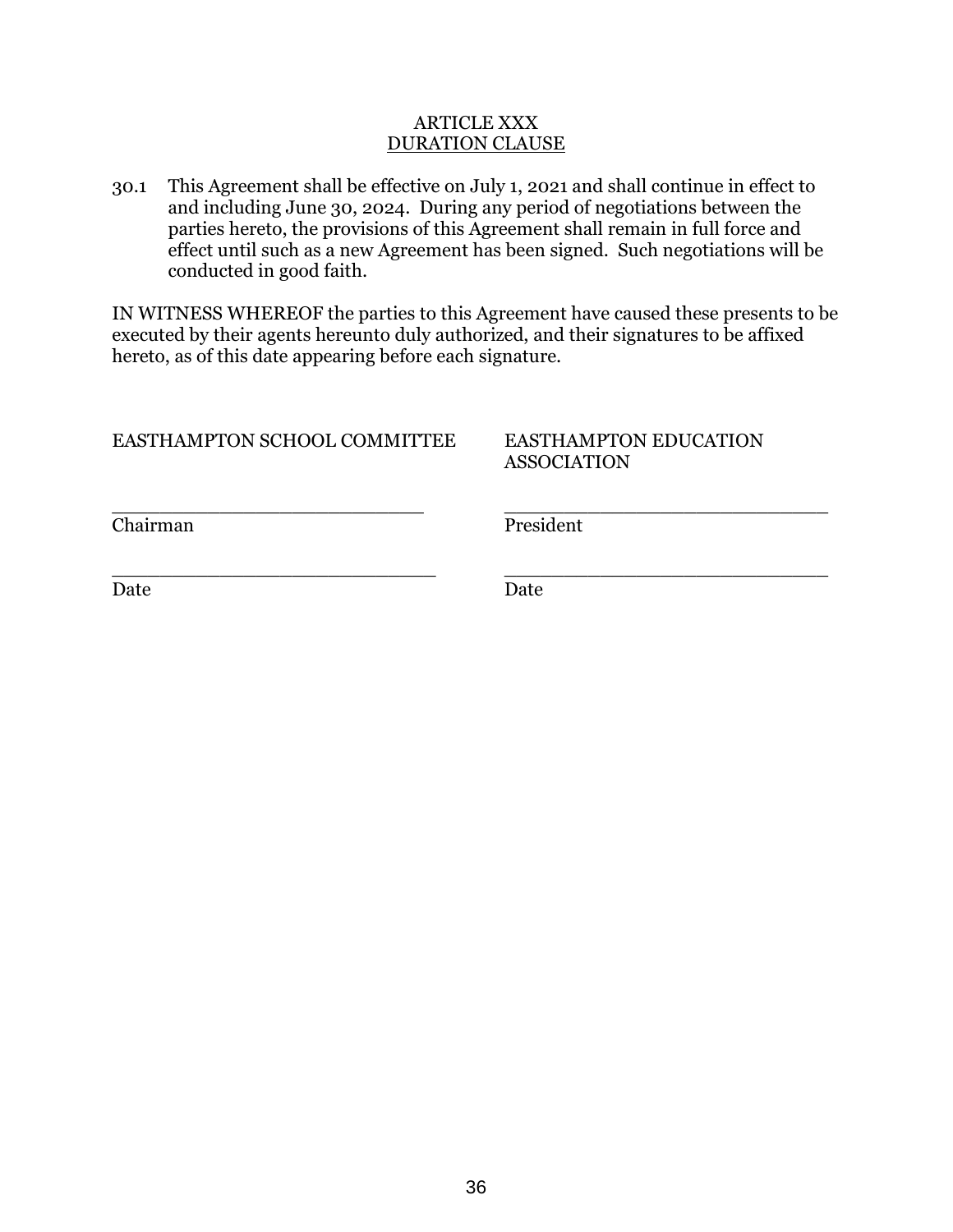# ARTICLE XXXI PARA-EDUCATOR SALARY SCHEDULES AND EVALUATIONS

| Step/Grade | SPED/K/Lib/ONE-ONE |
|------------|--------------------|
| 2021-2022  |                    |
| $1-A/B$    | \$17.22            |
| $1-C$      | \$17.74            |
| $2 - A/B$  | \$17.73            |
| $2-C$      | \$18.25            |
| $3 - A/B$  | \$18.87            |
| $3-C$      | \$19.39            |

| LPN              |         |
|------------------|---------|
| 2021-2022        |         |
|                  | \$23.61 |
| $\boldsymbol{2}$ | \$24.00 |
| 3                | \$24.36 |
| 4                | \$24.80 |
| 5                | \$25.17 |
| 6                | \$25.62 |
|                  | \$25.95 |

| Step/Grade | SPED/K/Lib/ONE-ONE |
|------------|--------------------|
| 2022-2023  |                    |
| $1-A/B$    | \$18.22            |
| $1-C$      | \$18.74            |
| $2-A/B$    | \$18.73            |
| $2-C$      | \$19.25            |
| $3 - A/B$  | \$19.87            |
| $3-C$      | \$20.39            |

| LPN          |         |
|--------------|---------|
| 2022-2023    |         |
|              | \$24.08 |
| $\mathbf{2}$ | \$24.48 |
| 3            | \$24.85 |
| 4            | \$25.30 |
| 5            | \$25.67 |
| 6            | \$26.13 |
|              | \$26.47 |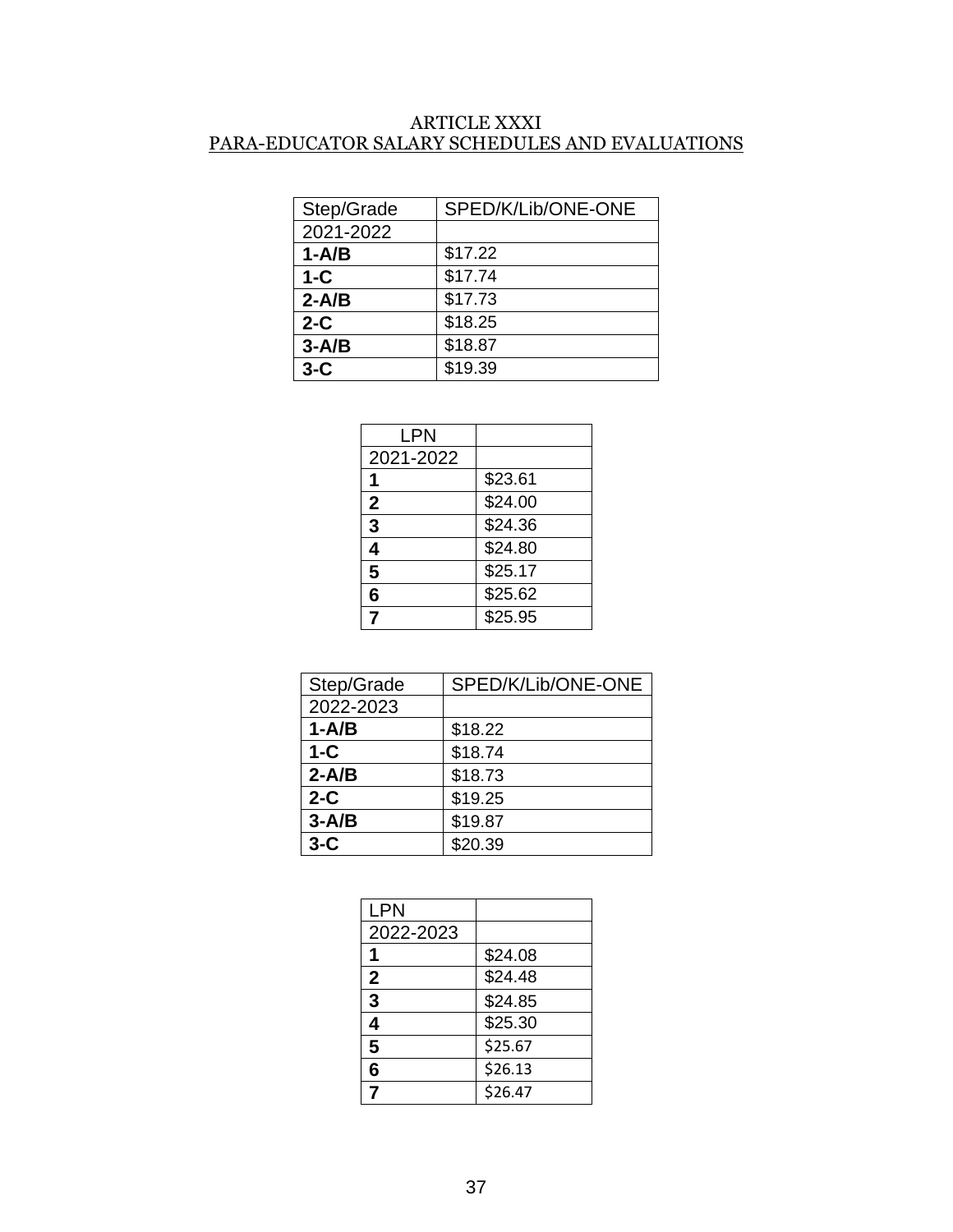| Step/Grade | SPED/K/Lib/ONE-ONE |
|------------|--------------------|
| 2023-2024  |                    |
| $1-A/B$    | \$19.22            |
| $1-C$      | \$19.74            |
| $2 - A/B$  | \$19.73            |
| $2-C$      | \$20.25            |
| $3 - A/B$  | \$20.87            |
| $3-C$      | \$21.39            |

| <b>LPN</b>     |         |
|----------------|---------|
| 2023-2024      |         |
|                | \$24.56 |
| $\overline{2}$ | \$24.97 |
| 3              | \$25.35 |
| 4              | \$25.81 |
| 5              | \$26.18 |
| 6              | \$26.65 |
| 7              | \$27.00 |

#### HOURLY STIPENDS

Effective with the 2001 - 2002 school year, and annually thereafter, Para-educator assignments will be designated as Grade A, Grade B or Grade C by the Superintendent of Schools.

Para-educators whose assignments are designated as either Grade A or Grade B will receive a stipend of \$.50 per hour. Para-educators whose assignments are designated as Grade C will receive a stipend of \$1.00 per hour. These stipends are included in the base rates listed in the salary schedule.

Administration retains the right to transfer a Para-educator from a Grade A assignment to a Grade B assignment or from a Grade B assignment to a Grade A assignment.

#### LONGEVITY PAY

In recognition of dedicated continuous service to the district, annual Longevity Payments will be made based on the following schedule; effective July 1, 2009:

| Upon completion of 10 and up to 15 full academic years of service | \$250.00  |
|-------------------------------------------------------------------|-----------|
| Upon completion of 15 and up to 20 full academic years of service | \$450.00  |
| Upon completion of 20 and up to 25 full academic years of service | \$6,50.00 |
| Upon completion of 25 full academic years of service              | \$8,50.00 |

All full time (i.e. thirty-two and one-half hours per week) and part-time (i.e. 0.8 FTE or greater) will be eligible.

Longevity compensation shall be paid on an annual basis effective in the first payroll after July 1. Longevity compensation shall be construed as regular compensation for purpose of retirement benefits.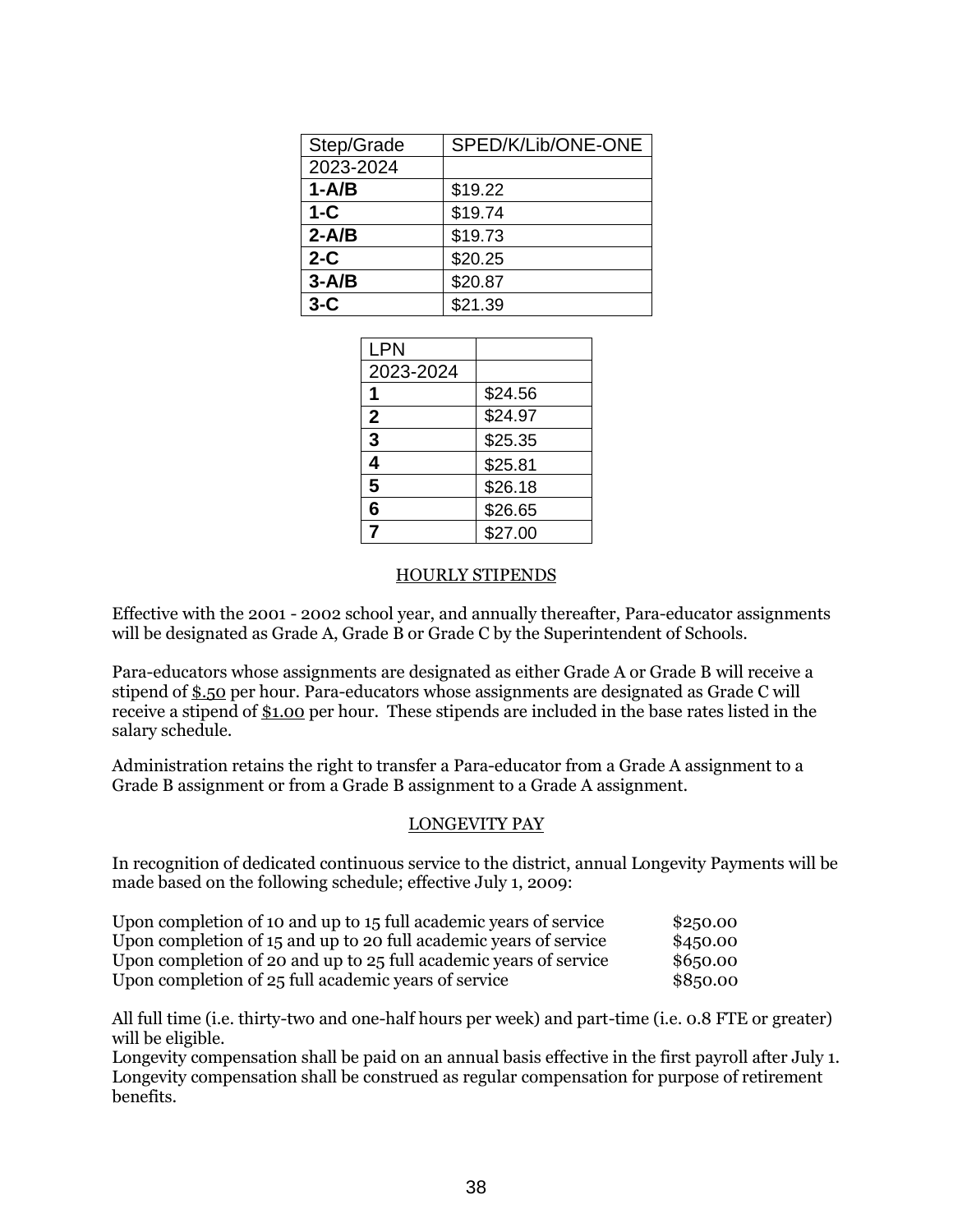## EASTHAMPTON PUBLIC SCHOOL PARA-EDUCATOR EVALUATION

l. Work Appraisal

| 1. Exceeds Acceptable Performance |
|-----------------------------------|
| 2. Meets Acceptable Performance   |

Name\_\_\_\_\_\_\_\_\_\_\_\_\_\_\_\_\_\_\_\_\_\_ School. \_\_\_\_\_\_\_\_\_\_\_\_\_\_.

3. Needs Improvement<br>4. Not Acceptable

# APPROPRIATE NUMBER SHOULD BE CIRCLED FOR EACH ITEM LISTED BELOW

|     | <b>ABILITY</b>        | 2 |  |
|-----|-----------------------|---|--|
| 2.  | DEPENDABILITY         | 2 |  |
| 3.  | CONFIDENTIALITY       | 2 |  |
|     | <b>ORGANIZATION</b>   | 2 |  |
| 5.  | <b>EFFICIENCY</b>     | 2 |  |
| 6.  | <b>INITIATIVE</b>     | 2 |  |
| 7.  | <b>COOPERATION</b>    | 2 |  |
| 8.  | <b>ATTITUDE</b>       | 2 |  |
| Q.  | <b>LOYALTY</b>        | 2 |  |
| 10. | RAPPORT WITH STAFF    | 2 |  |
|     | RAPPORT WITH STUDENTS |   |  |

# II. General Comments

Attendance:

Goal (s)/Recommendation(s):

Comments:

(Signature of employee) (Date) (Signature of evaluator)

\_\_\_\_\_\_\_\_\_\_\_\_\_\_\_\_\_\_\_\_\_ \_\_\_\_\_\_ \_\_\_\_\_\_\_\_\_\_\_\_\_\_\_\_\_\_\_\_\_\_

This work evaluation has been discussed with me. My signature does not necessarily indicate agreement with this evaluation.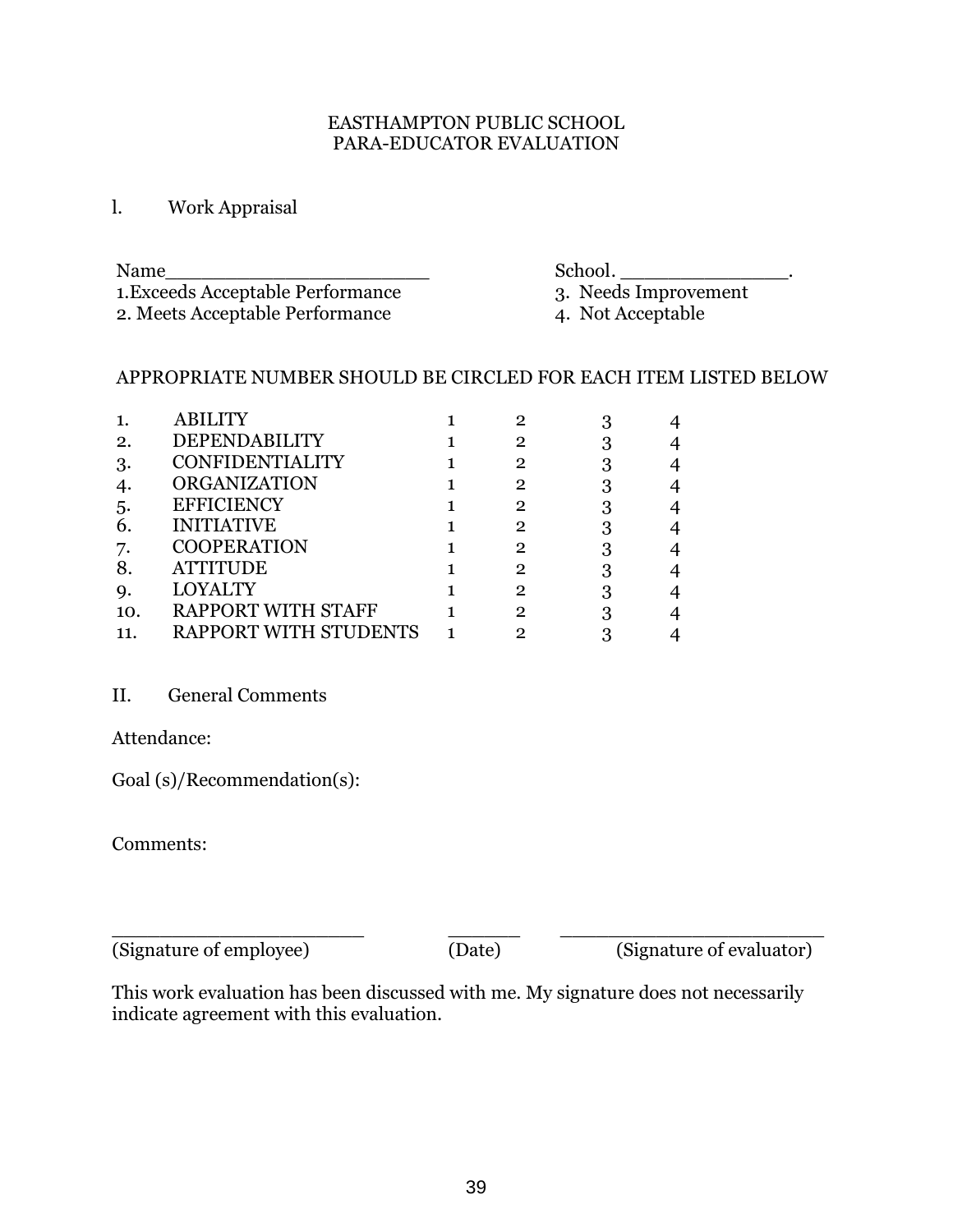# EASTHAMPTON PUBLIC SCHOOLS EASTHAMPTON, MASSACHUSETTS

# LPN PERFORMANCE EVALUATION

| NAME:   |                                                                                                                                                                    |     |      |
|---------|--------------------------------------------------------------------------------------------------------------------------------------------------------------------|-----|------|
|         | DATE:                                                                                                                                                              |     |      |
| PART I: | The Licensed Practical Nurse<br>$Key: (S) = Satisfactory$ (NI) = Needs Improvement                                                                                 |     |      |
| 1.      | Provides appropriate emergency care in cases of injury or sudden illness. (S)                                                                                      |     | (NI) |
| 2.      | Maintains an accurate health record on each student                                                                                                                | (S) | (NI) |
| 3.      | Documents First Aid and illness care provided to staff and students.                                                                                               | (S) | (NI) |
| 4.      | Screens all new students to ensure compliance with immunizations laws.                                                                                             | (S) | (NI) |
| 5.      | Identifies students with health problems.                                                                                                                          | (S) | (NI) |
| 6.      | Organizes, carries out, and reports on mandated health screening programs<br>in assigned schools.                                                                  | (S) | (NI) |
| 7.      | Recommends exclusion and monitors readmission to school for students<br>with infectious or communicable diseases.                                                  | (S) | (NI) |
| 8.      | Maintains First Aid Supplies in an appropriate location in the school.                                                                                             | (S) | (NI) |
| 9.      | Makes appropriate referrals and follow-up on vision, hearing, and<br>scoliosis screening failures.                                                                 | (S) | (NI) |
| 10.     | Collaborates/cooperates with community providers and state agencies<br>to meet the health and social service needs of students.                                    | (S) | (NI) |
| 11.     | Is a resource to the student, parent, principal and teachers in matters<br>pertaining to health.                                                                   | (S) | (NI) |
| 12.     | Identifies health and safety hazards in the school and advises school<br>administration.                                                                           | (S) | (NI) |
| 13.     | Demonstrates knowledge of, and the ability to administer medications<br>appropriately, in keeping with school policy on administration of<br>medication in school. | (S) | (NI) |
| 14.     | Demonstrates flexibility in performing other nursing duties as assigned.                                                                                           | (S) | (NI) |
| 15.     | Works collaboratively with school staff to promote a positive work<br>environment.                                                                                 | (S) | (NI) |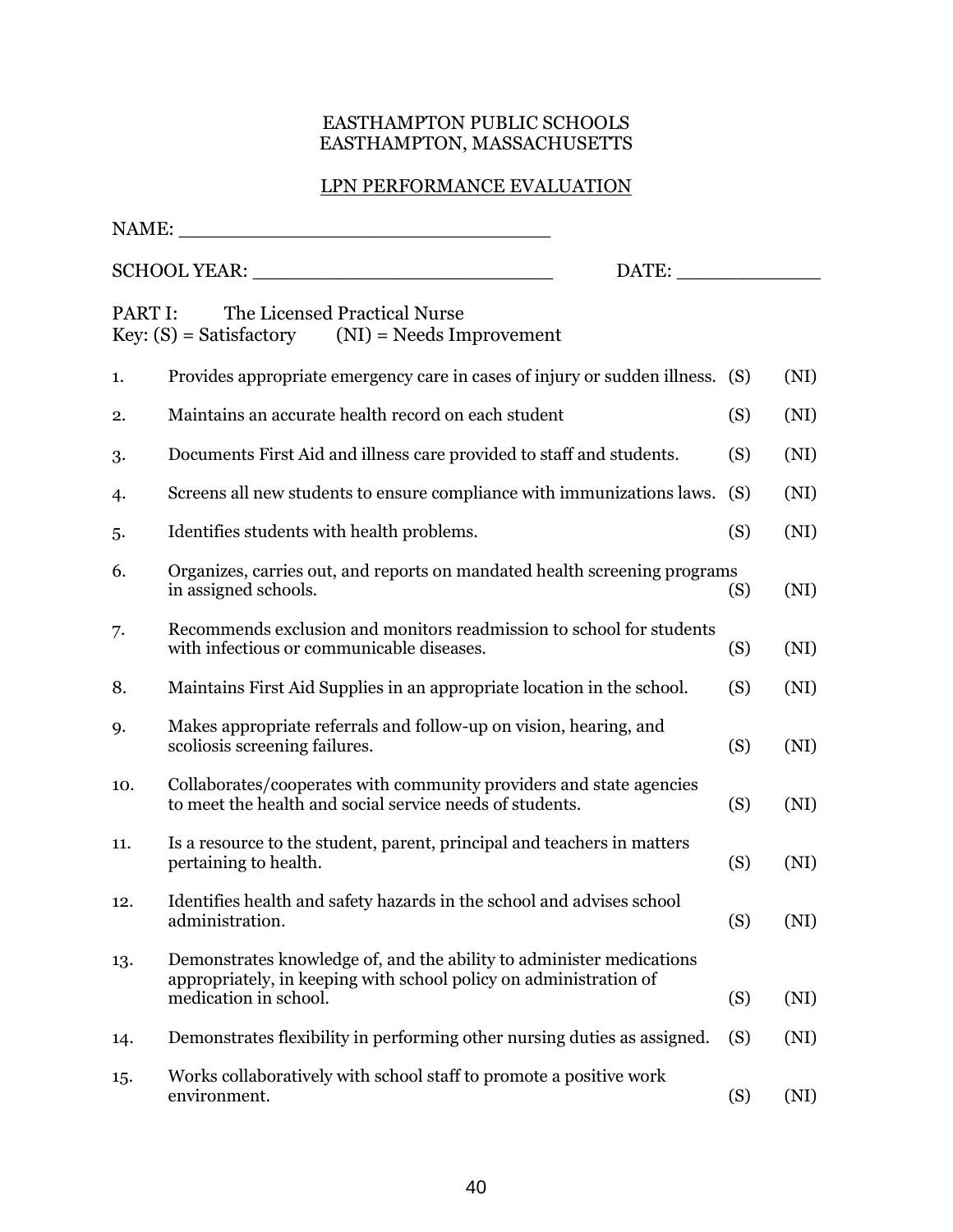16. Maintains satisfactory attendance as defined by the school district. (S) (NI)

# **Part II: LPN Performance Evaluation**

Health room Observation:

Commendations:

Recommendations/Goals

| LPN's Signature                                      | Date |  |
|------------------------------------------------------|------|--|
| Principal's Signature                                | Date |  |
| Health & Nursing Services Coordinator's<br>Signature | Date |  |

N.B.

The employees signature represents receipt only. If the employee wishes to attach a written statement, it must be submitted to the primary evaluator within seven (7) working days.

Evaluation and conference to be competed annually prior to June 1st.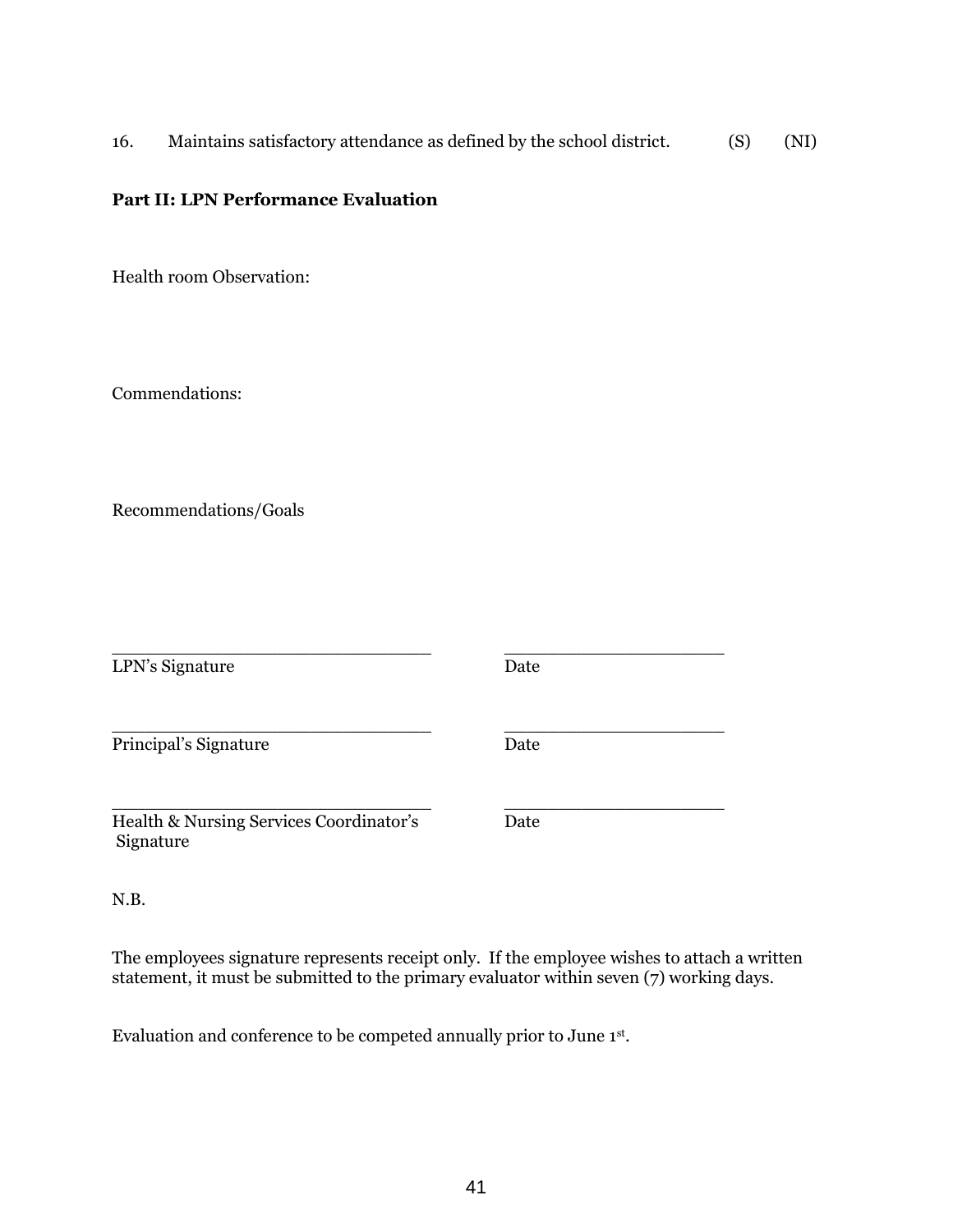# ARTICLE XXXII ADMINISTRATIVE ASSISTANTS SALARY SCHEDULES AND EVALUATION

#### WEEKLY RATES

# July 1, 2021-June 31, 2023

# July 1, 2021

| <b>STEP</b>  |   |          | 2        |          |          |          |
|--------------|---|----------|----------|----------|----------|----------|
| <b>GRADE</b> |   | \$18.77  | \$19.34  | \$19.98  | \$20.64  | \$21.18  |
|              |   | \$656.95 | \$676.88 | \$699.35 | \$722.54 | \$741.38 |
|              | В | \$19.38  | \$20.03  | \$20.71  | \$21.25  | \$21.91  |
|              |   | \$678.3  | \$701.16 | \$724.71 | \$743.92 | \$766.74 |
|              | С | \$20.53  | \$21.08  | \$21.74  | \$22.29  | \$22.78  |
|              |   | \$718.55 | \$737.76 | \$760.95 | \$780.15 | \$797.23 |

# July 1, 2022

| <b>STEP</b>  |   |          | $\bf{2}$ | 3        |          | 5        |
|--------------|---|----------|----------|----------|----------|----------|
| <b>GRADE</b> |   | \$19.15  | \$19.73  | \$20.38  | \$21.06  | \$21.61  |
|              |   | \$670.25 | \$690.42 | \$713.33 | \$736.99 | \$756.21 |
|              | в | \$19.77  | \$20.43  | \$21.12  | \$21.68  | \$22.35  |
|              |   | \$691.95 | \$715.18 | \$739.20 | \$758.79 | \$782.08 |
|              |   | \$20.94  | \$21.50  | \$22.18  | \$22.74  | \$23.23  |
|              |   | \$732.9  | \$752.52 | \$776.16 | \$795.75 | \$813.18 |

# July 1, 2023

| <b>STEP</b>  |   |          | 2        |          |          | 5        |
|--------------|---|----------|----------|----------|----------|----------|
| <b>GRADE</b> |   | \$19.53  | \$20.12  | \$20.79  | \$21.48  | \$22.04  |
|              |   | \$683.55 | \$704.23 | \$727.60 | \$751.73 | \$771.33 |
|              | B | \$20.16  | \$20.84  | \$21.54  | \$22.11  | \$22.79  |
|              |   | \$705.6  | \$729.48 | \$753.99 | \$773.97 | \$797.72 |
|              | C | \$21.36  | \$21.93  | \$22.62  | \$23.19  | \$23.70  |
|              |   | \$747.6  | \$767.57 | \$791.69 | \$811.67 | \$829.44 |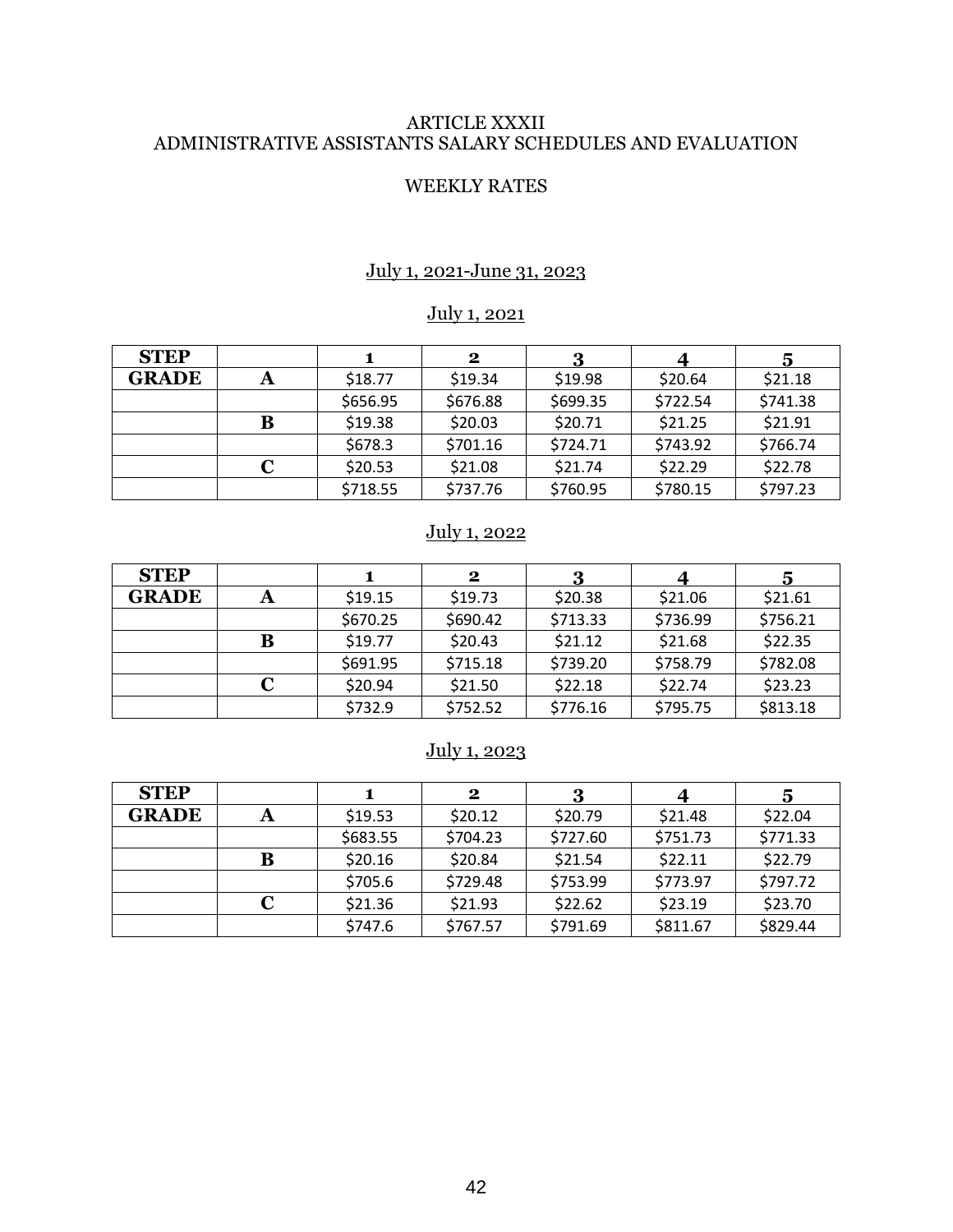## EQUITY SCHEDULE WEEKLY RATES

Longevity will be paid as follows:

Effective July 1, 2021 Longevity will be paid as follows:

| After 5 years - \$10.35/week    |
|---------------------------------|
| After 7 years - \$20.71/week    |
| After 10 years - \$30.06/week   |
| After 12 years - $$36.24$ /week |
| After $15$ years - \$41.41/week |
| After 17 years - \$46.59/week   |
| After 20 years - \$56.94/week   |

Effective July 1, 2022 Longevity will be paid as follows:

| After $5$ years - \$10.56/week   |
|----------------------------------|
| After 7 years - \$21.12/week     |
| After 10 years - \$31.68/week    |
| After 12 years - \$36.96/week    |
| After 15 years - \$42.24/week    |
| After $17$ years - $47.52$ /week |
| After 20 years - \$58.08/week    |

Effective July 1, 2023 Longevity will be paid as follows:

| After $5$ years - \$10.77/week    |
|-----------------------------------|
| After 7 years - \$21.54/week      |
| After 10 years - \$32.31/week     |
| After 12 years - \$37.70/week     |
| After $15$ years - \$43.09/week   |
| After $17$ years - $$48.47$ /week |
| After 20 years - \$59.24/week     |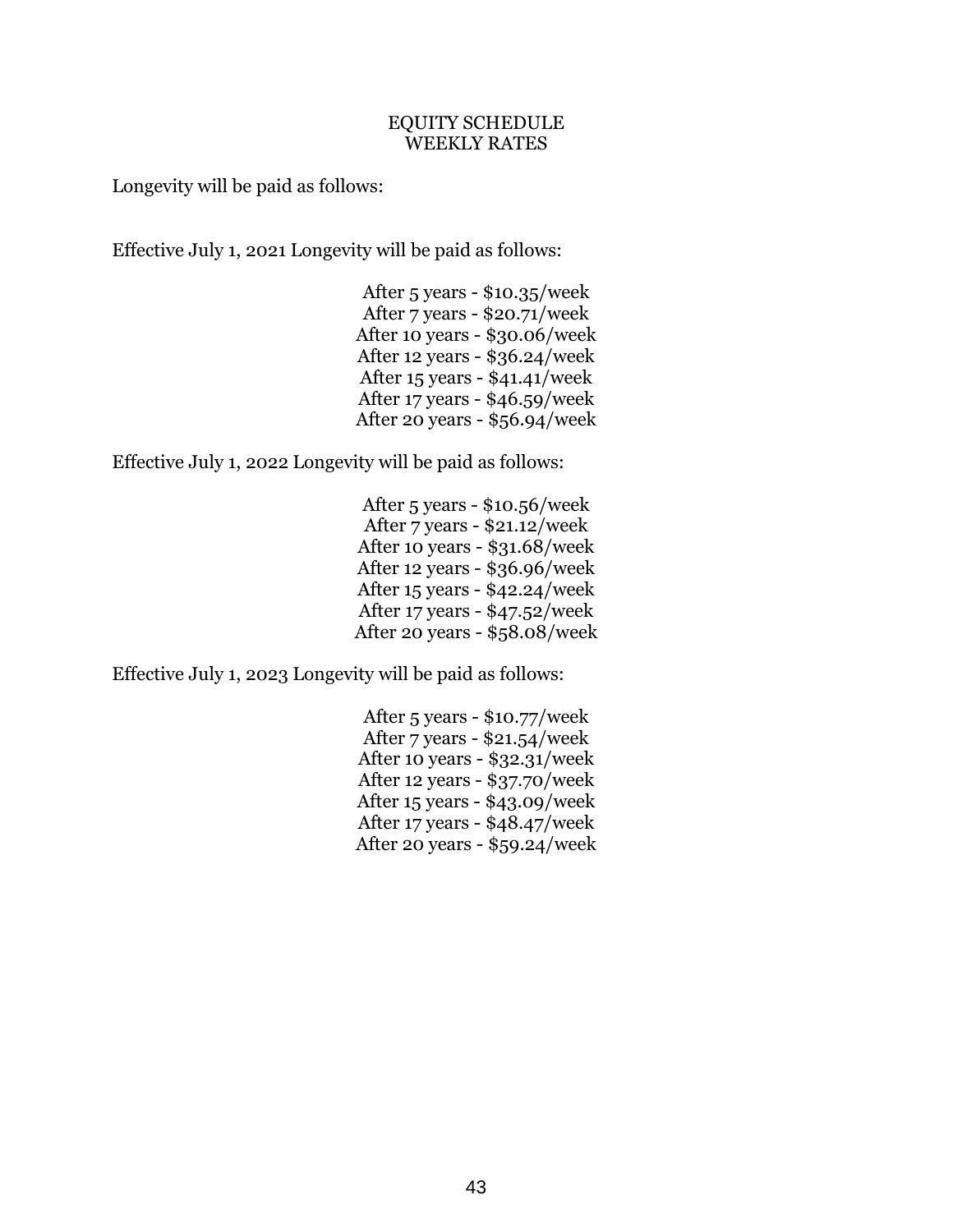#### **EASTHAMPTON PUBLIC SCHOOLS EASTHAMPTON, MASSACHUSETTS ADMINISTRATIVE ASSISTANTS EVALUATION FORM**

NAME: \_\_\_\_\_\_\_\_\_\_\_\_\_\_\_\_ LOCATION \_\_\_\_\_\_\_\_\_\_\_\_\_\_\_ POSITION \_\_\_\_\_\_\_\_\_\_

DATE OF EVALUATION: \_\_\_\_\_\_\_\_\_\_\_\_\_\_\_

| 3<br>$\overline{2}$<br>$\overline{4}$<br>1<br><b>SATISFACTORY</b><br><b>OUTSTANDING</b><br><b>NEEDS</b><br><b>POOR</b><br><b>IMPROVEMENT</b><br>1. Personal<br>appearance/demeanor |
|------------------------------------------------------------------------------------------------------------------------------------------------------------------------------------|
|                                                                                                                                                                                    |
|                                                                                                                                                                                    |
|                                                                                                                                                                                    |
|                                                                                                                                                                                    |
|                                                                                                                                                                                    |
| 2. Punctuality (AM, breaks,                                                                                                                                                        |
| lunch)                                                                                                                                                                             |
| 3. Dependability                                                                                                                                                                   |
| 4. Attendance                                                                                                                                                                      |
| 5. Demeanor with parents,                                                                                                                                                          |
| public, and telephone skills                                                                                                                                                       |
| 6. Relationship with                                                                                                                                                               |
| students/student issues                                                                                                                                                            |
| 7. Responsiveness to                                                                                                                                                               |
| administration                                                                                                                                                                     |
| 8. Collaboration/cooperation                                                                                                                                                       |
| with teachers/staff                                                                                                                                                                |
| 9. Ability to maintain                                                                                                                                                             |
| confidentiality                                                                                                                                                                    |
| 10. Thoroughness, neatness of                                                                                                                                                      |
| work                                                                                                                                                                               |
| 11. Ability to understand                                                                                                                                                          |
| assignments                                                                                                                                                                        |
| 12. Knowledge of office clerical                                                                                                                                                   |
| procedures                                                                                                                                                                         |
| 13. Ability to carry out                                                                                                                                                           |
| instructions                                                                                                                                                                       |
| 14. Ability to organize and plan                                                                                                                                                   |
| out work                                                                                                                                                                           |
| 15. Accuracy and attention to                                                                                                                                                      |
| detail                                                                                                                                                                             |
| 16. Timeliness of work                                                                                                                                                             |
| assignments                                                                                                                                                                        |
| 17. Team player                                                                                                                                                                    |
| 18. Problem solving capabilities                                                                                                                                                   |
| 19. Use of technology/skills                                                                                                                                                       |
| 20. Takes initiative                                                                                                                                                               |

Supervisor's Comments:

| Employee's Signature:                                                                                     | Date: |  |
|-----------------------------------------------------------------------------------------------------------|-------|--|
| (Note: signature indicates receipt of evaluation, not necessarily agreement with contents of evaluation.) |       |  |

Supervisor's Signature: \_\_\_\_\_\_\_\_\_\_\_\_\_\_\_\_\_\_\_\_\_\_ Date: \_\_\_\_\_\_\_\_\_\_\_\_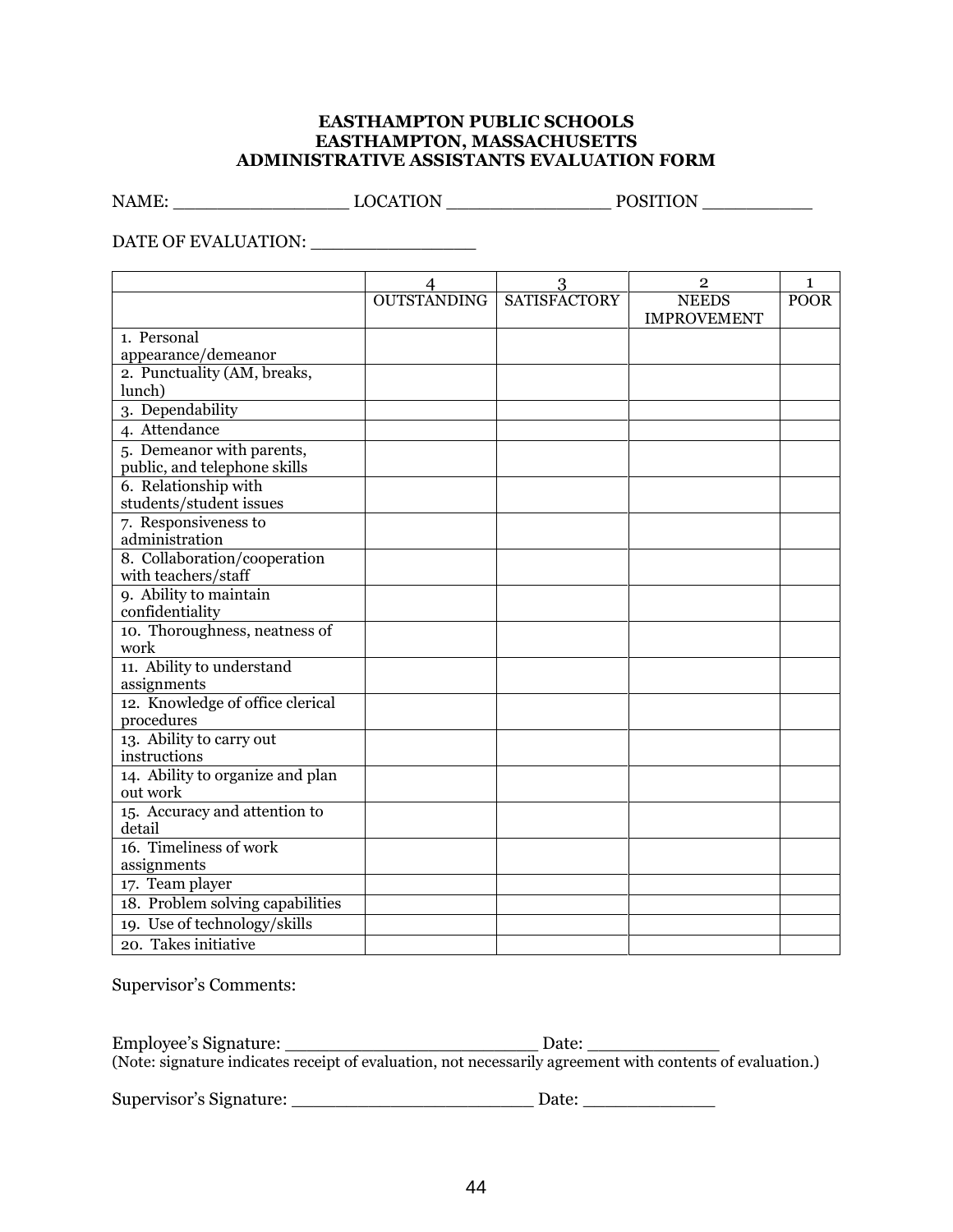# ARTICLE XXXIII COTA/SLPA Salary Schedule

|                  | <b>FY22</b>          |                    |
|------------------|----------------------|--------------------|
|                  |                      |                    |
| Level/Years Exp. | <b>Annual Salary</b> | <b>Hourly Rate</b> |
| $1(1-3)$         | \$34,701.75          | \$27.45            |
| $2(4-5)$         | \$38,171.25          | \$30.19            |
| $3(6-7)$         | \$41,643.75          | \$32.94            |
| $4(8-9)$         | \$45,111.75          | \$35.68            |
| $5(10-11)$       | \$48,583.50          | \$38.43            |
| 6(12)            | \$52,053.00          | \$41.17            |
| 7 (13-20)        | \$52,922.25          | \$41.86            |
| $8(21-25)$       | \$53,337.75          | \$42.19            |
| $9(26+)$         | \$53,482.50          | \$42.31            |

|                  | <b>FY23</b><br>2%    |                    |
|------------------|----------------------|--------------------|
|                  |                      |                    |
| Level/Years Exp. | <b>Annual Salary</b> | <b>Hourly Rate</b> |
| $1(1-3)$         | \$35,395.50          | \$28.00            |
| $2(4-5)$         | \$38,934.75          | \$30.80            |
| $3(6-7)$         | \$42,477.00          | \$33.60            |
| $4(8-9)$         | \$46,014.00          | \$36.40            |
| $5(10-11)$       | \$49,554.75          | \$39.20            |
| 6(12)            | \$53,094.75          | \$42.00            |
| 7 (13-20)        | \$53,980.50          | \$42.70            |
| $8(21-25)$       | \$54,404.25          | \$43.04            |
| $9(26+)$         | \$54,552.75          | \$43.15            |

|                  | <b>FY24</b><br>2%    |                    |
|------------------|----------------------|--------------------|
|                  |                      |                    |
| Level/Years Exp. | <b>Annual Salary</b> | <b>Hourly Rate</b> |
| 1 (1-3)          | \$36,103.50          | \$28.56            |
| $2(4-5)$         | \$39,713.25          | \$31.41            |
| $3(6-7)$         | \$43,326.00          | \$34.27            |
| $4(8-9)$         | \$46,934.25          | \$37.13            |
| $5(10-11)$       | \$50,546.25          | \$39.98            |
| 6(12)            | \$54,156.00          | \$42.84            |
| $7(13-20)$       | \$55,060.50          | \$43.55            |
| $8(21-25)$       | \$55,492.50          | \$43.90            |
| $9(26+)$         | \$55,643.25          | \$44.02            |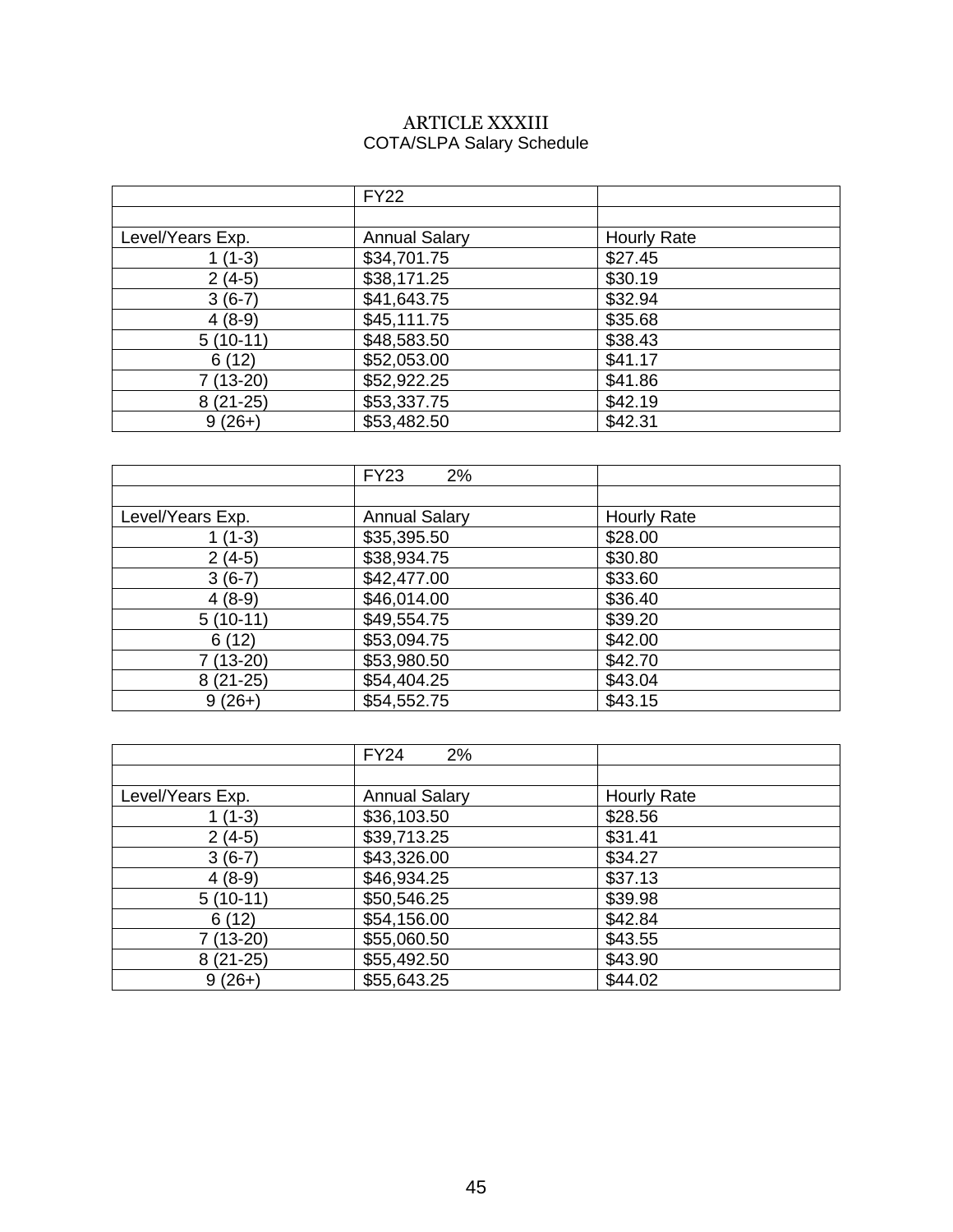# APPENDIX A

#### MEMORANDUM OF AGREEMENT

This Memorandum of Agreement between the Easthampton School Committee and the Easthampton Education Association (Secretarial Unit),acting by and through the Superintendent of Schools and the President of the EEA, is entered on the\_\_ day of October 2011and here by records their agreement with respect to recognizing that there is some confusion and/or misunderstanding regarding the Personal Leave available to part time secretarial employees covered by the Secretarial Unit of the EEA and both parties agree as follows:

- 1. Personal Leave taken under Article VIII is a protection against loss of earnings. It is not a vested right for compensation accrued.
- 2. There is no language in Article VIII, or the collective bargaining agreement in general that pro-rates the amount of leave time available to part time employees.
- 3. Personal Leave time is referenced in days and absent specific language defining the use of the word "day", the word day is meant to refer to an individual's work day for the day (time off) requested.
- 4. Employees are eligible for one, two, three, four or five such "days" based on their seniority in the bargaining unit from their date of hire. There is no pro-ration of seniority for part time employees.
- 5. Approval of Personal Leave is a discretionary right retained by the employee's immediate supervisor as delineated in Article VIII, Sec. 3.

FOR THE EASTHAMPTON FOR THE EASTHAMPTON

SCHOOL COMMITTEE EXAMPLE EDUCATION ASSOCIATION (SECRETARIAL UNIT)

Superintendent Date **Date** President Date

*A great place to learn and grow.*

\_\_\_\_\_\_\_\_\_\_\_\_\_\_\_\_\_\_\_\_\_\_\_\_\_\_\_\_\_\_ \_\_\_\_\_\_\_\_\_\_\_\_\_\_\_\_\_\_\_\_\_\_\_\_\_\_\_\_\_\_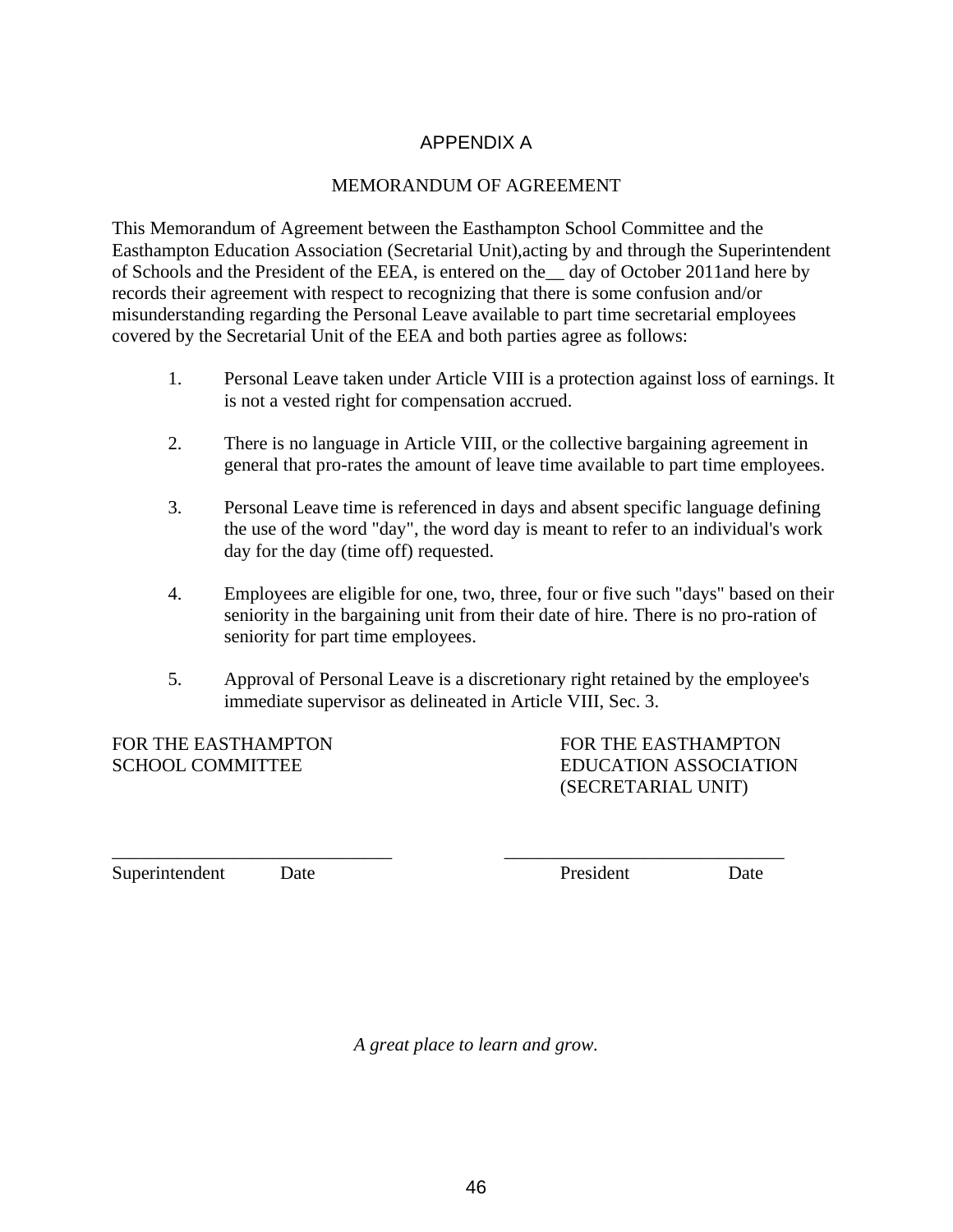# APPENDIX B

# **MEMORANDUM OF AGREEMENT**

This Memorandum of Agreement between the Easthampton School Committee and the E.E.A. Secretarial Unit is entered on the day of May 2009.

Effective June 22,2009, Central Office Secretaries will work a 4;day, 35-hour work week on Monday, Tuesday, Wednesday, and Thursday due to Mayor Michael Tautznik's decision to close all offices located at 50 Payson Avenue on Fridays. Daily hours Monday through Thursday will be 8.75 hours except as described below.

When a holiday falls on a Friday, the central office secretaries will work 7-hour days on Monday, Tuesday, Wednesday, and Thursday, to make the 35 hour work week (i.e. The central office secretaries work 4 days @ 7 hours for a sub-total of 28 hours and receives 7 hours holiday for a total of 35 hours in the week) The central office secretaries will work 7-hour days on Monday, Tuesday, and Wednesday the week of Thanksgiving when there are two holidays in one week

When a holiday falls on a Monday, Tuesday, Wednesday, or Thursday, the central office secretaries will work 28 hours divided up over the three (3) remaining workdays. (i.e. Monday is a holiday at 7 hours, Tuesday work 9.5 hours, Wednesday work 9.25 hours, and Thursday work 9.25 hours for a sub-total of 28 working hours and 7 holiday hours for a total of 35 hours in the week)

When a central office secretary is out sick or takes an approved vacation, personal, or contract family medical day on a Monday, Tuesday, Wednesday or Thursday, the central office secretary will be charged for the hours scheduled to work that day. (i.e. 8.75 hours on a normal 4-day workweek; and either 9.25 hours or 9.5 hours during a week that has a holiday that falls on a Monday, Tuesday, Wednesday, or Thursday.)

\_\_\_\_\_\_\_\_\_\_\_\_\_\_\_\_\_\_\_\_\_\_\_\_\_\_\_ \_\_\_\_\_\_\_\_\_\_\_\_\_\_\_\_\_\_\_\_\_\_\_\_\_\_\_\_\_

FOR THE EASTHAMPTON FOR THE EASTHAMPTON SCHOOL COMMITTEE EDUCATION ASSOCIATION SECRETARIAL UNIT

Superintendent Date President Date